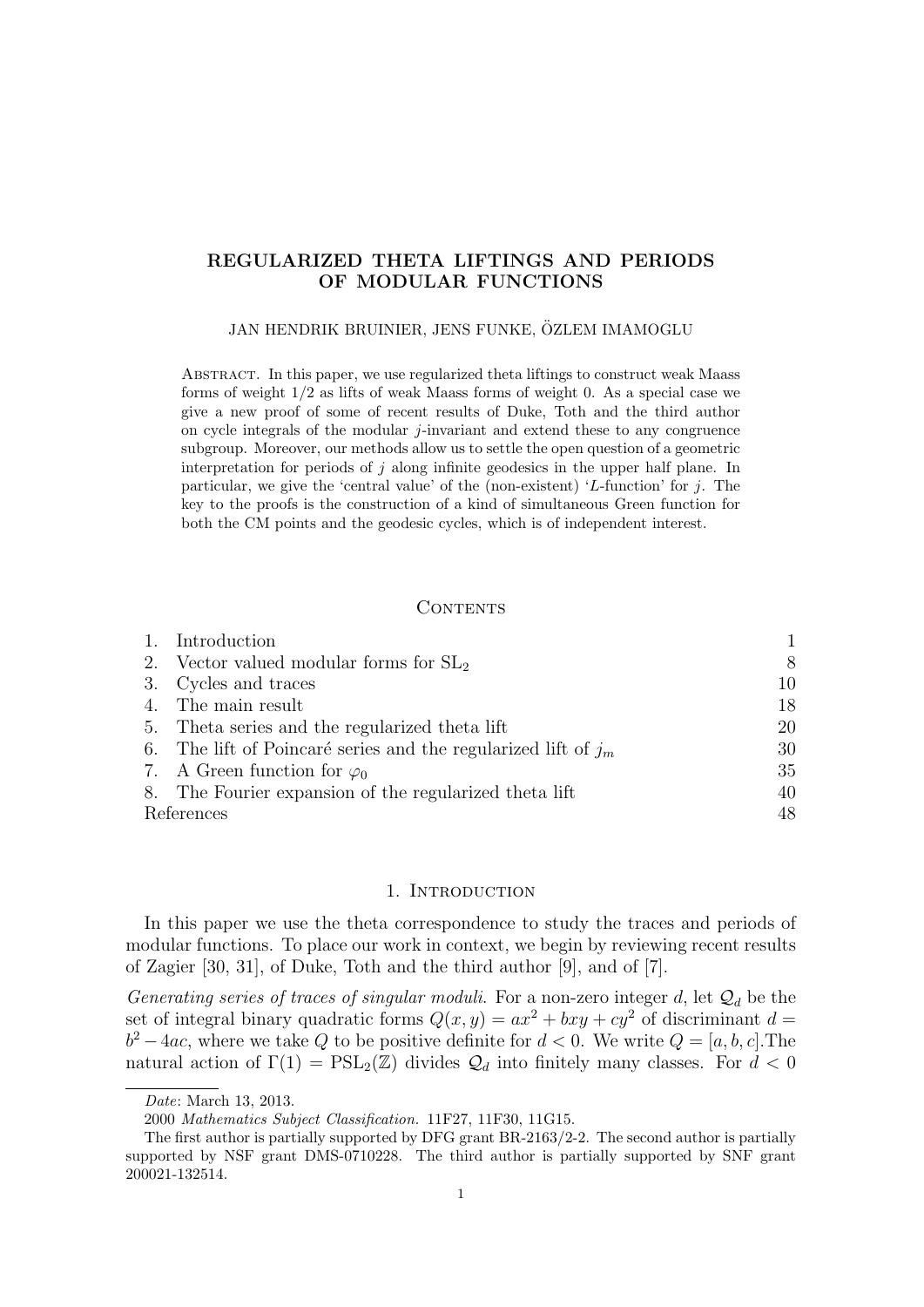and  $Q \in \mathcal{Q}_d$ , the root  $z_Q = \frac{-b + \sqrt{d}}{2a}$  $\frac{1+\sqrt{d}}{2a}$  defines a CM point in the upper half plane H. The values of the classical j-invariant at the CM points have been of classical interest. For  $f \in M_0^! = \mathbb{C}[j]$ , the space of weakly holomorphic functions of weight 0 for  $\Gamma(1)$ , we define for  $d < 0$ , the modular trace of f by

(1.1) 
$$
\operatorname{tr}_d(f) = \sum_{Q \in \Gamma(1) \backslash Q_d} \frac{1}{|\Gamma(1)_Q|} f(z_Q).
$$

Here  $\Gamma(1)_Q$  denotes the finite stabilizer of Q. The theory of such traces has enjoyed renewed interest thanks to the work of Borcherds [4] and Zagier [31], where connections between modular traces, automorphic infinite products and weakly holomorphic modular forms of half-integral weight are established. In particular, a beautiful theorem of Zagier [31] shows for  $j_1 := j - 744$  that the generating series

$$
(1.2) \ \ g_1(\tau) := -q^{-1} + 2 + \sum_{d < 0} \text{tr}_d(j_1) q^{-d} = -q^{-1} + 2 - 248q^3 + 492q^4 - 4119q^7 + \cdots
$$

is a weakly holomorphic modular form of weight  $3/2$  for the Hecke subgroup  $\Gamma_0(4)$ . Here  $q = e^{2\pi i \tau}$  with  $\tau = u + iv \in \mathbb{H}$ .

On the other hand, an older result of Zagier [30] on the Hurwitz-Kronecker class numbers  $H(|d|) = \text{tr}_d(1)$ , states that

(1.3) 
$$
g_0(\tau) := -\frac{1}{12} + \sum_{d<0} \text{tr}_d(1) q^{-d} + \frac{1}{16\pi\sqrt{v}} \sum_{n=-\infty}^{\infty} \beta_{3/2} (4\pi n^2 v) q^{-n^2}
$$

is a harmonic weak Maass form of weight 3/2 for  $\Gamma_0(4)$ . Here  $\beta_k(s) = \int_1^\infty e^{-st} t^{-k} dt$ .

Using the methods of [13], in [7] the first and the second author unified and generalized (1.2) and (1.3) to traces of arbitrary weakly holomorphic modular functions f of weight zero on modular curves  $\Gamma\backslash\mathbb{H}$  for any congruence subgroup  $\Gamma$ . The results in [7] are obtained by considering a theta lift

(1.4) 
$$
I_{3/2}(\tau, f) = \int_{\Gamma \backslash \mathbb{H}} f(z) \cdot \Theta_L(\tau, z, \varphi_{KM}) d\mu(z)
$$

of  $f$  against a theta series associated to an even lattice  $L$  of signature  $(1, 2)$  and the Kudla-Millson Schwartz function  $\varphi_{KM}$  of weight 3/2 [20]. Here  $d\mu(z) = \frac{dx\,dy}{y^2}$ . The integral converges, since the decay of the theta kernel turns out to be faster than the exponential growth of f. For  $f = j_1$  and  $f = 1$  and the appropriate choice of the lattice  $L$  one obtains the generating series  $(1.2)$  and  $(1.3)$  above, while in addition giving a geometric interpretation to the Fourier coefficients of non-positive index.

Cycle integrals of modular functions. In a different direction, turning to the natural question of the case of positive discriminants, Duke, Toth and the third author [9] recently studied the cycle integrals of modular functions as analogs of singular moduli. Their work gives an extention and generalization of the results of Borcherds and Zagier. For  $d > 0$ , the two roots of  $Q \in \mathcal{Q}_d$  lie in  $\mathbb{P}^1(\mathbb{R})$ , and we let  $c_Q$  be the properly oriented geodesic in  $\mathbb H$  connecting these roots. For non-square  $d > 0$ , the stabilizer  $\Gamma(1)_Q$  is infinitely cyclic, and we set  $C_Q = \Gamma(1)_Q \setminus c_Q$ . Then  $C_Q$  defines a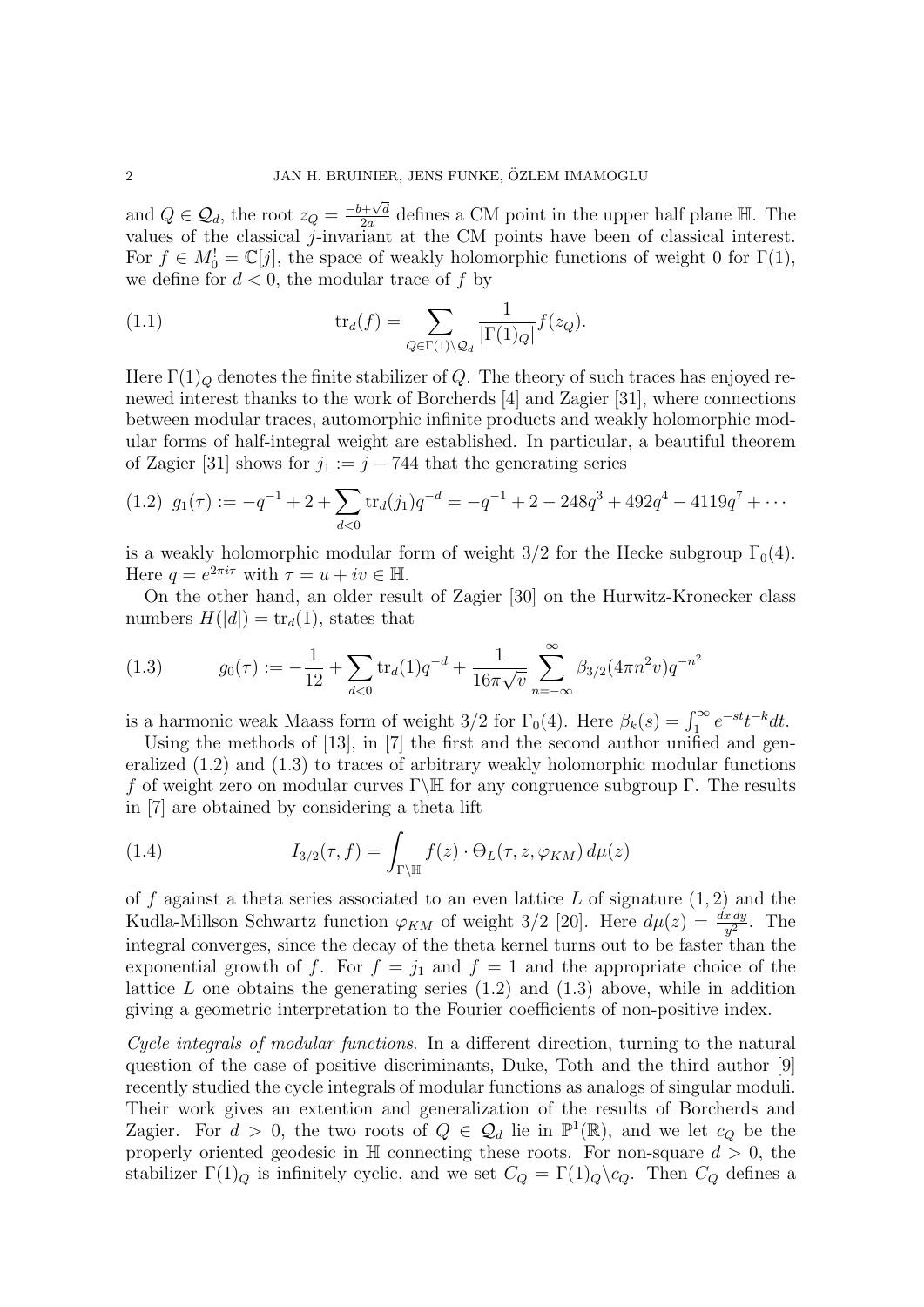closed geodesic on the modular curve. For  $f \in M_0^!$  and in analogy with (1.1) let

(1.5) 
$$
\operatorname{tr}_d(f) = \frac{1}{2\pi} \sum_{Q \in \Gamma(1) \backslash Q_d} \int_{C_Q} f(z) \frac{dz}{Q(z, 1)}.
$$

One of the main results of [9] realizes the generating series of traces of both the CM values and the cycle integrals for any  $f \in M_0^!$  as a form of weight 1/2. More precisely, for  $f = j_1$  the generating series

$$
(1.6) \ \ h_1(\tau) := \sum_{d>0} \text{tr}_d(j_1) \, q^d + 2\sqrt{v} \beta_{\frac{1}{2}}^c (-4\pi v) q - 8\sqrt{v} + 2\sqrt{v} \sum_{d<0} \text{tr}_d(j_1) \beta_{\frac{1}{2}}(4\pi |d|v) q^d
$$

is a harmonic weak Maass form of weight  $1/2$  for  $\Gamma_0(4)$ . Here  $\beta_{1/2}^c(s) = \int_0^1 e^{-st} t^{-1/2} dt$ is the 'complementary' function to  $\beta_{1/2}(s)$ . The analog of (1.3) for  $f = 1$  is that (1.7) √

$$
h_0(\tau) := \sum_{d>0} \text{tr}_d(1) q^d + \frac{\sqrt{v}}{3} + 2\sqrt{v} \sum_{d<0} \text{tr}_d(1)\beta_{\frac{1}{2}}(4\pi |d|v)q^d + \sum_{n\neq 0} \alpha (4n^2 v)q^{n^2} - \frac{1}{4\pi} \log v
$$

is a weak Maass form of weight  $1/2$  for  $\Gamma_0(4)$ . Here  $\alpha(s)$  = √ s  $\frac{\sqrt{s}}{4\pi} \int_0^\infty \log(1+t) e^{-\pi s t} t^{-1/2} dt.$ 

Duke, Toth, and the third author prove their results by first constructing an explicit basis for the space of harmonic weak Maass forms of weight 1/2 constructed out of Poincaré series. The construction of such a basis is quite delicate, due in part to the residual spectrum. Then (1.6) is proved by explicitly computing the cycle integrals of weight 0 non-holomorphic Poincar´e series in terms of exponential sums and then relating these to Kloosterman sums. The construction of  $h_0(z)$  is similar using a Kronecker limit type formula for the weight 1/2 Eisenstein series.

The functions obtained in [30] and [31] and the ones in [9] are related via the differential operator  $\xi_{1/2} = 2iv^{1/2}\frac{\partial}{\partial \bar{\tau}}$ , which maps forms of weight 1/2 to the dual weight 3/2. We have

(1.8) 
$$
\xi_{1/2}(h_1) = -2g_1
$$
 and  $\xi_{1/2}(h_0) = -2g_0$ .

In this way, the results of Duke, Toth, and the third author contain (for  $SL_2(\mathbb{Z})$ ) the previous work on modular traces.

We note that in contrast to  $(1.2)$  and  $(1.3)$ , in the formulas  $(1.6)$  and  $(1.7)$ , the sums over CM points now occur in the Fourier coefficients for negative  $d$ , while cycle integrals occur in the Fourier coefficients for positive d. The  $\xi$  operator annihilates the holomorphic cycle integral terms and shifts the CM traces to the coefficients with positive index.

The coefficients of square index. For square discriminants d, no definition for the modular trace  $tr_d$  in (1.5) is given in [9], and hence the geometric meaning of the corresponding coefficients  $tr_d(j_1)$  and  $tr_d(1)$  in (1.6) and (1.7) is left open. Rather, for d a square, these terms represent in [9] only the unknown d-th Fourier coefficient of the residual Poincaré series which define the generating series. Analytically, the Fourier coefficients of square index  $d$  are exactly where the weight  $1/2$  Poincaré series have poles, and residual terms have to be subtracted to obtain  $h_1$  and  $h_0$  (see [9] Lemma 3, (2.26) and (2.27)). This makes them rather intractable to compute. Geometrically, the issue is that the stabilizer  $\Gamma(1)_Q$  is trivial for square d and hence the cycle  $C_Q$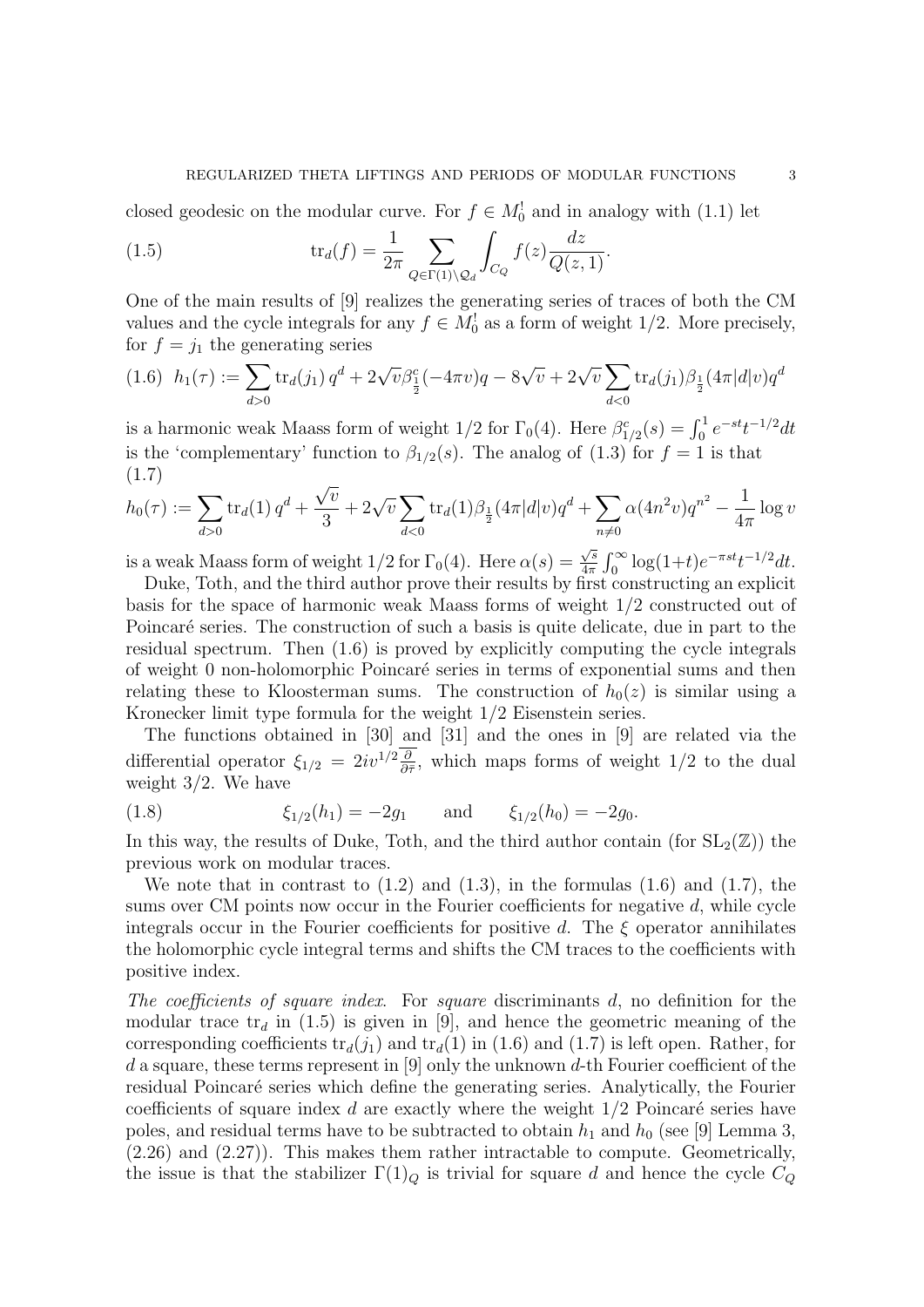corresponds to an infinite geodesic in the modular curve. Therefore the integral of a modular function over  $C_Q$  does not converge. This represents the principle obstacle to a geometric definition of the trace analogous to (1.5). In fact, the authors of [9] raise the questions whether their results can be approached using theta lifts as in [7] and whether one can give more insight to the mysterious nature of the square coefficients.

In this paper, we indeed use the theta machinery to study the traces and periods of modular functions. In particular, we succeed in computing the coefficients of square index in (1.6) and (1.7) and to give a geometric interpretation for those terms. In fact, we consider the modular traces and periods for any (harmonic) weak Maass form on any modular curve  $\Gamma\backslash\mathbb{H}$  defined by a congruence subgroup  $\Gamma$ .

The central L-value of the *j*-invariant. We first explain how to define the modular trace for  $\Gamma(1)$  for square index d. In view of  $(1.5)$  it suffices to regularize the period  $\int_{C_Q} f(z) \frac{dz}{Q(z,1)}$  whenever  $C_Q$  is an infinite geodesic. We will do this here only when  $Q = [0, \sqrt{d}, 0]$  such that  $Q(z, 1) = \sqrt{dz}$  and  $C_Q$  is (the image of) the imaginary axis. In fact, for  $d = 1$ , we have  $C_1 = C_Q$ . Hence the problem reduces to defining the 'central value' of the (non-existent)  $\overrightarrow{L}$ -function for f. Note that if there were a cusp form  $f(z) = \sum_{n>0} a(n)e^{2\pi i n z}$  of weight 0, then the cycle integral of f over  $C_Q$  would converge and equal the value of its L-function at  $s = 0$  given by

(1.9) 
$$
\int_{C_Q} f(z) \frac{dz}{z} = 2 \int_1^{\infty} f(iy) \frac{dy}{y} = 2 \sum_{n \neq 0} a(n) \int_{2\pi n}^{\infty} e^{-t} \frac{dt}{t}.
$$

In analogy to this, for  $f \in M_0^!$ , we define

(1.10) 
$$
\int_{C_Q}^{reg} f(z) \frac{dz}{z} := 2 \sum_{n \neq 0} a(n) \mathcal{E} \mathcal{I}(2\pi n),
$$

where  $\mathcal{EI}(w)$  is related to the exponential integrals defined in [1], 5.1.1/2 by

(1.11) 
$$
\mathcal{EI}(w) := \int_w^{\infty} e^{-t} \frac{dt}{t} = \begin{cases} E_1(w) & \text{if } w > 0 \\ -\mathrm{Ei}(-w) & \text{if } w < 0. \end{cases}
$$

Here in the second case the integral is defined as the Cauchy principal value.

A more geometric characterization for the regularized period is given by the following result.

**Theorem 1.1.** Let  $f \in M_0^!$  be a modular function. Then for  $C_Q$  the imaginary axis as above and, for any  $T > 0$ .

$$
\int_{C_Q}^{reg} f(z) \frac{dz}{z} = 2 \int_i^{iT} f(z) \frac{dz}{z} - \int_{iT}^{iT+1} f(z) \left( \psi(z) + \psi(1-z) \right) dz.
$$

Here  $\psi(z) = \frac{\Gamma'(z)}{\Gamma(z)}$  $\frac{\Gamma(z)}{\Gamma(z)}$  is the Euler Digamma function.

This formula is strikingly similar to the one in [14], Lemma 4.3 and Theorem 4.4, where the critical L-values of a modular form (not necessarily cuspidal) are interpreted as cohomological periods of holomorphic 1-forms with values in a local system over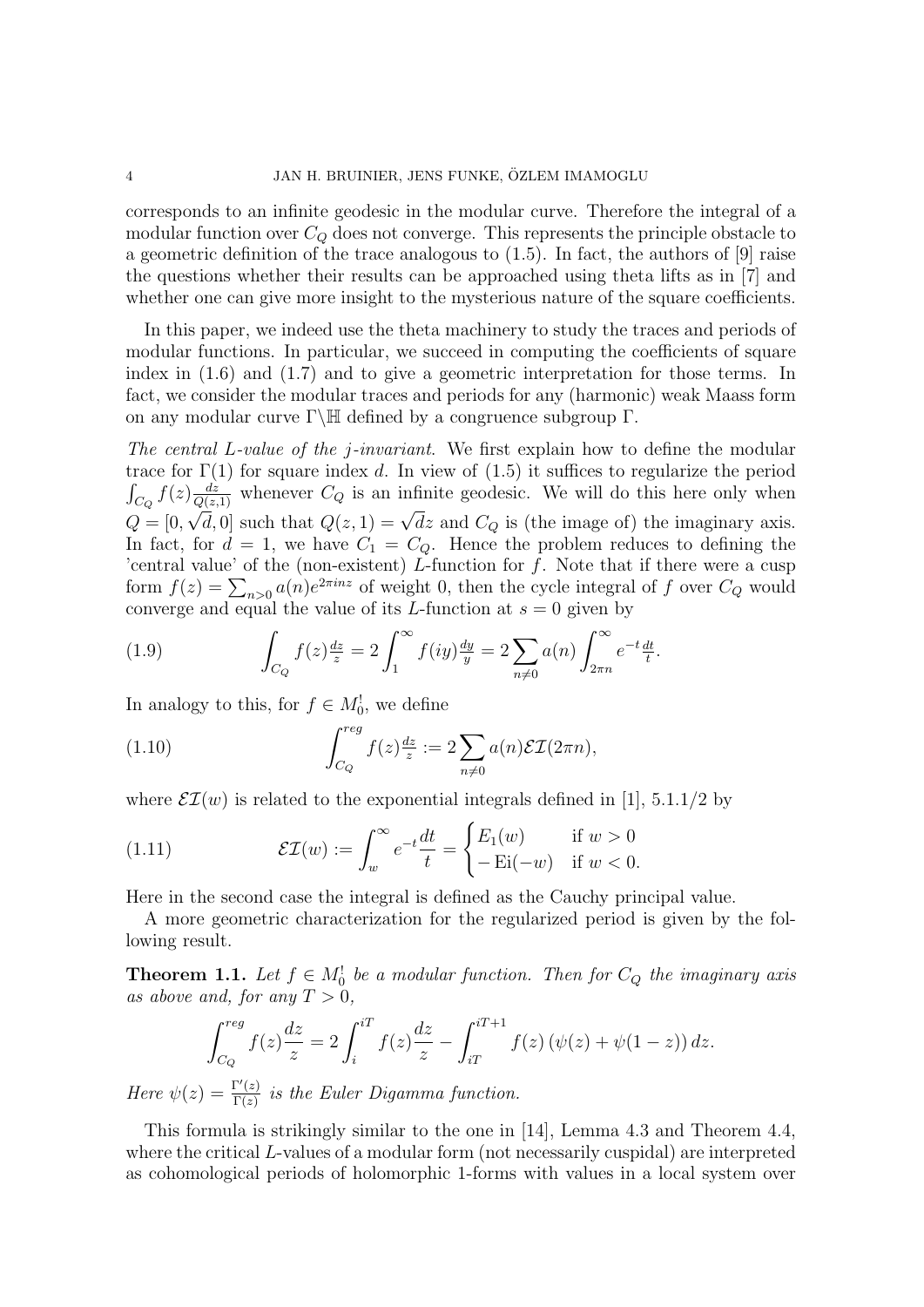certain closed 'spectacle' cycles. We will discuss the cohomological interpretation of the cycle integrals of this paper elsewhere.

For  $T = 1$  and using that  $j_1$  has real Fourier coefficients we obtain the following beautiful formula for the regularized integral of  $j_1$  along the imaginary axis. We have

(1.12) 
$$
\int_{C_Q}^{reg} j_1(z) \frac{dz}{z} = -2 \Re \left( \int_i^{i+1} j_1(z) \psi(z) dz \right).
$$

In fact, this formula was first suggested to us by D. Zagier, who obtained (1.12) based on heuristic arguments and verified numerically that defining  $tr_1(j_1)$  using (1.12) gives the correct value for  $\text{tr}_1(j_1)$  in (1.6).

The main result. Before we describe the theta lift we employ, we first state our main result in a special case. Let p be a prime (or  $p = 1$ ). We consider the set  $\mathcal{Q}_{d,p}$ of quadratic forms  $[a, b, c] \in \mathcal{Q}_d$  such that  $a \equiv 0 \pmod{p}$ . The group  $\Gamma_0^*(p)$ , the extension of the Hecke group  $\Gamma_0(p) \subset \Gamma(1)$  with the Fricke involution  $W_p = \begin{pmatrix} 0 & -1 \\ p & 0 \end{pmatrix}$ , acts on  $\mathcal{Q}_{d,p}$  with finitely many orbits. Let  $f \in M_0^1(\Gamma_0^*(p))$  be a weakly holomorphic modular function of weight 0 for  $\Gamma_0^*(p)$ . We define the modular trace of f of index  $d \neq 0$  by

(1.13) 
$$
\operatorname{tr}_d(f) = \begin{cases} \sum_{Q \in \Gamma_0^*(p) \setminus \mathcal{Q}_{d,p}} \frac{1}{|\Gamma_0^*(p)Q|} f(\alpha_Q) & \text{if } d < 0, \\ \frac{1}{2\pi} \sum_{Q \in \Gamma_0^*(p) \setminus \mathcal{Q}_{d,p}} \int_{\Gamma_0^*(p)Q \setminus c_Q}^{reg} f(z) \frac{dz}{Q(z,1)} & \text{if } d > 0. \end{cases}
$$

**Theorem 1.2.** Let  $f(z) = \sum_{n \gg -\infty} a(n)e(nz) \in M_0^1(\Gamma_0^*(p))$  with  $a(0) = 0$ . Then

$$
H(\tau, f) := \sum_{d>0} \text{tr}_d(f) q^d + 2\sqrt{v} \sum_{m>0} \sum_{n<0} a(mn) \beta_{\frac{1}{2}}^c (-4\pi m^2 v) q^{m^2} - 2\sqrt{v} \text{tr}_0(f) + 2\sqrt{v} \sum_{d<0} \text{tr}_d(f) \beta_{\frac{1}{2}}(4\pi |d|v) q^d
$$

is a harmonic weak Maass form of weight  $1/2$  for  $\Gamma_0(4p)$ . Here

$$
\text{tr}_0(f) = -\frac{1}{2\pi} \int_{\Gamma_0^*(p)\backslash \mathbb{H}}^{reg} f(z) d\mu(z) = 4 \sum_{n>0} a(-n) \sigma_1(n).
$$

is the suitably regularized average value of f on  $\Gamma_0^*(p)\backslash\mathbb{H}$ , defined in (3.23).

For  $p = 1$  and  $f = j_1$  we recover  $h_1(\tau)$ , now with explicit geometric formulas for the square coefficients in the generating series. For  $f = 1$  we have a similar theorem which generalizes  $h_0$ . The statements for any congruence subgroup are formulated in terms of quadratic spaces of signature  $(2,1)$ .

The regularized theta lift. To prove our results we study the theta integral

(1.14) 
$$
I_{1/2}(\tau, f) = \int_{\Gamma \backslash \mathbb{H}} f(z) \cdot \Theta_L(\tau, z, \varphi_0) d\mu(z).
$$

Here the kernel function  $\Theta_L(\tau, z, \varphi_0)$  is the Siegel theta series associated to the standard Gaussian  $\varphi_0$  of weight 1/2 for a rational quadratic space of signature  $(2, 1)$ . It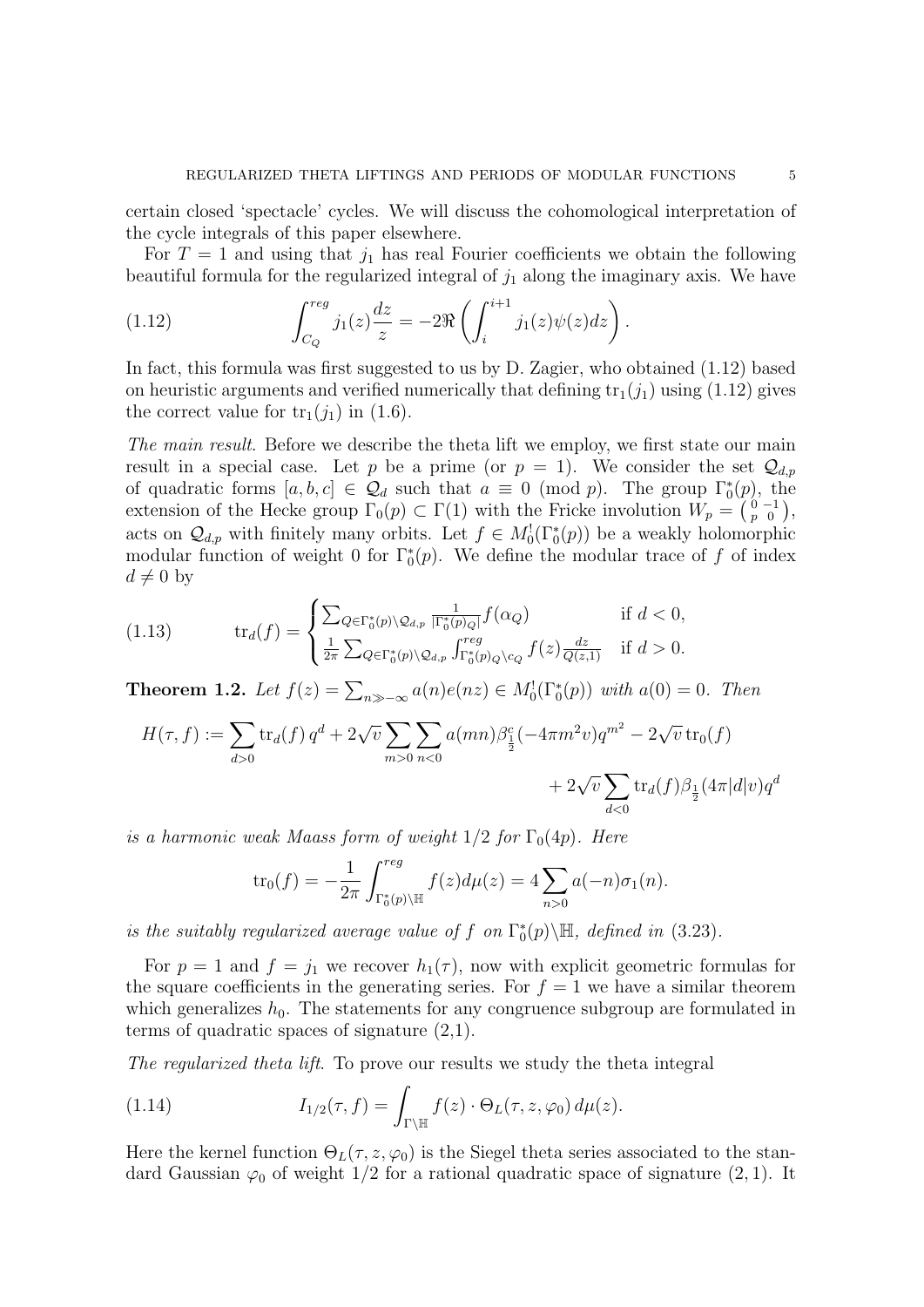is related to the kernel of (1.4) via

(1.15) 
$$
\xi_{1/2}(\Theta_L(\tau,z,\varphi_0)) = -\frac{1}{\pi}\Theta_L(\tau,z,\varphi_{KM}),
$$

and we obtain formally the same relation for the theta lifts  $I_{1/2}$  and  $I_{3/2}$ , which matches (up to a constant) the relations given in  $(1.8)$ . When f is a Maass cusp form the integral (1.14) converges, and this lift has been previously studied by Maass [23], Duke [8], and Katok and Sarnak [17] among others. However, the theta kernel  $\Theta_L(\tau, z, \varphi_0)$  in contrast to the one used for  $I_{3/2}$  in [7] is now moderately *increasing*. Hence when the input function  $f$  is not a cusp form, the integral does not converge (even for  $f = 1$ ) and has to be regularized.

We analyze in detail two different approaches to regularize (1.14) for any weak Maass form  $f(z)$  of weight 0 for Γ with eigenvalue  $\lambda$  under the Laplace operator  $\Delta_z$ . The case  $\lambda = 0$  is the most interesting, which we now describe. First, following an idea of Borcherds [4] and Harvey-Moore [16], we regularize the integral by integrating over a truncated fundamental domain  $\mathcal{F}_T$  for  $\Gamma\backslash\mathbb{H}$  and taking a limit. More precisely, for a complex variable s we consider

(1.16) 
$$
\lim_{T \to \infty} \int_{\mathcal{F}_T} f(z) \cdot \Theta_L(\tau, z, \varphi_0) y^{-s} d\mu(z),
$$

where  $\mathcal{F}_T$  is a suitable truncated fundamental domain for Γ. For the real part of s sufficiently large, the limit converges and the resulting holomorphic function of s defined in a right half-plane admits a meromorphic continuation to the whole s-plane. Then we regularize (1.14) by taking the constant term in the Laurent expansion of  $(1.16)$  at  $s = 0$ .

The second approach uses differential operators in the spirit of the regularized Siegel-Weil formula of Kudla and Rallis [22]. Using Eisenstein and Poincaré series of weight 0 one can construct a 'spectral deformation' of  $f$ , that is, a family of functions  $f_s(z)$  such that  $\Delta_z f_s = s(1-s)f$  and  $f_1 = f$ , and then we consider

(1.17) 
$$
\frac{1}{s(1-s)}\int_{\Gamma\backslash \mathbb{H}}f_s(z)\cdot \Delta_z\Theta_L(\tau,z,\varphi_0)\,d\mu(z).
$$

The point is that  $\Delta_z\Theta_L(\tau, z, \varphi_0)$  is of very rapid decay (like the kernel for (1.4)) and hence the integral converges. Furthermore, by the adjointness of the Laplace operator we see that  $(1.17)$  formally equals  $(1.14)$ . Then we can regularize  $(1.14)$  to be the constant term in the Laurent expansion of  $(1.17)$  at  $s = 1$ . The relation between the two regularizations can be described as follows.

Theorem 1.3. Let f be a harmonic weak Maass form of weight 0 for a congruence subgroup Γ. If the constant terms of the Fourier expansion of f at all cusps of Γ vanish, then the two regularizations of (1.14) coincide. Otherwise, they differ by an explicit linear combination of holomorphic unary Jacobi theta series of weight 1/2.

By lifting Poincaré series of weight 0, we are also able to realize the Poincaré series of weight 1/2 which occur in [9] as theta lifts, explicitly relating our approach to the one of Duke, Toth, and the third author.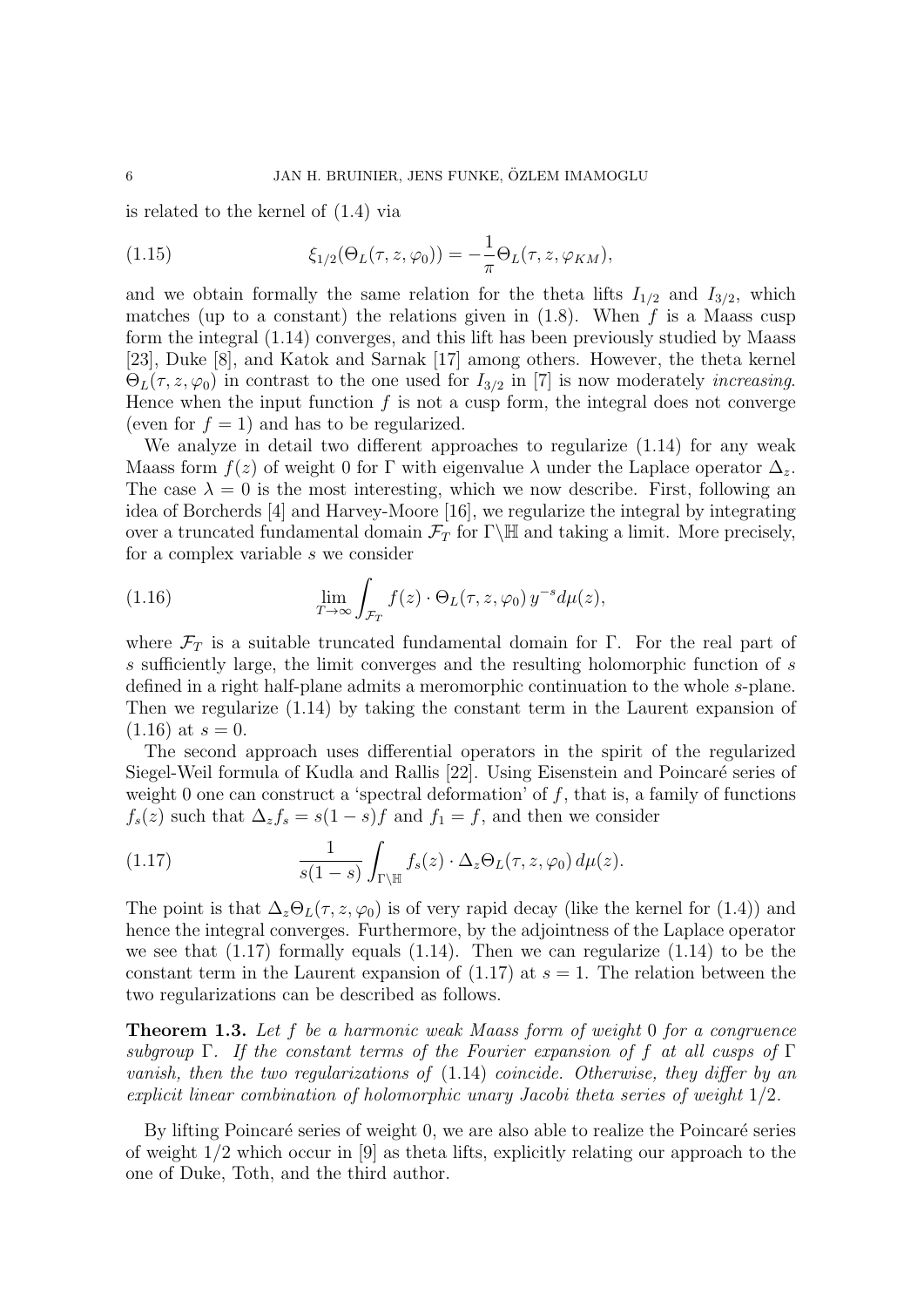The Green function  $\eta$  and the Fourier expansion of the theta lift. The key to computing the Fourier coefficients of the lift  $I_{1/2}(\tau, f)$  is the construction of a Green function  $\eta$  for the Schwarz function  $\varphi_0$ . We view the set of all rational quadratic forms  $Q = [a, b, c]$  together with the discriminant form  $d = b^2 - 4ac$  as a quadratic space  $\mathcal Q$  of signature  $(2, 1)$  whose associated symmetric space is equivalent to  $\mathbb H$ . In this way,  $\varphi_0$  can be regarded as a function on  $\mathcal{Q} \times \mathbb{H}$ . We explicitly construct a singular function  $\eta(Q, z)$  for all Q of non-zero discriminant such that

$$
\Delta_z \eta(Q,z) = -\frac{1}{4\pi} \varphi_0(Q,z)
$$

outside the singularities of  $\eta$ . We call  $\eta$  a Green function for  $\varphi_0$ . If  $d < 0$ , then  $\eta(Q)$ has a logarithmic singularity at the point  $z<sub>O</sub>$ , while for  $d > 0$ , the function  $\eta(Q)$  is differentiable, but not  $C^1$ , and the discontinuity of  $\partial \eta$  exactly occurs at the geodesic cycle  $c_Q$ .

**Theorem 1.4.** Let Q be a integral binary quadratic form with discriminant  $d \neq 0$ , not a square, with stabilizer  $\Gamma_Q$  in  $\Gamma$ . Then for f a weak Maass form of weight 0 with eigenvalue  $\lambda$ , the integral  $\int_{\Gamma_Q \backslash \mathbb{H}} f(z) \varphi_0(Q, z) d\mu(z)$  converges, and

$$
\begin{aligned} \int_{\Gamma_Q \backslash \mathbb{H}} f(z) \varphi_0(Q,z) d\mu(z) & = -\frac{1}{4\pi} \lambda \int_{\Gamma_Q \backslash \mathbb{H}} f(z) \eta(Q,z) d\mu(z) \\ & \qquad \qquad + \begin{cases} \left(\frac{1}{|\Gamma_Q|} f(z_Q) \right) 2 \beta_{\frac{1}{2}}(4\pi |d|) e^{-2\pi d} & \text{ if } d < 0 \\ \left( \int_{C_Q} f(z) \frac{dz}{Q(z,1)} \right) e^{-2\pi d} & \text{ if } d > 0. \end{cases} \end{aligned}
$$

This essentially computes the Fourier coefficients of non-square index for  $I_{1/2}(\tau, f)$ (at least when  $\lambda = 0$ ). For the other Fourier coefficients we also utilize  $\eta$ . The square coefficients however require some rather intricate considerations since in that case  $\Gamma_{Q}$ is trivial and  $\int_{\Gamma_Q \backslash \mathbb{H}} f(z) \varphi_0(Q, z) d\mu(z)$  does not converge.

The existence of such a Green function is rather surprising, and we believe is of independent interest. Moreover,  $\eta$  refines Kudla's Green function  $\xi$  for  $\varphi_{KM}$  [18] which played a crucial role in studying  $(1.4)$  in [7]. However,  $\xi$  only has singularities along the CM points and hence cannot detect the periods over the geodesic cycles. Note that  $\xi$  plays an important role in the Kudla program (see eg. [19]) which is concerned with the realization of generating series in arithmetic geometry as automorphic forms, in particular as the derivative of Eisenstein series. It is therefore an interesting question how the results of this paper and  $\eta$  in particular fit into this framework.

Other Input. One can also study other input functions f for the lift  $I_{1/2}(\tau, f)$ . One natural extension is to consider a meromorphic function f of weight 0 with at most simple poles in H. For example, for  $d > 0$  a non-square, taking the d-th coefficient  $(\text{in } \tau)$  of the lift of  $f_w(z) = j'(w)/(j(z) - j(w))$  (with  $w \in \mathbb{H}$ ), one obtains a nonholomorphic form of weight 2 (in  $w$ ). Using the techniques of this paper one can prove that this form is a 'completion' of the holomorphic generating series

$$
F_d(w) = -\sum_{m\geq 0} \text{tr}_d(j_m) e^{2\pi i m w},
$$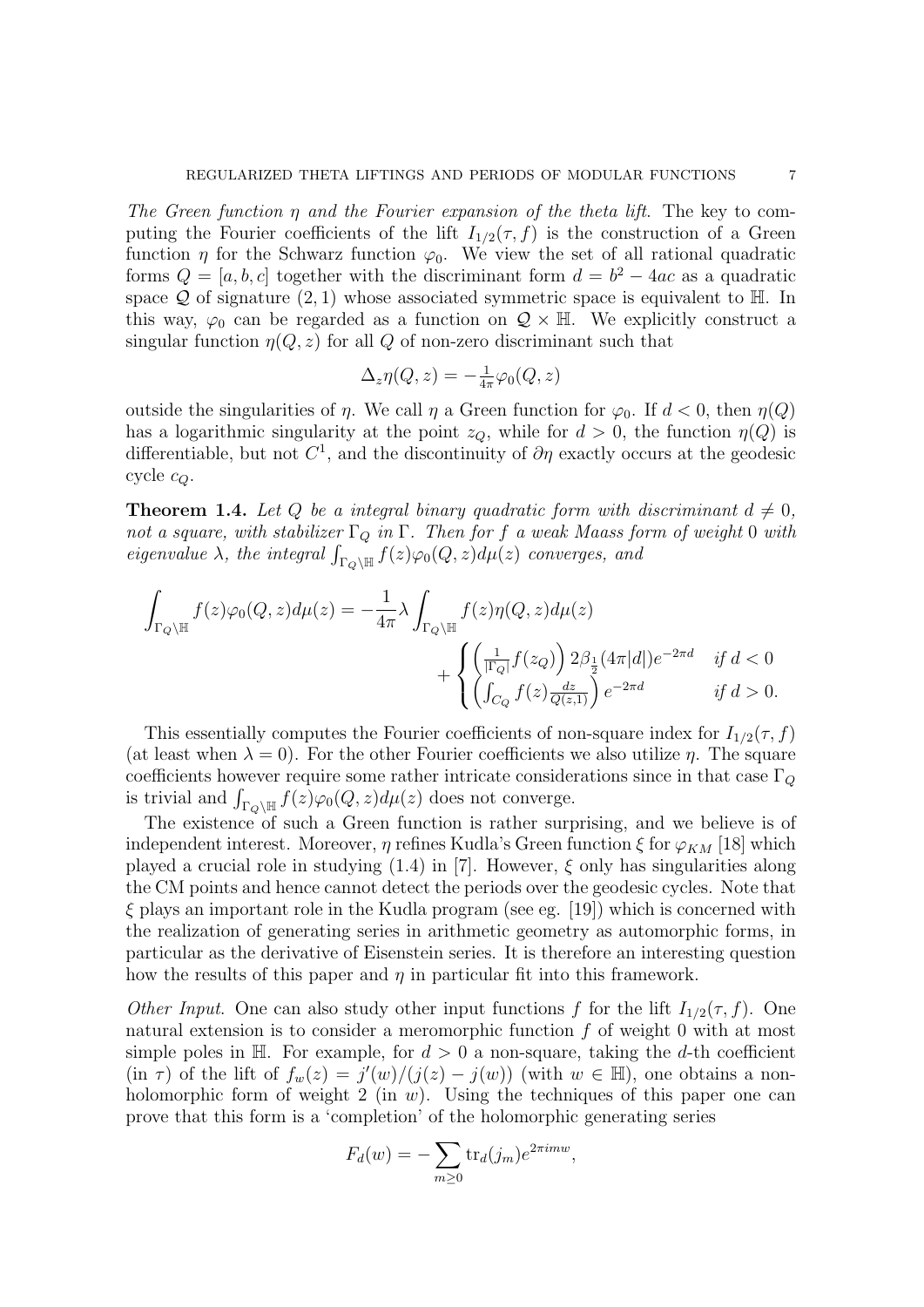which in [9], Theorem 5, is shown to be a holomorphic modular integral of weight 2 with a rational period function. Here  $\{j_m\}$  denotes the unique basis of  $M_0^!$  whose members are of the form  $j_m(z) = e^{-2\pi imz} + O(e^{2\pi iz})$ . The higher weight situation has been considered recently in [2, 3].

Another interesting case is when  $f = \log ||F||$  is the logarithm of the Petersson metric of a meromorphic modular form F. For example, for  $F(z) = \Delta(z)$ , the discriminant function, one can show (similarly as in Theorem 1.2 in [7]) that  $I_{1/2}(\tau, f)$ is equal to the constant term in the Laurent expansion at  $s = 1$  of the derivative of an Eisenstein series of weight 1/2. In general, one can view the lift of such input as the adjoint of the (additive) Borcherds lift, which uses the same kernel function  $\Theta_L(\tau, z, \varphi_0)$ . We will consider these lifts in a different paper.

The theta lift has been studied recently also by Matthes [24] using the second regularization via differential operators. More precisely, he considers the analogous lift for general hyperbolic  $n$ -space. In our case, he considers (mainly) input functions with non-zero eigenvalue under the Laplace operator and employs a different method to compute the coefficients of non-square index leaving the square coefficients open.

We thank D. Zagier for his interest and encouragement and for sharing his formula (1.12) for the 'central L-value' of  $j_1$  with us. The first two authors thank the Forschungsinstitut für Mathematik at ETH Zürich for the generous support for this research throughout multiple visits in the last years.

#### 2. Vector valued modular forms for SL<sup>2</sup>

Let N be a positive integer. Let  $(V, Q)$  be the 3-dimensional quadratic space over  $\mathbb Q$  given by the trace zero  $2 \times 2$  matrices

(2.1) 
$$
V := \left\{ X = \begin{pmatrix} x_1 & x_2 \\ x_3 & -x_1 \end{pmatrix} \in \text{Mat}_2(\mathbb{Q}) \right\},
$$

with the quadratic form  $Q(X) = -N \det(X)$ . The corresponding bilinear form is  $(X, Y) = N \text{tr}(XY)$ , and its signature is  $(2, 1)$ . We let  $G = Spin(V)$ , viewed as an algebraic group over  $\mathbb{Q}$ , and write G for its image in SO(V). The group  $SL_2(\mathbb{Q})$  acts on V by conjugation

$$
g.X := gXg^{-1}
$$

for  $X \in V$  and  $g \in SL_2(\mathbb{Q})$ , which gives rise to isomorphisms  $G \simeq SL_2$  and  $\overline{G} \simeq \text{PSL}_2$ . Let  $L \subset V(\mathbb{Q})$  be an even lattice of full rank and write L' for the dual lattice of L. Let  $\Gamma$  be a congruence subgroup of  $\text{Spin}(L)$  which takes L to itself and acts trivially on the discriminant group  $L'/L$ .

**Example 2.1.** A particularly attractive lattice in  $V$  is

$$
L = \left\{ \begin{pmatrix} b & c/N \\ a & -b \end{pmatrix}; a, b, c \in \mathbb{Z} \right\}.
$$

The dual lattice is equal to

$$
L' = \left\{ \begin{pmatrix} b & c/N \\ a & -b \end{pmatrix}; a, c \in \mathbb{Z}, b \in \frac{1}{2N} \mathbb{Z} \right\}.
$$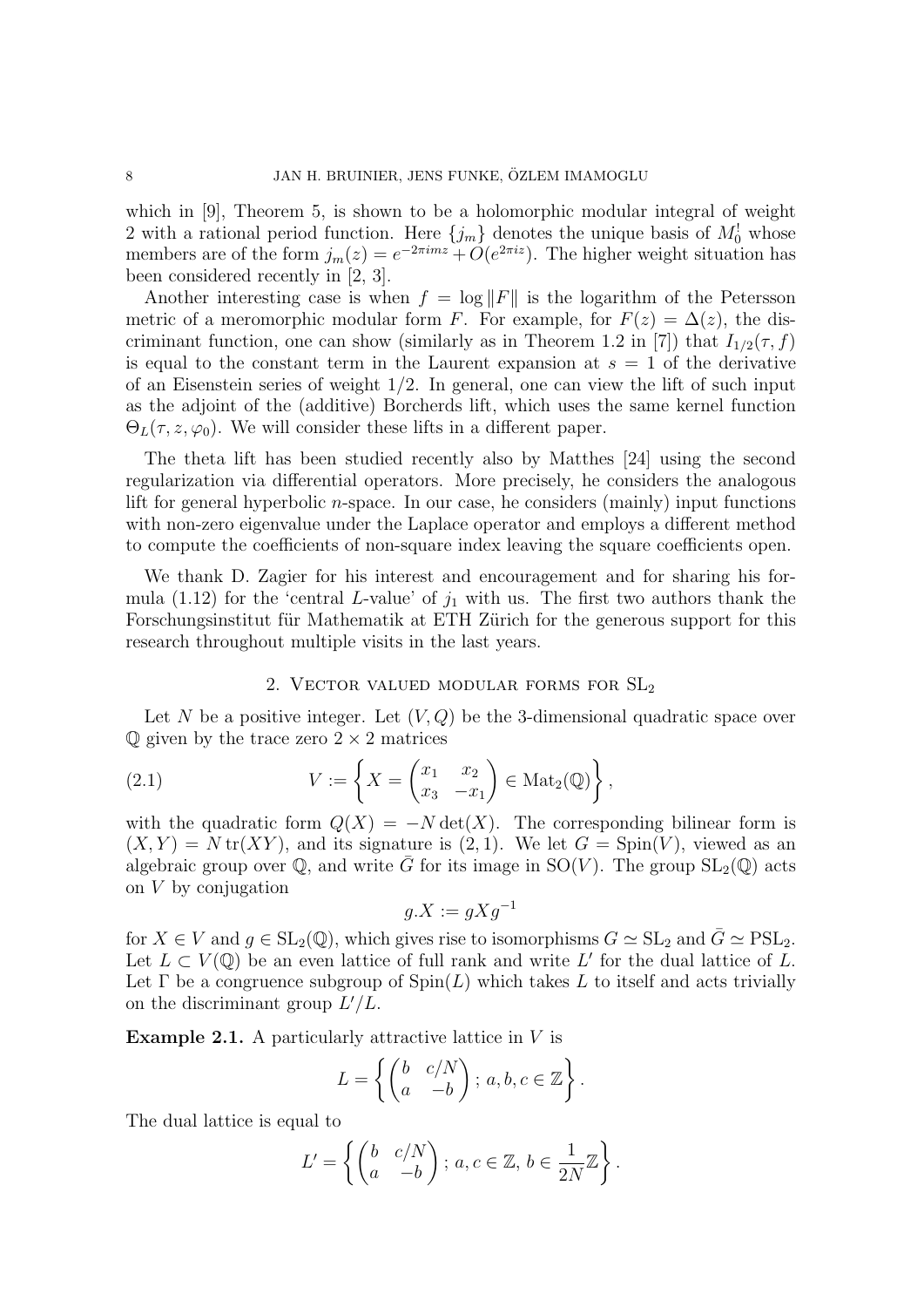We have  $L'/L \cong \mathbb{Z}/2N\mathbb{Z}$ , the level of L is 4N and we can take  $\Gamma = \Gamma_0(N)$ .

We now recall some facts on vector valued modular forms and weak Maass forms for the Weil representations. See e.g. [4], [5] for more details.

We let  $Mp_2(\mathbb{R})$  be the two-fold metaplectic cover of  $SL_2(\mathbb{R})$  realized as the group of pairs  $(g, \phi(g, \tau))$ , where  $g = (\begin{smallmatrix} a & b \\ c & d \end{smallmatrix}) \in SL_2(\mathbb{R})$  and  $\phi(g, \tau)$  is a holomorphic square root of the automorphy factor  $j(g, \tau) = c\tau + d$ , see e.g. [4], [5]. Let  $\Gamma' \subset \text{Mp}_2(\mathbb{R})$  be the inverse image of  $SL_2(\mathbb{Z})$  under the covering map. We denote the standard basis of the group algebra  $\mathbb{C}[L'/L]$  by  $\{\mathfrak{e}_h; h \in L'/L\}$ . Recall that there is a Weil representation  $\rho_L$  of  $\Gamma'$  on the group algebra  $\mathbb{C}[L'/L]$ , see [4, Section 4] or [5, Chapter 1.1] for explicit formulas.

Let  $\Gamma'' \subset \Gamma'$  be a subgroup of finite index. For  $k \in \frac{1}{2}$  $\frac{1}{2}\mathbb{Z}$ , we let  $A_{k,L}(\Gamma'')$  be the space of  $C^{\infty}$  automorphic forms of weight k with respect to  $\rho_L$  for  $\Gamma''$ . That is,  $A_{k,L}(\Gamma'')$ consists of those  $C^{\infty}$ -functions  $f : \mathbb{H} \to \mathbb{C}[L/L]$  that satisfy

$$
f(\gamma'\tau) = \phi^{2k}(\tau)\rho_L(\gamma', \phi)f(\tau)
$$

for  $(\gamma', \phi) \in \Gamma''$ . Note that the components  $f_h$  of f define scalar valued  $C^{\infty}$  modular forms of weight k for the subgroup  $\Gamma'' \cap \Gamma'(N_L)$ , where  $N_L$  denotes the level of the lattice L and  $\Gamma'(N_L)$  is the principal congruence subgroup of level  $N_L$ .

Following [6, Section 3], we call a function  $f \in A_{k,L}(\Gamma'')$  a weak Maass form of weight k for Γ'' with representation  $\rho_L$ , if it is an eigenfunction of the hyperbolic Laplacian

(2.2) 
$$
\Delta_k = -v^2 \left( \frac{\partial^2}{\partial u^2} + \frac{\partial^2}{\partial v^2} \right) + ikv \left( \frac{\partial}{\partial u} + i \frac{\partial}{\partial v} \right),
$$

and if it has at most linear exponential growth at the cusps of  $\Gamma''$ . The latter condition means that there is a  $C > 0$  such that for any cusp  $s \in \mathbb{P}^1(\mathbb{Q})$  of  $\Gamma''$  and  $(\delta, \phi) \in \Gamma'$ with  $\delta \infty = s$  the function  $f_s(\tau) = \phi(\tau)^{-2k} \rho_L^{-1}$  $L^{-1}(\delta, \phi) f(\delta \tau)$  satisfies  $f_s(\tau) = O(e^{Cv})$  as  $v \to \infty$  (uniformly in u, where  $\tau = u + iv$ ).

The function  $f$  is called a *harmonic weak Maass form* if it is a weak Maass form with eigenvalue 0 under  $\Delta_k$ . We write  $H_{k,L}(\Gamma'')$  for the space of harmonic weak Maass forms of weight k for  $\Gamma''$  with representation  $\rho_L$ .

Recall that there is a differential operator  $\xi_k = 2iv^k \frac{\partial}{\partial \bar{\tau}}$  taking  $H_{k,L}(\Gamma'')$  to the space of weakly holomorphic modular forms of 'dual' weight  $2 - k$  for Γ'' with the dual representation of  $\rho_L$ . We let  $H^+_{k,L}(\Gamma'')$  be the subspace of those  $f \in H_{k,L}(\Gamma'')$  for which  $\xi_k(f)$  is a cusp form. Moreover, we let  $M^!_{k,L}(\Gamma'')$  be the kernel of  $\xi_k$ , that is, the space of weakly holomorphic modular forms for  $\Gamma''$ . Summarizing we have the chain of inclusions

$$
M_{k,L}^!(\Gamma'') \subset H_{k,L}^+(\Gamma'') \subset H_{k,L}(\Gamma'') \subset A_{k,L}(\Gamma'').
$$

In the case where  $\Gamma'' = \Gamma'$  we will drop the  $\Gamma''$  from the notation and, for instance, simply write  $M_{k,L}^!$ . If the representation  $\rho_L$  is trivial (that is, L is unimodular) we drop the L from the notation.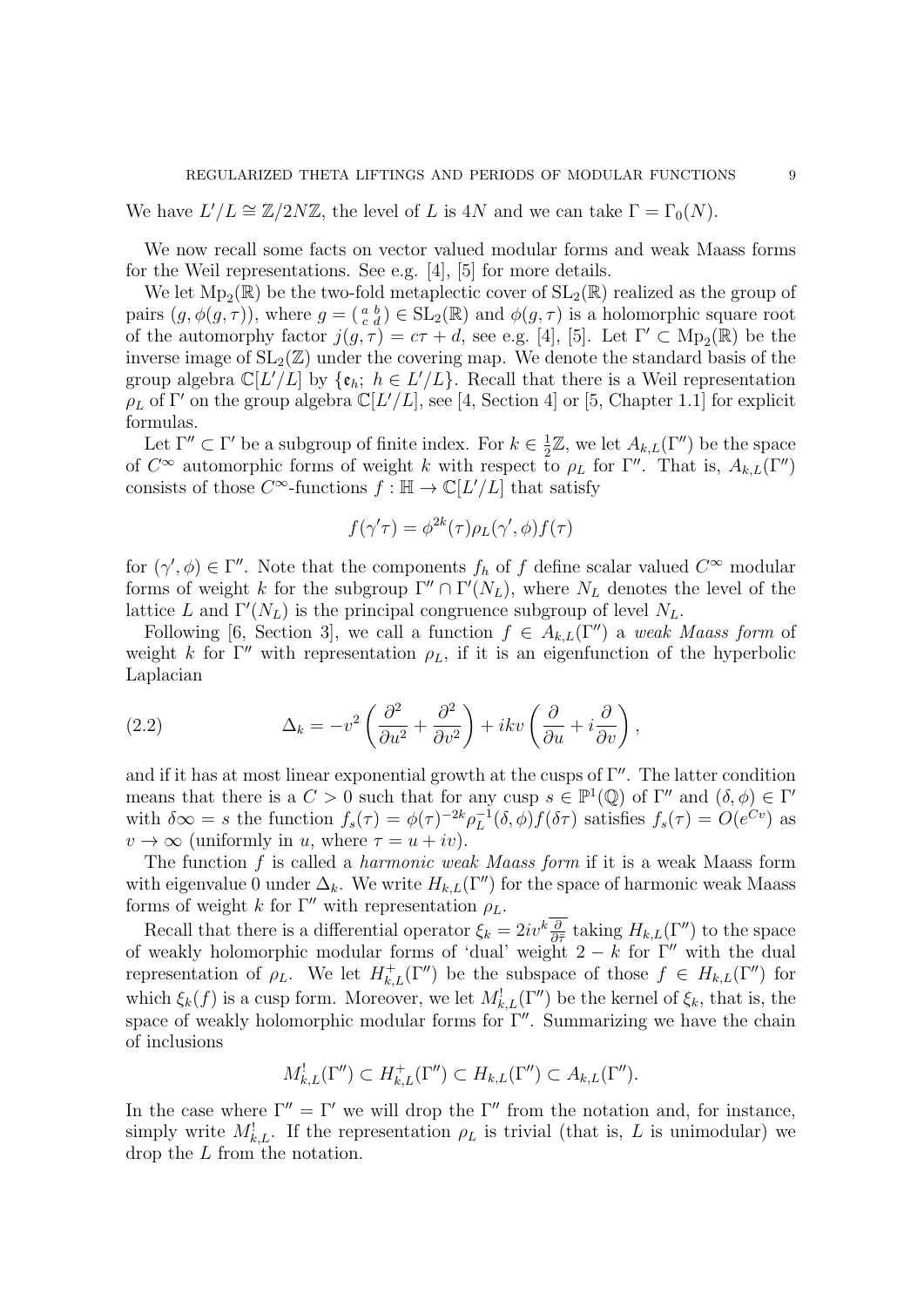**Example 2.2.** We consider the lattice  $L = \left\{ \begin{pmatrix} b & c/N \\ a & -b \end{pmatrix} \mid a, b, c \in \mathbb{Z} \right\}$  of level 4N from Example 2.1. Then given  $g = \sum_{h \in L'/L} g_h \mathfrak{e}_h$  in  $A_{k,L}$ , the sum

(2.3) 
$$
\tilde{g}(\tau) = \sum_{h \in L'/L} g_h(4N\tau)
$$

gives a scalar-valued form of weight k for  $\Gamma_0(4N)$  satisfying the plus condition, i.e., the *n*-th Fourier coefficient vanishes unless *n* is a square modulo 4*N*. In fact, if  $N = p$ is a prime, and  $k \in 2\mathbb{Z} + \frac{1}{2}$  $\frac{1}{2}$ , this gives an isomorphism between  $M_{k,L}^!$  and the space  $M_k^{+,!}$  $\int_{k}^{+,1}(p)$  of scalar valued weakly holomorphic forms for  $\Gamma_0(4p)$  in the Kohnen plus space (see e.g. [4, Example 2.3] and [10, §5]).

For an isotropic line  $\ell$  in V, we define the space  $W = W_{\ell} = \ell^{\perp}/\ell$  which is naturally a unary positive definite quadratic space with the quadratic form  $Q(\bar{X}) = Q(X)$ . Then

$$
K_{\ell} = (L \cap \ell^{\perp}) / (L \cap \ell)
$$

defines an even lattice in W. Using  $[5,$  Proposition 2.2, it is easy to see that the dual lattice is given by

$$
K'_{\ell} = (L' \cap \ell^{\perp}) / (L' \cap \ell).
$$

We have the exact sequence

$$
(2.4) \qquad 0 \longrightarrow (L' \cap \ell + L \cap \ell^{\perp})/L \cap \ell^{\perp} \longrightarrow L' \cap \ell^{\perp}/L \cap \ell^{\perp} \longrightarrow K'_{\ell}/K_{\ell} \longrightarrow 0.
$$

The vector valued theta function

(2.5) 
$$
\Theta_{K_{\ell}}(\tau) = \sum_{\lambda \in K'_{\ell}} e(Q(\lambda)\tau) \mathfrak{e}_{\lambda + K_{\ell}}
$$

associated to  $K_{\ell}$  defines a holomorphic modular form in  $M_{1/2,K_{\ell}}$ , whose components we denote by  $\theta_{K_{\ell},\bar{h}}(\tau)$  for  $\bar{h} \in K'_{\ell}/K_{\ell}$ . Recall from [5, Lemma 5.6] (or more generally [27, Theorem 4.1]) that there is a map from vector valued modular forms for  $\rho_{K_{\ell}}$  to vector valued modular forms for  $\rho_L$ . Using it, we see that

(2.6) 
$$
\tilde{\Theta}_{K_{\ell}}(\tau) = \sum_{\substack{h \in L'/L \\ h \perp \ell}} \theta_{K_{\ell},\bar{h}}(\tau) \mathfrak{e}_{h}
$$

defines a vector valued holomorphic modular form in  $M_{1/2,L}$ . Here h denotes the image of h under the map in (2.4). We let  $b_{\ell}(m, h)$  be the  $(m, h)$ -th Fourier coefficient of  $\tilde{\Theta}_{K_{\ell}}(\tau)$ . Note that for  $m > 0$  we have  $b_{\ell}(m, h) = 0$  unless  $m/N$  is a square and there exists a vector  $X \in L + h$  perpendicular to  $\ell$  of length  $Q(X) = m$ . In that case we have  $b_{\ell}(m, h) = 1$  if  $h \not\equiv -h \mod L$  and 2 otherwise.

### 3. Cycles and traces

In this section, we introduce the modular curve associated to a given lattice of signature  $(2, 1)$  and define cycles and traces in our setting. In particular, we explain in detail how to regularize the periods of weakly holomorphic functions over infinite geodescis.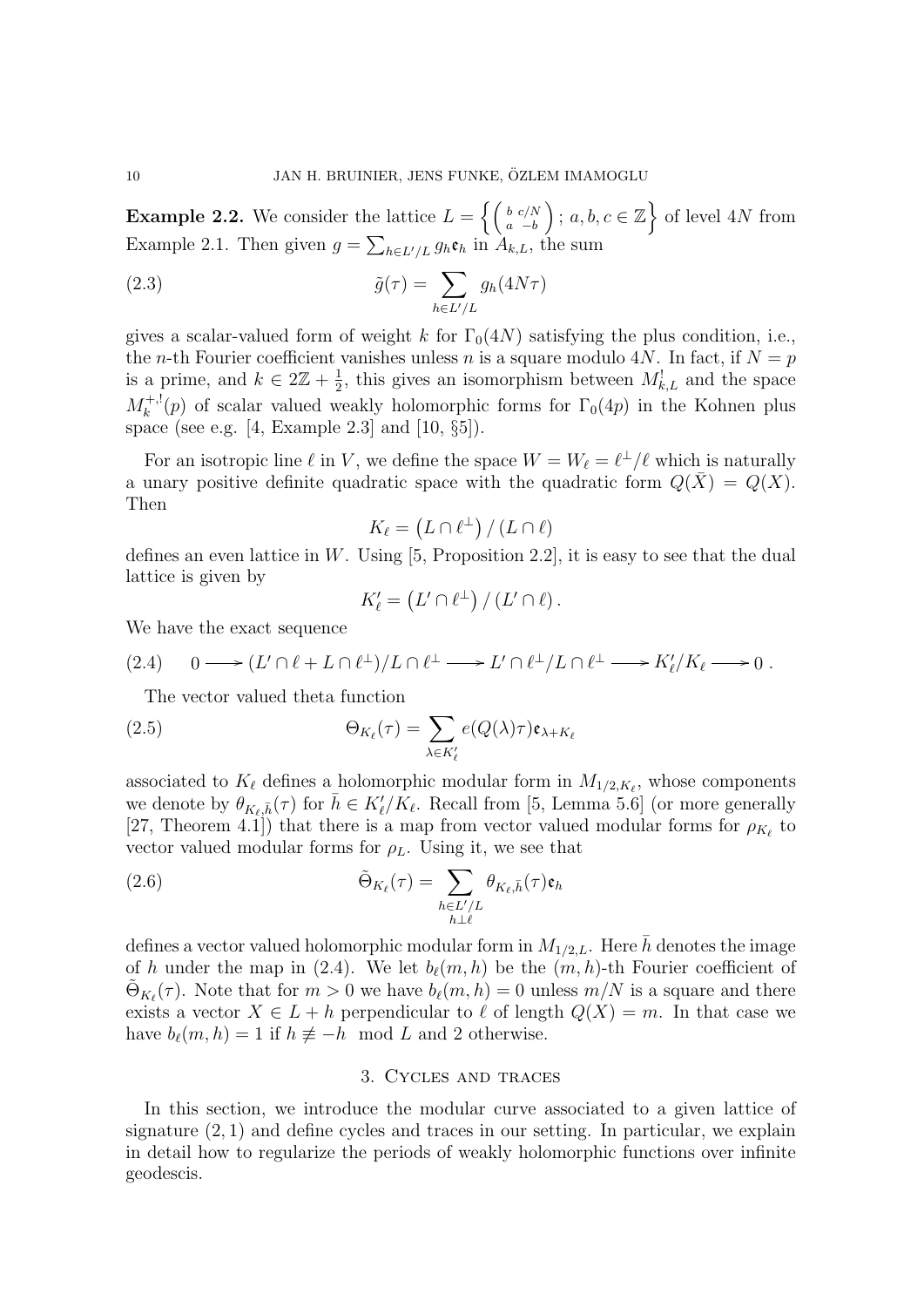3.1. Modular curves associated to the orthogonal group  $SO(2,1)$ . As in Section 2, we let  $(V, Q)$  be space of rational traceless  $2 \times 2$  matrices together with the quadratic form  $Q(X) = -N \det(X)$ , see (2.1). We realize the associated hermitian symmetric space as the Grassmannian of negative lines in  $V(\mathbb{R})$ :

$$
D = \{ z \subset V(\mathbb{R}); \dim z = 1 \text{ and } Q|_z < 0 \}.
$$

We identify D with the complex upper half plane  $\mathbb H$  as follows, see [18], section 11. Let  $z_0 \in D$  be the line spanned by  $\begin{pmatrix} 0 & 1 \\ -1 & 0 \end{pmatrix}$ . Its stabilizer in  $G(\mathbb{R})$  is equal to  $K = SO(2)$ . For  $z = x + iy \in \mathbb{H}$ , we choose  $g_z \in G(\mathbb{R})$  such that  $g_z i = z$  and put

(3.1) 
$$
X(z) := \frac{1}{\sqrt{N}} g_z \begin{pmatrix} 0 & 1 \\ -1 & 0 \end{pmatrix} = \frac{1}{\sqrt{N}y} \begin{pmatrix} -x & z\bar{z} \\ -1 & x \end{pmatrix} \in V(\mathbb{R}).
$$

We obtain the isomorphism  $\mathbb{H} \to D$ ,  $z \mapsto g_z z_0 = \mathbb{R} X(z)$ . We also define the quantity

(3.2) 
$$
R(X, z) = (X, X) + \frac{1}{2}(X, X(z))^2,
$$

which is nonnegative, and vanishes exactly when  $X \in \mathbb{R}X(z)$ .

For  $L \subset V(\mathbb{Q})$  an even lattice let  $\Gamma$  be a congruence subgroup of  $\text{Spin}(L)$  which takes L to itself and acts trivially on the discriminant group  $L'/L$ . We set  $M = \Gamma \backslash D$ .

Since V is isotropic, the modular curve  $M$  is a non-compact Riemann surface. The group  $\Gamma$  acts on the set Iso(V) of isotropic lines in V. The cusps of M correspond to the Γ-equivalence classes of Iso(V), with  $\infty$  corresponding to the isotropic line  $\ell_0$ spanned by  $u_0 = \begin{pmatrix} 0 & 1 \\ 0 & 0 \end{pmatrix}$ . For  $\ell \in \text{Iso}(V)$ , we pick  $\sigma_\ell \in \text{SL}_2(\mathbb{Z})$  such that  $\sigma_\ell \ell_0 = \ell$  and set  $u_\ell = \sigma_\ell^{-1}$  $\ell_{\ell}^{-1}u_0$ . We let  $\Gamma_{\ell}$  be the stabilizer of  $\ell$  in  $\Gamma$ . Then

(3.3) 
$$
\sigma_{\ell}^{-1} \bar{\Gamma}_{\ell} \sigma_{\ell} = \left\{ \begin{pmatrix} 1 & k \alpha_{\ell} \\ 0 & 1 \end{pmatrix}; k \in \mathbb{Z} \right\}
$$

for some  $\alpha_\ell \in \mathbb{Z}_{>0}$ , the width of the cusp  $\ell$ . There is also a  $\beta_\ell \in \mathbb{Q}_{>0}$  such that  $\beta_\ell u_\ell$ is a primitive element of  $\ell \cap L$ . Finally, we write  $\varepsilon_{\ell} = \alpha_{\ell}/\beta_{\ell}$ . Note that  $\varepsilon_{\ell}$  does not depend on the choice of  $\sigma_{\ell}$  (even if we picked  $\sigma_{\ell}$  in  $SL_2(\mathbb{Q})$ , see [13, Definition 3.2]).

We compactify  $M$  to a compact Riemann surface  $M$  in the usual way by adding a point for each cusp  $\ell \in \Gamma \backslash \text{Iso}(V)$ . For every cusp  $\ell$  we choose sufficiently small neighborhoods  $U_{\ell}$ . We write  $q_{\ell} = e \left( \sigma_{\ell}^{-1} \right)$  $\sum_{\ell}^{-1} z/\alpha_{\ell}$ ) with  $z \in U_{\ell}$  for the local variable (and for the chart) around  $\ell \in \overline{M}$ . For  $T > 0$ , we let  $U_{1/T} = \{w \in \mathbb{C}; |w| < \frac{1}{2\pi T}\}$ , and note that for T sufficiently large, the inverse images  $q_{\ell}^{-1}$  $\iota_{\ell}^{-1}(U_{1/T})$  are disjoint in M. We truncate  $M$  by setting

(3.4) 
$$
M_T = \bar{M} \setminus \coprod_{[\ell] \in \text{Iso}(V)} q_{\ell}^{-1}(U_{1/T}).
$$

3.2. **Heegner points.** Heegner points in M are given as follows, see e.g. [13], [17], [18]. For  $X \in V$  of negative length  $Q(X) = m < 0$ , we put

(3.5) 
$$
D_X = \mathbb{R}X = \{z \in D; R(X, z) = 0\} \in D.
$$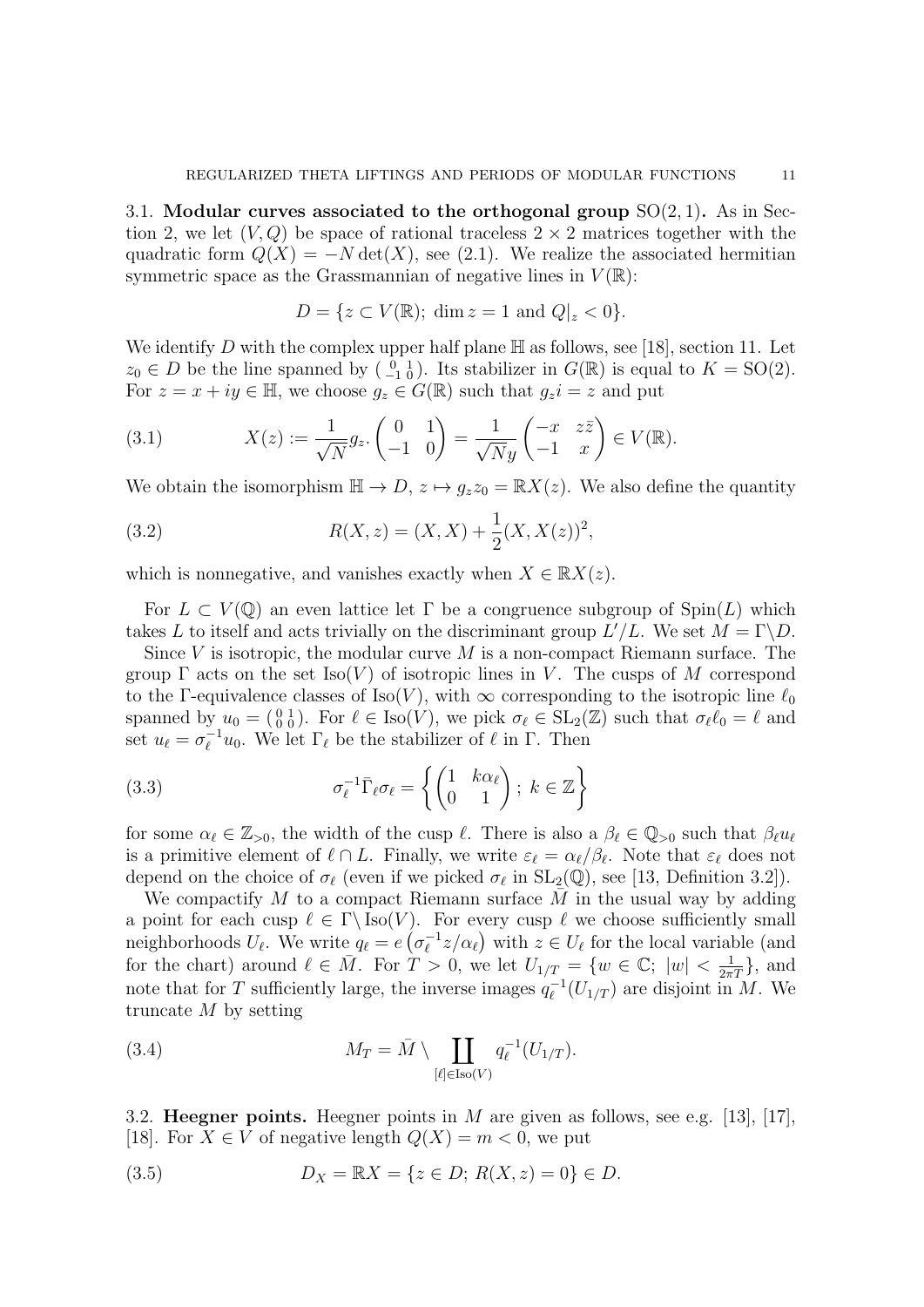We also write  $z_X = D_X$  for the corresponding point in the upper half plane. Via [18], (11.9) we see

(3.6) 
$$
R(X, z) = 2|m|\sinh^{2}(d(z, z_{X})) = \frac{|m|}{2\Im(z_{X})^{2}y^{2}}|z - z_{X}|^{2}|z - \overline{z_{X}}|^{2}.
$$

Here  $d(\cdot, \cdot)$  denotes the hyperbolic distance with respect to the standard hyperbolic distance. We note that in the upper half plane we have

$$
z_X = \frac{-b}{2a} + \frac{i\sqrt{|d|}}{2|a|}
$$

for  $X = \begin{pmatrix} b & 2c \\ -2a & -b \end{pmatrix}$  with  $Q(X) = Nd < 0$ . We set  $D_X = \emptyset$  if  $Q(X) \geq 0$ . The stabilizer  $G_X$  of X in  $G(\mathbb{R})$  is isomorphic to SO(2) and for  $X \in L'$ , the group  $\Gamma_X = G_X \cap \Gamma$  is finite. We denote the image of  $D_X$  in M, counted with multiplicity  $\frac{1}{|\overline{\Gamma}_X|}$ , by  $Z(X)$ .

For  $m \in \mathbb{Q}^{\times}$  and  $h \in L'/L$ , the group  $\Gamma$  acts on  $L_{m,h} = \{X \in L + h: Q(X) = m\}$ with finitely many orbits. For  $m < 0$ , we define the *Heegner divisor* of index  $(m, h)$ on  $M$  by

(3.7) 
$$
Z(m,h) = \sum_{X \in \Gamma \backslash L_{m,h}} Z(X).
$$

For any function f on M, we then define the trace following [31] and [7] by

(3.8) 
$$
\operatorname{tr}_{m,h}(f) = \sum_{X \in \Gamma \backslash L_{m,h}} \frac{1}{|\overline{\Gamma}_X|} f(z_X).
$$

For the lattice in Example 2.1 with  $N = 1$ , this gives exactly twice the trace of modular functions defined in the introduction, since our trace counts positive and negative definite binary quadratic forms of discriminant m.

3.3. Geodesics. A vector  $X \in V(\mathbb{Q})$  of positive length m defines a geodesic  $c_X$  in D via

(3.9) 
$$
c_X = \{ z \in D; z \perp X \} = \{ z \in D; (X(z), X) = 0 \},
$$

see e.g.  $[28]$ ,  $[17]$ ,  $[21]$ . In this situation, we have

(3.10) 
$$
|(X, X(z))| = 2\sqrt{m} \sinh(d(z, c_X)),
$$

where  $d(z, c_X)$  denotes the hyperbolic distance of z to the geodesic  $c_X$ . Hence  $R(X, z) = 2m \cosh^2(d(z, c_X))$ . Explicitly, for  $X = \begin{pmatrix} b & 2c \\ -2a & -b \end{pmatrix}$ , we have

(3.11) 
$$
c_X = \{z \in D; \ a|z|^2 + b\Re(z) + c = 0\}.
$$

We orient the geodesics as follows. For  $X = \pm \begin{pmatrix} 1 & 0 \\ 0 & -1 \end{pmatrix}$ , the geodesic  $c_X = \pm (0, i\infty)$  is the imaginary axis with the indicated orientation. The orientation preserving action of  $SL_2(\mathbb{R})$  then induces an orientation for all  $c_X$ .

We define the line measure  $dz_X$  for  $c_X$  by  $dz_X = \pm \frac{dz}{\sqrt{m}}$  $\frac{dz}{mz}$  for  $X = \pm \sqrt{m/N} \left( \begin{smallmatrix} 1 & 0 \\ 0 & -1 \end{smallmatrix} \right)$ and then by  $dz_{g^{-1}X} = d(gz)_X$  for  $g \in SL_2(\mathbb{R})$ . So for  $X = \frac{1}{\sqrt{2}}$  $\frac{1}{\overline{N}}\left(\begin{array}{cc} b & 2c \\ -2a & -b \end{array}\right)$ , we have

$$
dz_X = \frac{dz}{az^2 + bz + c}.
$$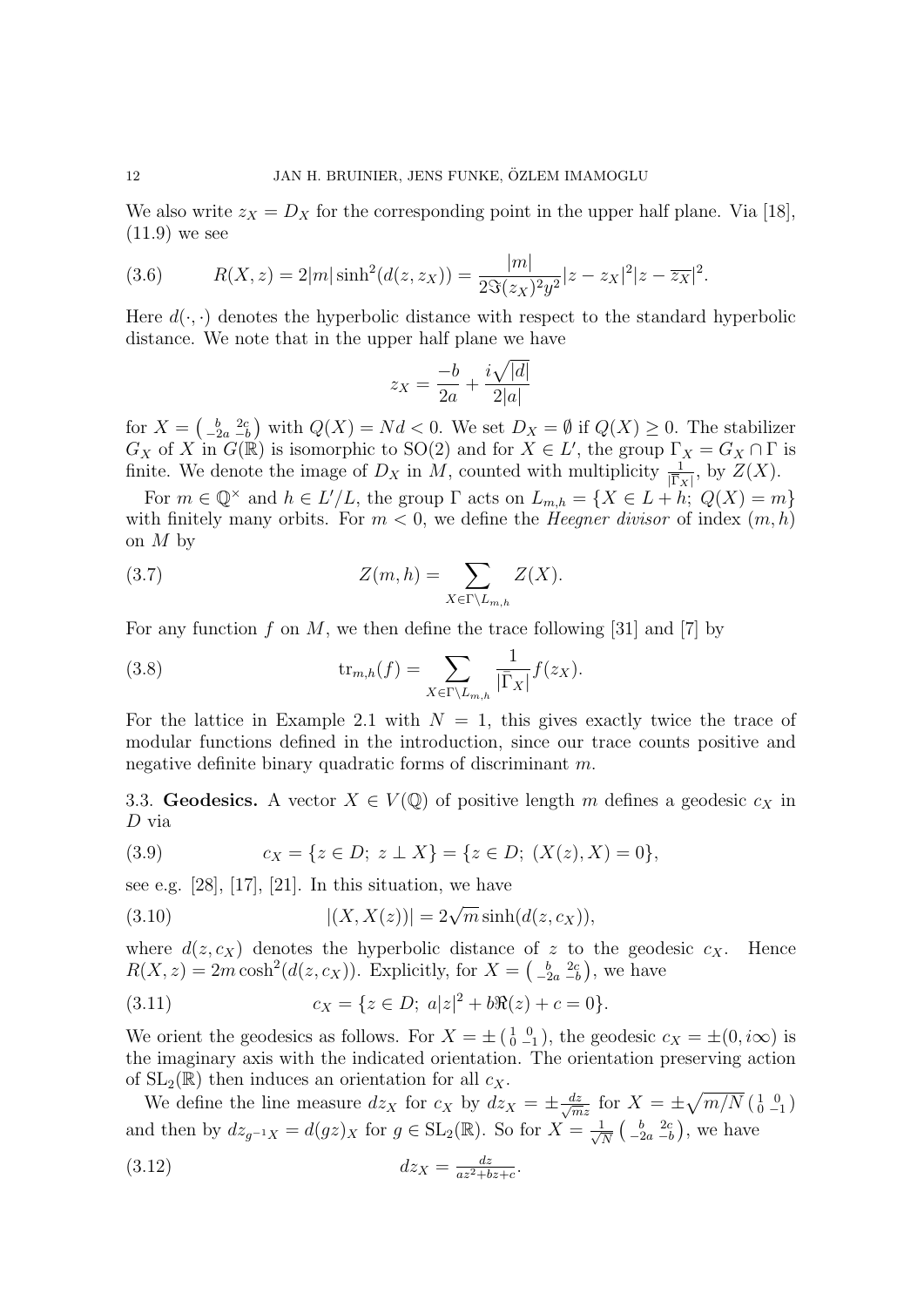Note

(3.13) 
$$
dz_X = -2i\frac{(X,\partial X(z))}{R(X,z)}.
$$

Indeed, this holds for  $X = \sqrt{m/N} \left( \begin{smallmatrix} 1 & 0 \\ 0 & -1 \end{smallmatrix} \right)$ , since then  $(X, \partial X(z)) = i$ √  $\overline{m}\overline{z}/y^2dz$  and  $R(X, z) = 2m|z|^2/y^2$ . Then the G-equivariance properties of  $X(z)$  and  $R(X, z)$  imply the claim for general  $X$ .

The stabilizer  $\overline{\Gamma}_X$  is either trivial (if the orthogonal complement  $X^{\perp} \subset V$  is isotropic over  $\mathbb Q$ ) or infinite cyclic (if  $X^{\perp}$  is non-split over  $\mathbb Q$ ). We set  $c(X) = \Gamma_X \backslash c_X$ , and by slight abuse of notation we use the same symbol for the image of  $c(X)$  in M. If  $\overline{\Gamma}_X$ is infinite, then  $c(X)$  is a closed geodesic in M, while  $c(X)$  is an infinite geodesic if  $\bar{\Gamma}_X$  is trivial. The last case happens exactly when  $Q(X) \in N(\mathbb{Q}^*)^2$ . We define the trace for positive index m and  $h \in L'/L$  of a continuous function f on M by

(3.14) 
$$
\text{tr}_{m,h}(f) = \frac{1}{2\pi} \sum_{X \in \Gamma \backslash L_{m,h}} \int_{c(X)} f(z) \, dz_X.
$$

Since

(3.15) 
$$
\int_{c(X)} f(z) dz_X = \int_{c(g^{-1}X)} f(gz) dz_{g^{-1}X},
$$

for  $g \in G$ , this is independent of the choice of  $X \in \Gamma \backslash L_{m,h}$ . Note that a priori the integral only converges if the geodesics are closed, i.e.,  $m \notin N(\mathbb{Q}^{\times})^2$ . Otherwise the geodesics  $c(X)$  are infinite and  $\int_{c(X)} f(z) dz_X$  may have to be regularized. We will describe this in the next subsection.

3.4. Infinite Geodesics. Assume that X with  $Q(X) = m > 0$  gives rise to an infinite geodesic in M, that is  $\overline{\Gamma}_X = 1$ . So  $c(X) = c_X$ . In this section we will show how to regularize the periods of harmonic weak Maass forms over the infinite geodesics. We also define the complementary trace which gives the contribution of the Fourier coefficients of negative index of the holomorphic part of f.

3.4.1. Regularized periods and the central L-value of the j-invariant. We now describe how for  $f \in H_0^+(\Gamma)$  we can regularize the period  $\int_{c_X} f(z) dz_X$ . For any isotropic line  $\ell$ , note that  $f_{\ell}(z) := f(\sigma_{\ell}z)$  can be written as  $f_{\ell} = f_{\ell}^+ + f_{\ell}^ \bar{e}$ , where the Fourier expansions of  $f_{\ell}^{+}$  $f_{\ell}^{+}$  and  $f_{\ell}^{-}$  $\tilde{\ell}$  are of the form

$$
f_{\ell}^{+}(z) = \sum_{n \in \frac{1}{\alpha_{\ell}} \mathbb{Z}} a_{\ell}^{+}(n) e(nz) \quad \text{and} \quad f_{\ell}^{-}(z) = \sum_{n \in \frac{1}{\alpha_{\ell}} \mathbb{Z}_{<0}} a_{\ell}^{-}(n) e(n\bar{z}),
$$

with  $a_{\ell}^{+}$  $t_{\ell}^{+}(n) = 0$  for  $n \ll 0$ .

Now  $X^{\perp}$  is split over Q, a rational hyperbolic plane spanned by two rational isotropic lines  $\ell_X$  and  $\ell_X$ . In fact, the geodesic  $c_X$  connects the corresponding two cusps (which are not necessarily Γ-inequivalent). We can distinguish these isotropic lines by requiring that  $\ell_X$  represents the endpoint of the oriented geodesic. Note  $\ell_X = \ell_{-X}$ . We have

$$
\sigma_{\ell_X}^{-1} X = \sqrt{m/N} \begin{pmatrix} 1 & -2r \\ 0 & -1 \end{pmatrix}.
$$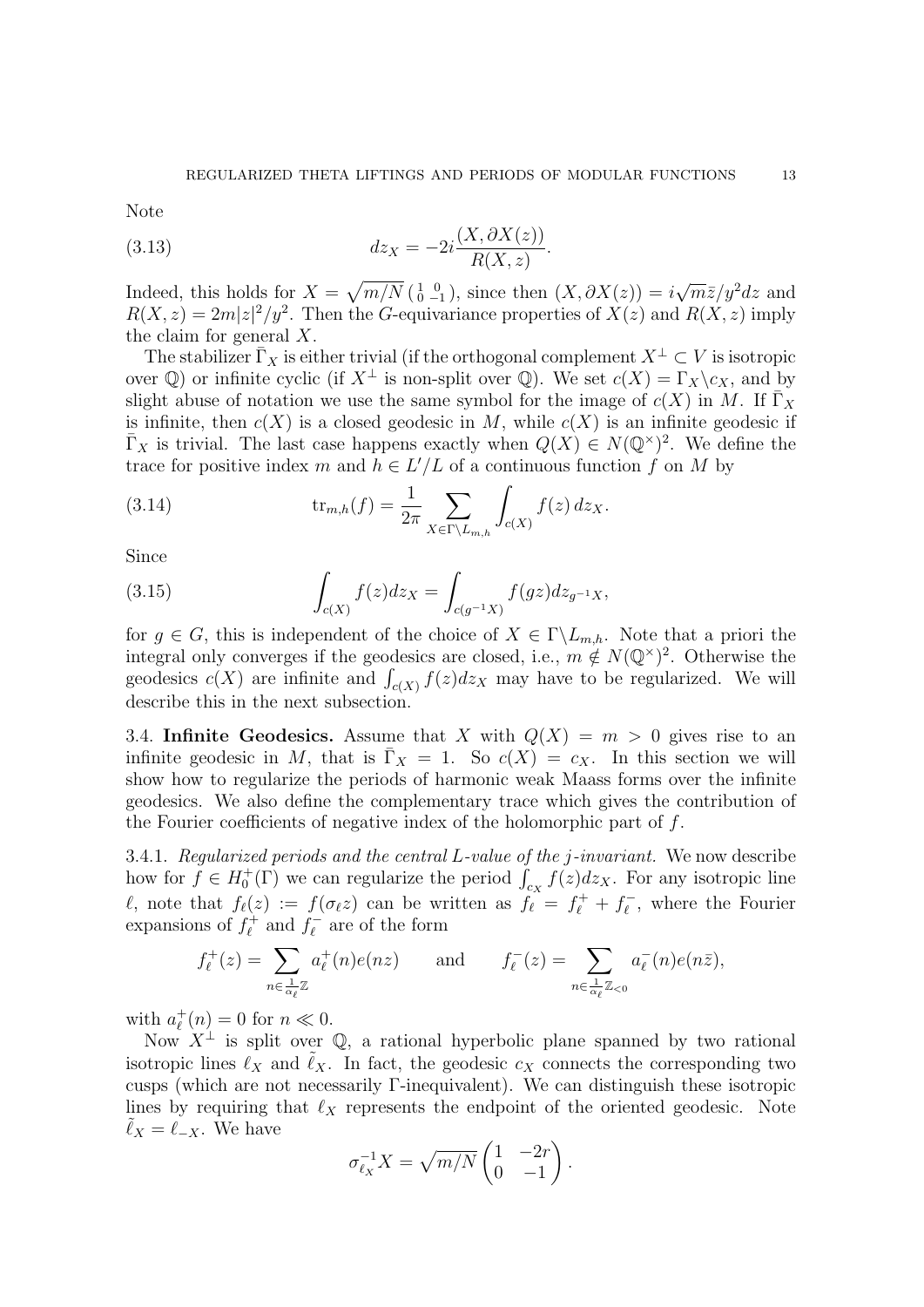for some  $r \in \mathbb{Q}$ . Hence the geodesic  $c_X$  is explicitly given in  $D \simeq \mathbb{H}$  by

(3.16) 
$$
c_X = \sigma_{\ell_X} \{ z \in D; \ \Re(z) = r \}.
$$

We call  $r = r_+ = \text{Re}(c_X)$  the *real part* of the geodesic  $c_X$ . It depends on the choice of  $\sigma_{\ell_X}$ . Pick a number  $c = c_+ > 0$ . We then have (still formally)

$$
\sqrt{m} \int_{c_X} f(z) dz_X = \int_{\Re(z) = r_+} f_X(z) \frac{dz}{z - r} \n= \int_{c_+}^{\infty} f_X(iy + r_+) \frac{dy}{y} + \int_{c_-}^{\infty} f_{-X}(iy + r_-) \frac{dy}{y}.
$$

Here  $f_{\pm X}(z) = f(\sigma_{\ell \pm X} z)$ ,  $r_{-}$  is the real part of  $c_{-X}$  and  $c_{-} = \Im(\sigma_{\ell}^{-1} z)$  $\frac{c-1}{\ell_{-X}}(r+ic_+)$ ). If we write  $r = a/b$  with coprime  $a, b \in \mathbb{Z}$  and  $b > 0$ , then  $c_- = (c_+b^2)^{-1}$ .

The extension of the definition (1.10) to the general situation is the following.

**Definition 3.1.** Let  $f \in H_0^+(\Gamma)$  and let  $c_X$  be an infinite geodesic connecting two rational cusps in  $M$ . Then with the notation as above we set

$$
\sqrt{m} \int_{c_X}^{reg} f(z) dz_X := -a_{\ell_X}^+(0) \log c_+ + \sum_{n \neq 0} a_{\ell_X}^+(n) e^{2\pi i n r_+} \mathcal{E} \mathcal{I}(2\pi n c_+)
$$
  
\n
$$
-a_{\ell_{-X}}^+(0) \log c_- + \sum_{n \neq 0} a_{\ell_{-X}}^+(n) e^{2\pi i n r_-} \mathcal{E} \mathcal{I}(2\pi n c_-)
$$
  
\n
$$
+ \int_{c_+}^{\infty} f_X^-(iy + r_+) \frac{dy}{y} + \int_{c_-}^{\infty} f_{-X}^-(iy + r_-) \frac{dy}{y}.
$$

Here  $\mathcal{E}I$  is defined by (1.11). Note that the integrals for  $f_X^-$  and  $f_{-X}^-$  converge.

**Remark 3.2.** This definition is independent of the choice of  $\sigma_{\ell_X}$  and of  $c_+$ . While a different  $\sigma_{\ell_X}$  changes the real part of  $c_X$ , it also changes the Fourier coefficients of f in the same way so that the quantities  $a_{\ell}^+$  $t_X^+(n)e^{2\pi inr_+}$  and  $a_{\ell}^+$  $\frac{1}{\ell_{-X}}(n)e^{2\pi inr_{-}}$  are in fact invariant. A different choice of  $c_+$ , say  $c'_+$ , changes the first line on the right hand side of (3.17) by  $-a_{\ell}^{+}$  $\sum_{\ell_X}^+(0)(\log c'_+ - \log c_+) + \sum_{n\neq 0} a_{\ell_2}^+$  $\mathcal{E}_{\ell_X}(n) e^{2\pi i n r_+} (\mathcal{EI}(2\pi n c'_+) - \mathcal{EI}(2\pi n c_+))$ and the second by  $-a_{\ell}^+$  $\frac{1}{\ell_{-X}}(0)(\log c'_{-} - \log c_{-}) + \sum_{n\neq 0} a_{\ell_{-}}^{+}$  $^+_{\ell_{-X}}(n)e^{2\pi inr}$  -  $\left(\mathcal{EI}(2\pi n c'_-)$  - $\mathcal{EI}(2\pi n c_-)$ ). But both of these expressions are equal to  $\int_{c'_+}^{c_+} f_X^+(iy+r_+) \frac{dy}{y}$  $\frac{dy}{y}$ , but with opposite signs.

We now give a different characterization of the regularized integral. We will need  $\psi(w) = \frac{\Gamma(w)}{\Gamma(w)}$  $\frac{\Gamma(w)}{\Gamma(w)}$ , the digamma function, see [1], for which we have

(3.18) 
$$
\psi(w) = -\gamma + \sum_{n=0}^{\infty} \frac{1}{n+1} - \frac{1}{n+w}.
$$

We set

$$
c_X^{c,T} = \{ z \in c_X; c \leq \Im(\sigma_{\ell_X} z) \leq T \}.
$$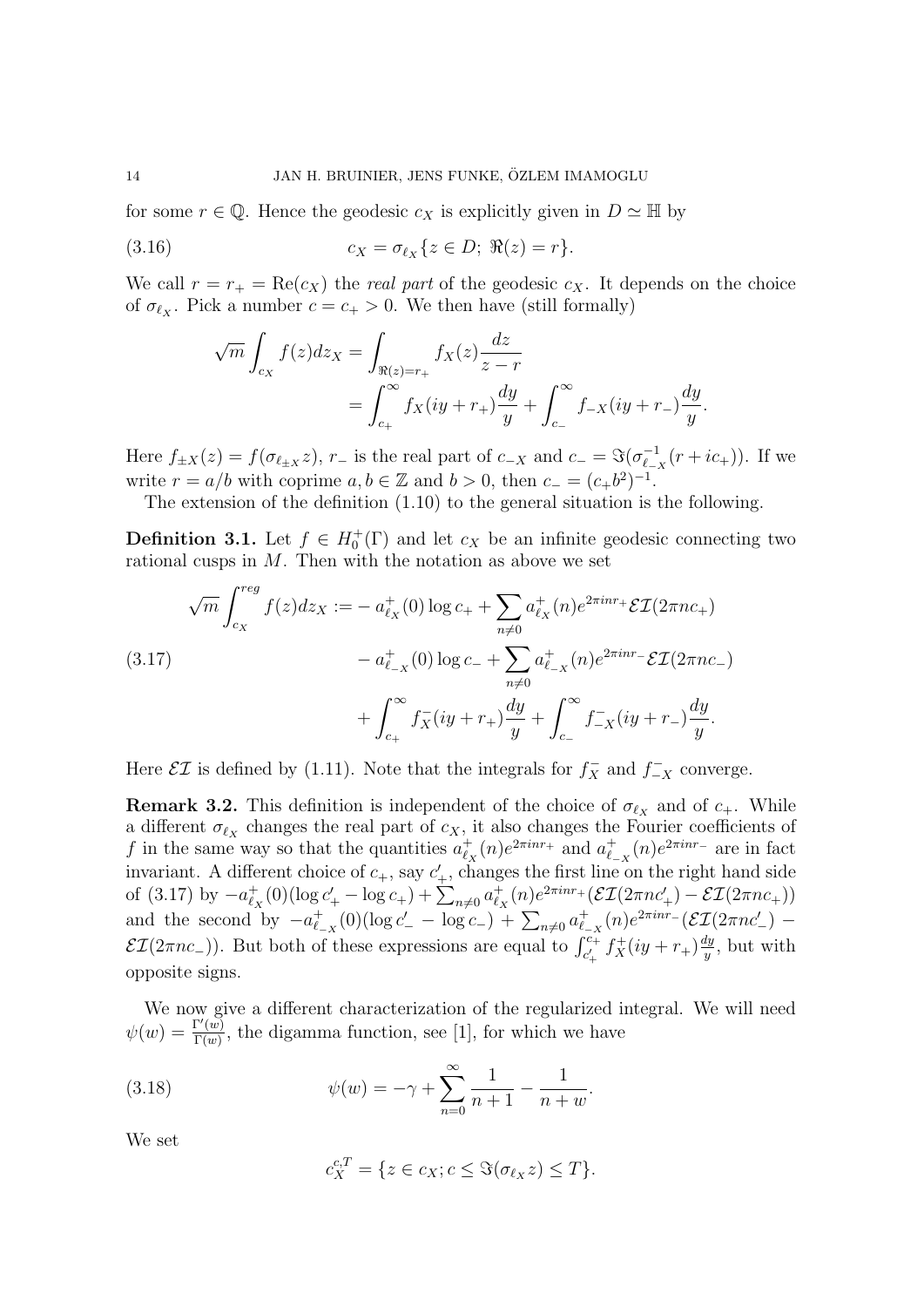**Theorem 3.3.** Let  $f \in H_0^+(\Gamma)$ . Assume  $c_X$  is a vertical geodesic. Then for any  $T_+, T_- > 0$  and the notation as above,

$$
\sqrt{m} \int_{c_X}^{reg} f(z) dz_X
$$
\n
$$
= \sqrt{m} \int_{c_X^{c_+,T_+}} f(z) dz_X - \frac{1}{2} \int_{i \frac{T_+}{\alpha_X}}^{i \frac{T_+}{\alpha_X} + 1} f(\alpha_X z + r_+) (\psi(z) + \psi(1 - z) + 2 \log \alpha_X) dz
$$
\n
$$
+ \sqrt{m} \int_{c_{-X}^{c_-,T_-}} f(z) dz_{-X} - \frac{1}{2} \int_{i \frac{T_-}{\alpha_{-X}}}^{i \frac{T_-}{\alpha_{-X}} + 1} f(\alpha_{-X} z + r_-) (\psi(z) + \psi(1 - z) + 2 \log \alpha_{-X}) dz
$$
\n
$$
+ \int_{c_+}^{\infty} f_X^-(iy + r_+) \frac{dy}{y} + \int_{c_-}^{\infty} f_{-X}^-(iy + r_-) \frac{dy}{y}.
$$

In particular for  $T_+ = c_+$  and  $T_- = c_-$  and  $f \in M_0^!(\Gamma)$ ,

$$
\sqrt{m} \int_{c_X}^{reg} f(z) dz_X = -\frac{1}{2} \int_{\substack{i \frac{c_+}{\alpha_X} \\ i \frac{c_-}{\alpha_X}}}^{i \frac{c_+}{\alpha_X} + 1} f(\alpha_X z + r_+) \left( \psi(z) + \psi(1 - z) + 2 \log \alpha_X \right) dz - \frac{1}{2} \int_{\substack{i \frac{c_-}{\alpha_X} \\ i \frac{c_-}{\alpha_X}}}^{i \frac{c_-}{\alpha_X} + 1} f(\alpha_X z + r_-) \left( \psi(z) + \psi(1 - z) + 2 \log \alpha_X \right) dz.
$$

*Proof.* Since the general case is similar, for simplicity, we assume that  $c_X$  is the imaginary axis and also  $f \in M_0^1(\Gamma)$ . We first show that the above formulas are independent of the choice of  $T_{\pm}$ . For that we also assume for the moment  $\alpha_X = 1$ , again for simplicity. Pick another  $T_1 > 0$ . By Cauchy's theorem we have (3.19)

$$
-\int_{iT}^{iT+1} f(z)\psi(z)dz = -\int_{iT_1+1}^{iT+1} f(z)\psi(z)dz - \int_{iT_1}^{iT_1+1} f(z)\psi(z)dz + \int_{iT_1}^{iT} f(z)\psi(z)dz.
$$

For the first integral on the right hand side we see using  $\psi(z+1) = \psi(z) + 1/z$  that

(3.20) 
$$
-\int_{iT_1+1}^{iT+1} f(z)\psi(z)dz = -\int_{iT_1}^{iT} f(z)\psi(z)dz - \int_{iT_1}^{iT} f(z)\frac{dz}{z}.
$$

We also have

(3.21) 
$$
\int_{c_X^{c_+,T}} f(z)dz_X = \int_{ic_+}^{iT} f(z)\frac{dz}{\sqrt{m}z}.
$$

Then by (3.21), (3.19), and (3.20) we conclude, recalling that  $\alpha_X = 1$ , that

$$
\int_{c_X^{c_+,T}} f(z)dz_X - \int_{iT}^{iT+1} f(z)\psi(z)\frac{dz}{\sqrt{m}} = \int_{c_X^{c_+,T_1}} f(z)dz_X - \int_{iT_1}^{iT_1+1} f(z)\psi(z)\frac{dz}{\sqrt{m}}.
$$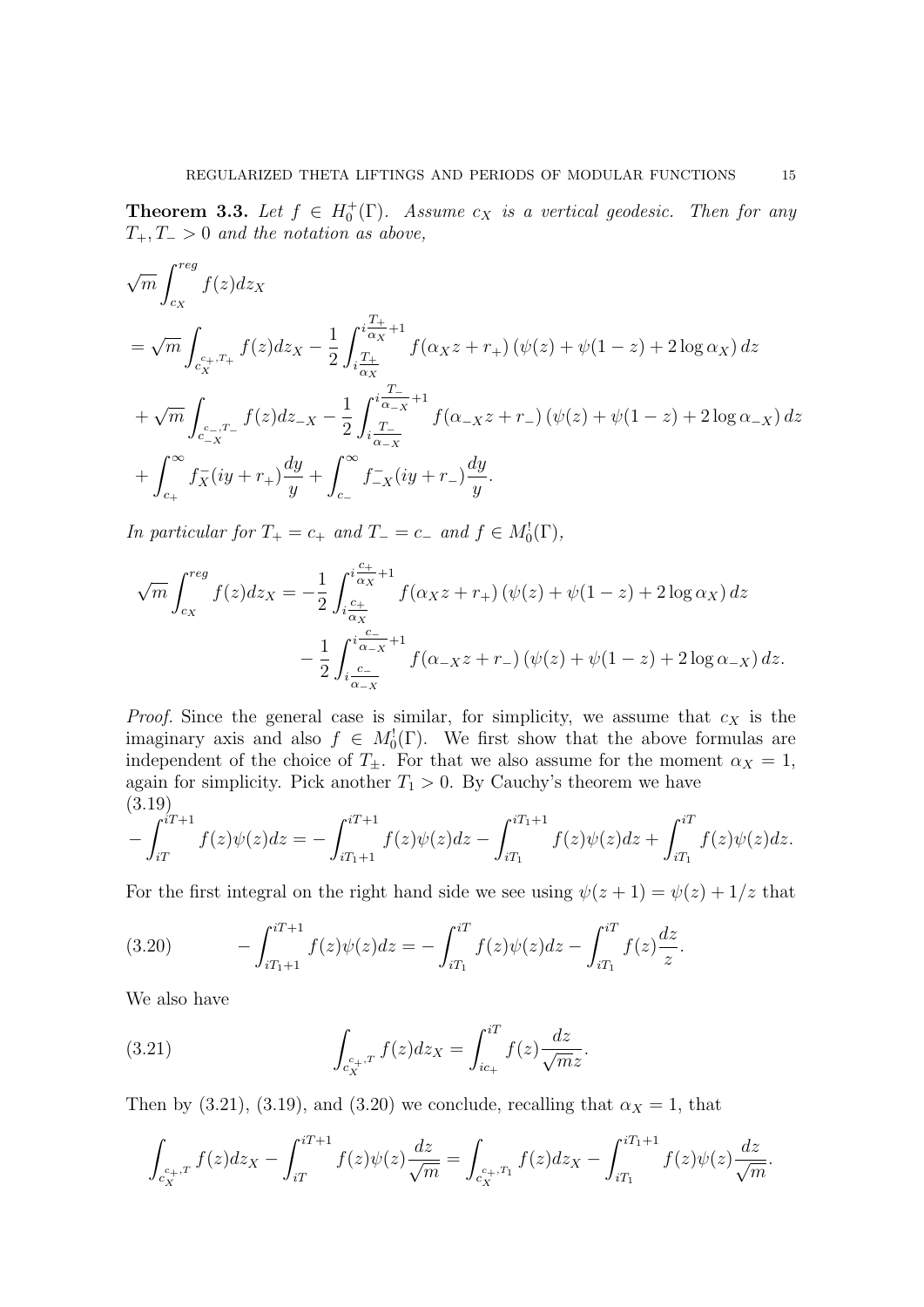The same holds for  $\psi(z)$  replaced by  $\psi(1-z)$ . This shows the independence of the choice of T. Now assume  $T = c_+ = c$ . With  $\alpha = \alpha_X$  arbitrary, we first have

$$
-a_{\ell_X}(0) \int_{ic/\alpha}^{ic/\alpha+1} (\psi(z) + \psi(1-z)) dz = -a_{\ell_X}(0) \left[ \log \left( \frac{\Gamma(1+ic/\alpha)}{\Gamma(ic/\alpha)} \right) - \log \left( \frac{\Gamma(1-(1+ic/\alpha))}{\Gamma(1-ic/\alpha)} \right) \right]
$$
  
= -2a\_{\ell\_X}(0) \log(c/\alpha).

Now consider  $f_0(z) = f(z) - a_{\ell_X}(0)$ . Then from (3.18) we see (3.22)

$$
\int_{ic/\alpha}^{ic/\alpha+1} f_0(\alpha z)(\psi(z)+\psi(1-z))dz = -\int_{ic/\alpha}^{ic/\alpha+\infty} f_0(\alpha z)\frac{dz}{z} + \int_{ic/\alpha}^{ic/\alpha-\infty} f_0(\alpha z)\frac{dz}{z}.
$$

Plugging in the Fourier expansion of  $f_0$  we obtain

$$
-\int_{ic/\alpha}^{ic/\alpha+\infty} f_0(\alpha z) \frac{dz}{z} + \int_{ic/\alpha}^{ic/\alpha-\infty} f_0(\alpha z) \frac{dz}{z}
$$
  
= 
$$
-\sum_{n\neq 0} a_{\ell_X}(n) \left( \int_{ic}^{ic+\infty} e^{2\pi i n z} \frac{dz}{z} + \overline{\int_{ic}^{ic+\infty} e^{2\pi i n z} \frac{dz}{z}} \right).
$$

According to [1, Equations 5.1.30/31], we have

$$
\int_{ic}^{ic+\infty} e^{2\pi i n z} \frac{dz}{z} = \begin{cases} E_1(2\pi n c) & \text{if } n > 0\\ -\operatorname{Ei}(2\pi |n|c) - i\pi & \text{if } n < 0. \end{cases}
$$

So, finally,

$$
-\frac{1}{2} \int_{ic}^{ic+1} f(z)(\psi(z) + \psi(1-z) + 2\log \alpha) dz = -a_{\ell_X}(0) \log(c) + \sum_{n \neq 0} a_{\ell_X}(n) \mathcal{E} \mathcal{I}(2\pi n c).
$$

Carrying out the same analysis for the other cusp  $\ell_{-X}$  completes the proof of the theorem.  $\Box$ 

**Remark 3.4.** We consider  $j_1(z) \in M_0^1(\text{SL}_2(\mathbb{Z}))$ . Then applying Theorem 3.3 gives

$$
\int_0^{\infty, reg} j_1(iy) \frac{dy}{y} = -\int_i^{i+1} j_1(z) \left( \psi(z) + \psi(1-z) \right) dz.
$$

This is exactly Zagier's regularization for the 'central L-value of  $j_1$ '. He arrived to this formula by the following heuristic considerations. We need to give a meaning to the expression

$$
2\int_0^i j_1(z)\frac{dz}{z}.
$$

We deform the path of integration to the semicircle to the left (respectively right) of the imaginary axis starting at 0 and ending at i. Under the transformation  $z \to -1/z$ this path becomes the horizontal half line in the upper half plane beginning at  $\infty$ (respectively  $-\infty$ ) ending at *i*. Hence we obtain

$$
\int_{i}^{i+\infty} j_1(z)\frac{dz}{z} + \int_{i}^{i-\infty} j_1(z)\frac{dz}{z}.
$$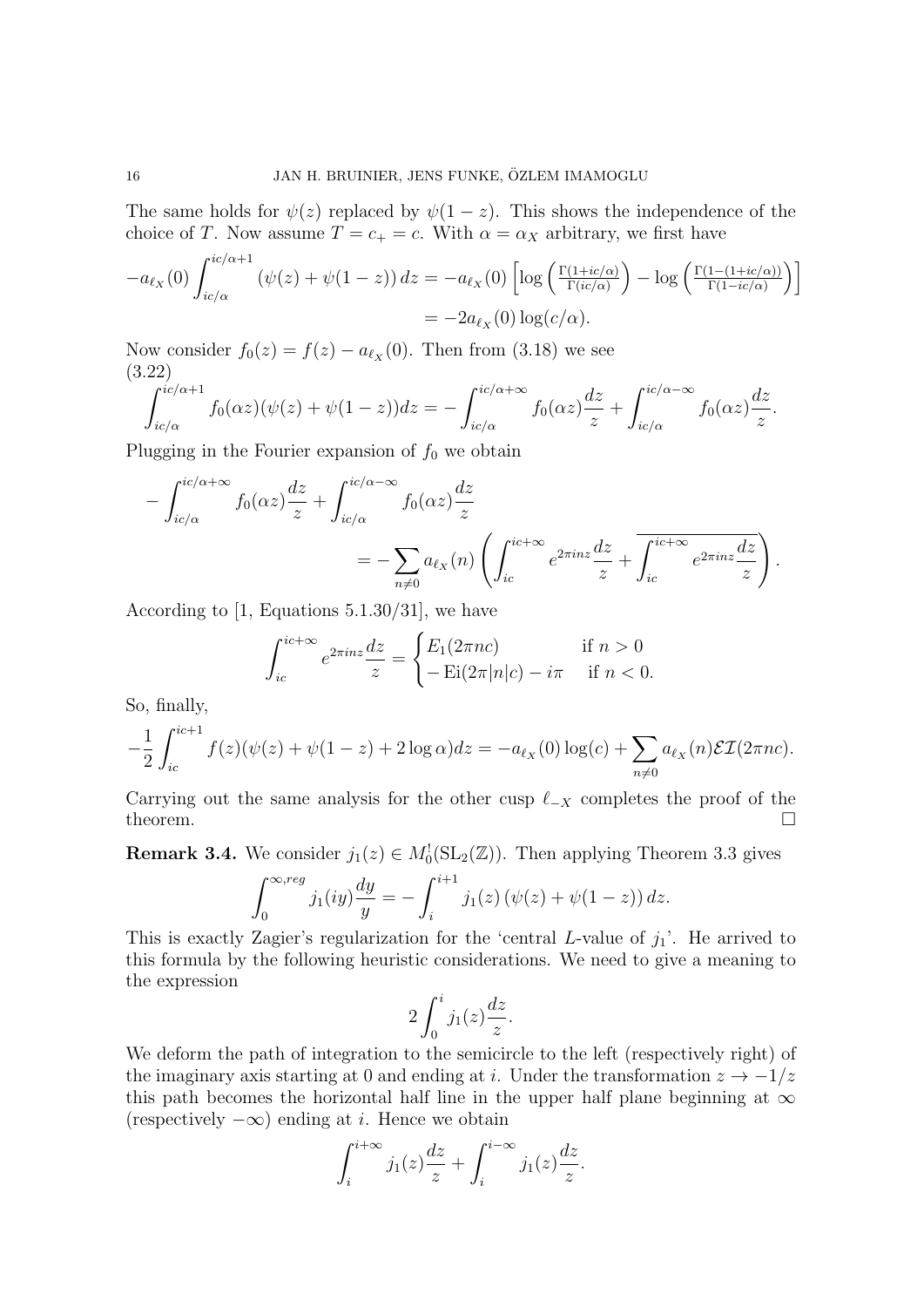But now these integrals converge, and by (3.22) we obtain

$$
- \int_{i}^{i+1} j_1(z) \left( \psi(z) + \psi(1-z) \right) dz = -2 \Re \left( \int_{i}^{i+1} j_1(z) \psi(z) dz \right).
$$

Here we used that the Fourier coefficients of  $j_1$  are real. In fact, one can show that this is equal to  $-2\Re \int_{\rho^2}^{\rho} j_1(z)\psi(z)\,dz$ , where  $\rho = e^{2\pi i/6}$ .

**Remark 3.5.** We work out the trace  $\text{tr}_{m,0}(1)$  for the constant function 1 when  $m/N$ is an integral square. Then

tr<sub>m,0</sub>(1) = 
$$
-\frac{1}{\pi\sqrt{m/N}}\sum_{\ell \in \Gamma\backslash \text{Iso}(V)}\sum_{k=1}^{2\sqrt{m/N}\varepsilon_{\ell}}\log \frac{\gcd(k\beta_{\ell}, 2\sqrt{m/N})}{2\sqrt{m/N}}.
$$

Here  $\varepsilon_{\ell} = \alpha_{\ell}/\beta_{\ell}$  is defined in Section 3.1. Indeed, we can sort the infinite geodesics  $C_m$  by the cusps  $\ell$  to which they go. By [13], Lemma 3.7, there exist  $2\sqrt{m/N}\varepsilon_\ell$ many X in  $\Gamma\backslash L_{m,0}$  such that the corresponding  $c_X$ 's all end in  $\ell$ . They have real part  $k\beta_\ell$  $\frac{k\beta_{\ell}}{2\sqrt{m/N}}$  with  $k=1,\ldots,2\sqrt{m/N}\varepsilon_{\ell}$ . The claim then easily follows from taking  $c_{+}=1$ in Definition 3.1.

3.4.2. Complementary trace. Assume that X with  $Q(X) > 0$  gives rise to an infinite geodesic, that is,  $\overline{\Gamma}_X = 1$ . Let  $f \in H_0^+(\Gamma)$  be a weak Maass form with holomorphic Fourier coefficients  $a_{\ell}^{+}$  $\ell^+(n)$ . Then we define its complementary trace for  $m \in N(\bar{\mathbb{Q}}^{\times})^2$ and  $h \in L'/L$  by

$$
\text{tr}_{m,h}^c(f) = \sum_{X \in \Gamma \backslash L_{m,h}} \sum_{n < 0} a_{\ell_X}^+(n) e^{2\pi i \text{Re}(c(X))n} + \sum_{n < 0} a_{\ell_X}^+(n) e^{2\pi i \text{Re}(c(-X))n}.
$$

Note that in [7] this quantity is denoted by  $\text{tr}_{m,h}(f)$ . We have (see [7], Proposition 4.7)

$$
\operatorname{tr}_{m,h}^{c}(f) = 2\sqrt{m/N} \sum_{\ell \in \Gamma \backslash \operatorname{Iso}(V)} \varepsilon_{\ell}
$$
  
\$\times \left[ \delta\_{\ell}(m,h) \sum\_{\substack{n \in \frac{2}{\beta\_{\ell}} \sqrt{\frac{m}{N}} \mathbb{Z} \\ n < 0}} a\_{\ell}^{+}(n) e^{2\pi i r + n} + \delta\_{\ell}(m,-h) \sum\_{\substack{n \in \frac{2}{\beta\_{\ell}} \sqrt{\frac{m}{N}} \mathbb{Z} \\ n < 0}} a\_{\ell}^{+}(n) e^{2\pi i r - n} \right].

Here  $\delta_{\ell}(m, h) = 1$  if the  $(m, h)$ -th Fourier coefficient  $b_{\ell}(m, h)$  of  $\tilde{\Theta}_{K_{\ell}}(\tau)$  is nonzero, that is, if there exists a vector  $X \in L_{m,h}$  such that  $c_X$  ends at the cusp  $\ell$ . In that case  $r_{\pm}$  is the real part of any such X. In particular,  $\text{tr}_{m,h}^c(f) = 0$  for  $m \gg 0$ .

3.5. Average values of harmonic weak Maass forms. We define the regularized 'average value' of a (suitable) function f on M by

(3.23) 
$$
\int_{M}^{reg} f(z) d\mu(z) = \lim_{T \to \infty} \int_{M_T} f(z) d\mu(z)
$$

as in  $[7]$ ,  $(4.6)$ . By Remark 4.9 in  $[7]$  we have for weakly holomorphic f that

(3.24) 
$$
\int_M^{reg} f(z) d\mu(z) = -8\pi \sum_{\ell \in \Gamma \backslash \text{Iso}(V)} \alpha_{\ell} \sum_{N \in \mathbb{Z}_{\geq 0}} a_{\ell}(-N) \sigma_1(N).
$$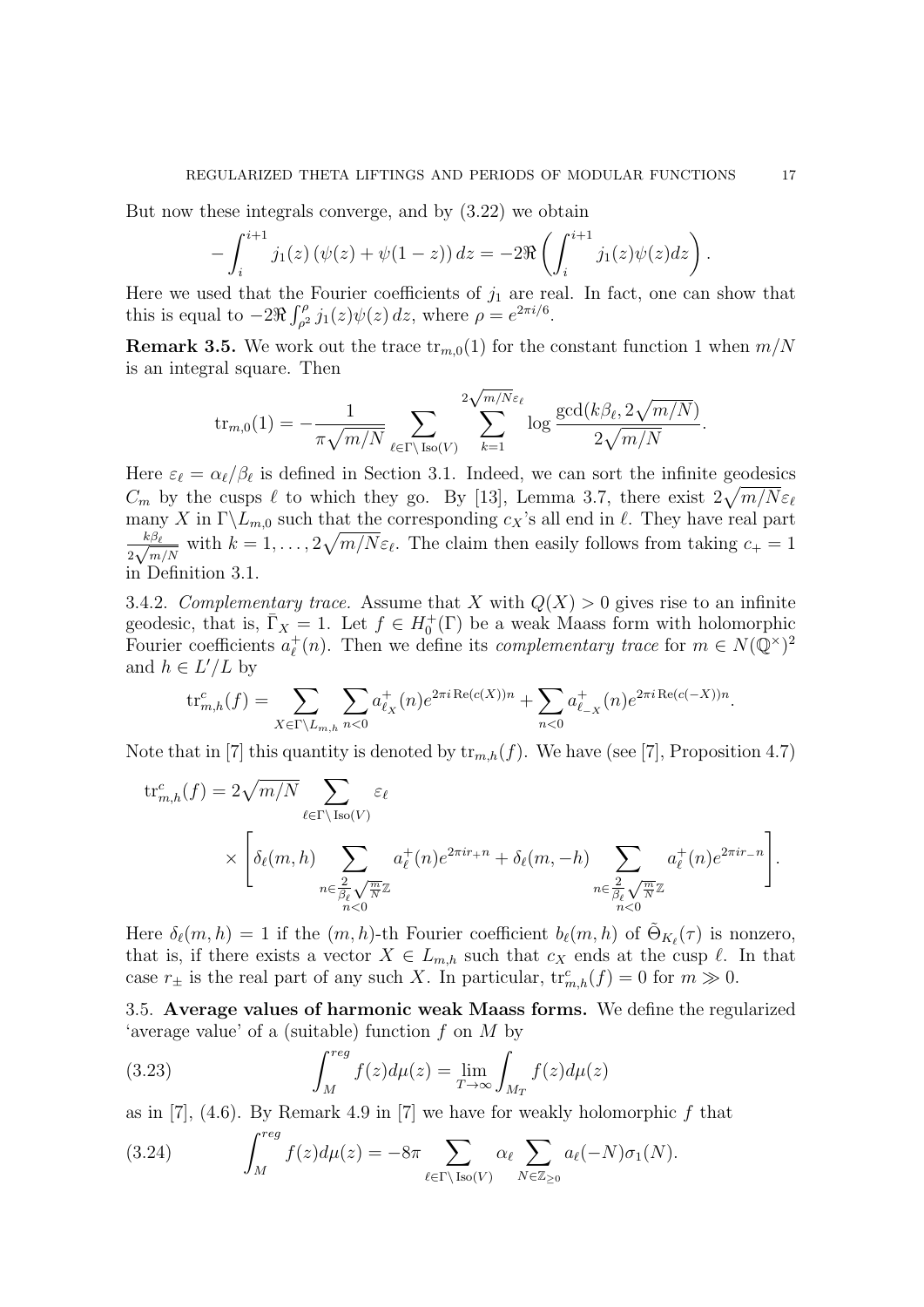Here  $\sigma_1(0) = -1/24$ . The formula also holds for  $f \in H_0^+(\Gamma)$ . Indeed, we let  $\mathcal{E}_2(z) =$  $-\frac{3}{\pi y}-24\sum_{n=0}^{\infty}\sigma_1(n)e^{2\pi inz}$  be the (non-holomorphic) Eisenstein series  $\mathcal{E}_2(z)$  of weight 2 for SL<sub>2</sub>(ℤ). Then  $\bar{\partial}(\mathcal{E}_2(z)dz) = -\frac{3}{\pi}$  $\frac{3}{\pi}d\mu(z)$ . Hence by Stokes's theorem we obtain

$$
\int_M^{reg} f(z)d\mu(z) = -\frac{\pi}{3} \lim_{T \to \infty} \int_{\partial M_T} f(z)\mathcal{E}_2(z)dz + \int_M (\bar{\partial}f(z))\mathcal{E}_2(z)dz,
$$

The first term gives (3.24), while the second vanishes as the Petersson scalar product of the cusp form  $\xi_0(f)$  against an Eisenstein series.

We define as in [7] the trace of index  $(0, h)$  by

$$
\operatorname{tr}_{0,h}(f) = -\delta_{h,0} \frac{1}{2\pi} \int_M^{reg} f(z) d\mu(z).
$$

Here  $\delta_{h,0}$  is Kronecker delta. For  $f=1$ , we also write vol $(M)=-\frac{1}{2i}$  $\frac{1}{2\pi} \int_M d\mu(z)$ .

### 4. The main result

We are now ready to state the main result of this paper. It will be proved using the regularized theta lift in Sections 7 and 8.

**Theorem 4.1.** Let  $h \in L'/L$ . Let  $f \in H_0^+(\Gamma)$  be a weak Maass form and assume that the constant coefficients  $a_{\ell}^{+}$  $_{\ell}^{+}(0)$  vanish at all cusps  $\ell$ . Then the generating series

$$
H_h(\tau, f) := -2\sqrt{v} \operatorname{tr}_{0,h}(f)
$$
  
+  $\sum_{m<0} \operatorname{tr}_{m,h}(f) \frac{\operatorname{erfc}(2\sqrt{\pi |m|v})}{2\sqrt{|m|}} e(m\tau)$   
+  $\sum_{m>0} \operatorname{tr}_{m,h}(f) e(m\tau)$   
+  $2 \sum_{m>0} \operatorname{tr}_{Nm^2,h}^c(f) \left( \int_0^{\sqrt{v}} e^{4\pi N m^2 w^2} dw \right) e(Nm^2 \tau)$ 

defines the h-component of a weak Maass form of weight 1/2 for the representation  $\rho_L$ . If f has non-zero constant coefficients then one has to add

$$
-\frac{1}{\sqrt{N}\pi} \sum_{\ell \in \Gamma \backslash \text{Iso}(V)} a_{\ell}^{+}(0) \varepsilon_{\ell} \left[ \frac{1}{2} \left( \log(4\beta_{\ell}^{2} \pi v) + \gamma + \psi(k_{\ell}/\beta_{\ell}) + \psi(1 - k_{\ell}/\beta_{\ell}) \right) + \sum_{m>0} b_{\ell}(Nm^{2}, h) \mathcal{F}(2\sqrt{\pi v N} m) e(Nm^{2}\tau) \right]
$$

to the generating series. Here  $b_{\ell}(m, h)$  denotes the  $(m, h)$ -th coefficient of  $\tilde{\Theta}_{K_{\ell}}(\tau)$ defined in (2.6). For the quantities  $\varepsilon_\ell$  and  $\beta_\ell$ , see Section 3.1, and  $k_\ell$  is defined by  $\ell \cap (L+h) = \mathbb{Z}\beta_{\ell}u_{\ell} + k_{\ell}u_{\ell}$  and  $0 \leq k_{\ell} < \beta_{\ell}$ . Furthermore, we (formally) set  $\psi(0) = -\gamma$ , which is justified since  $-\gamma$  is the constant term of the Laurent expansion of  $\psi$  at 0. Finally, we have set

$$
\mathcal{F}(t) := \log t - \sqrt{\pi} \left( \int_0^t e^{w^2} \operatorname{erfc}(w) dw \right) + \frac{1}{2} \log(2) + \frac{1}{4} \gamma,
$$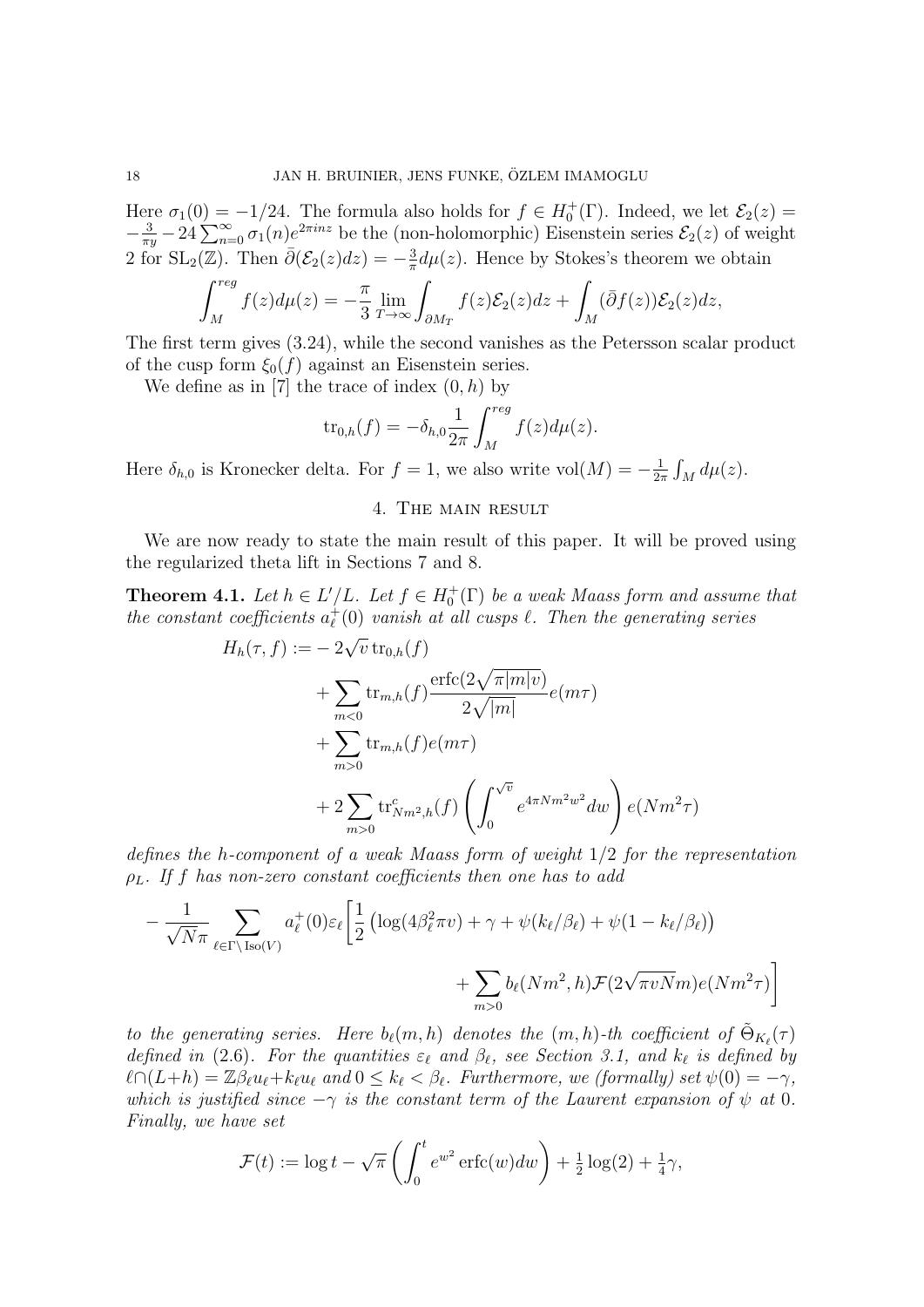### REGULARIZED THETA LIFTINGS AND PERIODS OF MODULAR FUNCTIONS 19

where  $erfc(w) = \frac{2}{\sqrt{2}}$  $\frac{R}{\pi} \int_{w}^{\infty} e^{-t^2} dt$  is the complementary error function. Finally,

$$
\Delta_{\tau}H_h(\tau,f)=-\sum_{\ell\in\Gamma\backslash\operatorname{Iso}(V)}\frac{a^+_{\ell}(0)\varepsilon_{\ell}}{4\sqrt{N}\pi}\theta_{K_{\ell,\bar{h}}}(\tau).
$$

As a special case we consider the constant function  $f = 1$ .

Theorem 4.2. Let  $h \in L'/L$ . Then

$$
H_h(\tau, 1) = -2\sqrt{v} \operatorname{vol}(M)
$$
  
+ 
$$
\sum_{m<0} \deg Z(m, h) \frac{\operatorname{erfc}(2\sqrt{\pi |m|v})}{2\sqrt{|m|}} e(m\tau)
$$
  
+ 
$$
\sum_{\substack{m>0 \ m \notin N(\mathbb{Q}^{\times})^2}} \left( \sum_{X \in \Gamma \backslash L_{m,h}} \operatorname{length}(c(X)) \right) e(m\tau)
$$
  
+ 
$$
\sum_{m>0} \operatorname{tr}_{N,m^2,h}(1) q^{Nm^2}
$$
  
- 
$$
\frac{1}{\sqrt{N}\pi} \sum_{\ell \in \Gamma \backslash \operatorname{Iso}(V)} \varepsilon_{\ell} \sum_{m>0} b_{\ell}(Nm^2, h) (\mathcal{F}(2\sqrt{\pi v N}m)) e(Nm^2\tau)
$$
  
- 
$$
\frac{1}{2\sqrt{N}\pi} \sum_{\ell \in \Gamma \backslash \operatorname{Iso}(V)} \varepsilon_{\ell} [\log(4\beta_{\ell}^2 \pi v) + \gamma + \psi(k_{\ell}/\beta_{\ell}) + \psi(1 - k_{\ell}/\beta_{\ell})]
$$

defines the h-component of a weak Maass form for  $\rho_L$  of weight  $1/2$ .

**Remark 4.3.** The special functions  $\mathcal F$  above and  $\alpha$  in (1.7) differ by a constant, since both map to  $\beta_{3/2}$  under the differential operator  $\xi_{1/2} = 2iv^{1/2}\frac{\partial}{\partial \bar{\tau}}$ . This constant is absorbed by the undefined term  $\text{tr}_{Nm^2}(1)$  in (1.7).

**Remark 4.4.** Applying  $\xi_{1/2}$  to  $H_h(\tau, f)$  we recover the generating series for the traces of modular functions over CM points obtained in [7] (and [13] for  $f = 1$ ) which in turn generalized the results of Zagier [30, 31].

Example 4.5. We recover the theorems in the introduction by considering the lattice of Example 2.1 for  $N = p$  using Example 2.2. Alternatively, one can consider for  $N = 1$  the lattice

$$
L = \left\{ \begin{pmatrix} b & 2c \\ -2ap & -b \end{pmatrix}; a, b, c \in \mathbb{Z} \right\}
$$

and employ the same arguments as in [7, Section 6].

**Example 4.6.** We consider for  $N = 1$  the lattice L of Example 2.1. Let  $h \in L'/L \cong$  $\mathbb{Z}/2\mathbb{Z}$  be the non-trivial element. Then for  $m \in \mathbb{Z}_{>0}$  we have

tr<sub>−m,L</sub>(1) = 2H(4m) and tr<sub>−m/4,L</sub>(1) + tr<sub>−m/4,L+h</sub>(1) = 2H(m),

where  $H(m)$  is the Kronecker-Hurwitz class number, see e.g. [13, Section 3]. We let  $r_3(m)$  be the representation number of m as the sum of three squares. Then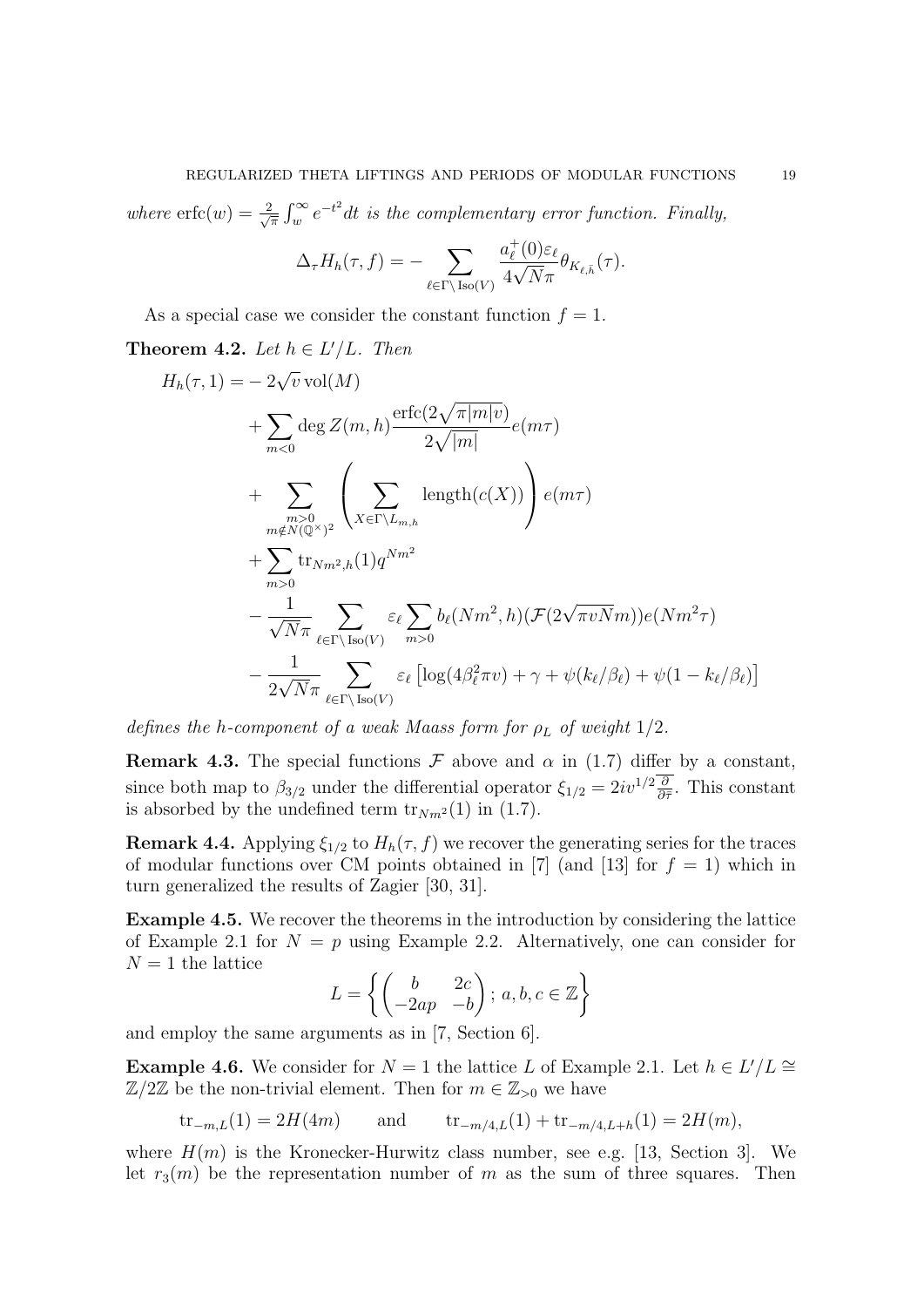the famous class number relation states  $r_3(m) = 12 (H(4m) - 2H(m))$ . Hence if we define

$$
H(\tau) := 6\big(2H_L(4\tau, 1) + 2H_{L+h}(4\tau, 1) - H_L(\tau, 1)\big),
$$

we obtain

$$
\xi_{1/2}H(\tau)=\theta^3(\tau).
$$

### 5. Theta series and the regularized theta lift

In this section we define regularized theta lifts of automorphic functions with singularities on M against the theta function  $\Theta_L(\tau, z, \varphi_0)$ .

5.1. Some Schwartz functions. We consider the standard Gaussian  $\varphi_0$  on  $V(\mathbb{R}),$ 

(5.1) 
$$
\varphi_0(X, z) = e^{-\pi(X, X)_z},
$$

where  $(X, X)_z$  is the majorant associated to  $z \in D$  which is given by

(5.2) 
$$
(X, X)_z = (X, X) + (X, X(z))^2.
$$

Hence  $(X, X)_z = -(X, X) + 2R(X, z)$ . Recall that the Schwartz function  $\varphi_0$  has weight  $1/2$  under the Weil representation acting on the space of Schwartz functions on  $V(\mathbb{R})$ , see e.g. [28]. Accordingly, for  $\tau = u + iv \in \mathbb{H}$ , we define

(5.3) 
$$
\varphi_0(X,\tau,z) = \sqrt{\nu} \varphi_0(\sqrt{\nu}X,z) e^{\pi i (X,X)u} = \sqrt{\nu} e^{\pi i (X,X)\tau,z},
$$

where

(5.4) 
$$
(X, X)_{\tau, z} = u(X, X) + iv(X, X)_{z} = (X, X)\overline{\tau} + 2ivR(X, z).
$$

To distinguish between the Laplacians acting on functions in the two variables  $z \in D$ and  $\tau \in \mathbb{H}$ , we often write  $\Delta_z = \Delta_{0,z} = -y^2 \left( \frac{\partial^2}{\partial x^2} + \frac{\partial^2}{\partial y^2} \right)$  $\left(\frac{\partial^2}{\partial y^2}\right)$  for the hyperbolic Laplacian of weight 0 on D, and write  $\Delta_{\tau} = \Delta_{1/2,\tau}$  for the hyperbolic Laplacian on H of weight  $1/2$  as in  $(2.2)$ . We have

$$
-\Delta_{1/2,\tau} = L_{5/2}R_{1/2} + \frac{1}{2} = R_{-3/2}L_{1/2},
$$

where  $R_k = 2i\frac{\partial}{\partial \tau} + kv^{-1}$  and  $L_k = -2iv^2\frac{\partial}{\partial \bar{\tau}}$  are the weight k raising and lowering operators acting on functions on H. The following lemma is well known, see e.g. [28], [17, p. 205, eqn. 2.10]

#### Lemma 5.1.

$$
\Delta_{\tau}\varphi_0(X,\tau,z) = \frac{1}{4}\Delta_z\varphi_0(X,\tau,z).
$$

We define another Schwartz function by

(5.5) 
$$
\varphi_1(X, \tau, z) := -\frac{1}{\pi} L_{\frac{1}{2}} \varphi_0(X, \tau, z).
$$

Hence  $\varphi_1$  has weight  $-3/2$ . The next lemma is then immediate.

#### Lemma 5.2.

$$
\Delta_z \varphi_0(X, \tau, z) = 4\pi R_{-3/2} \varphi_1(X, \tau, z).
$$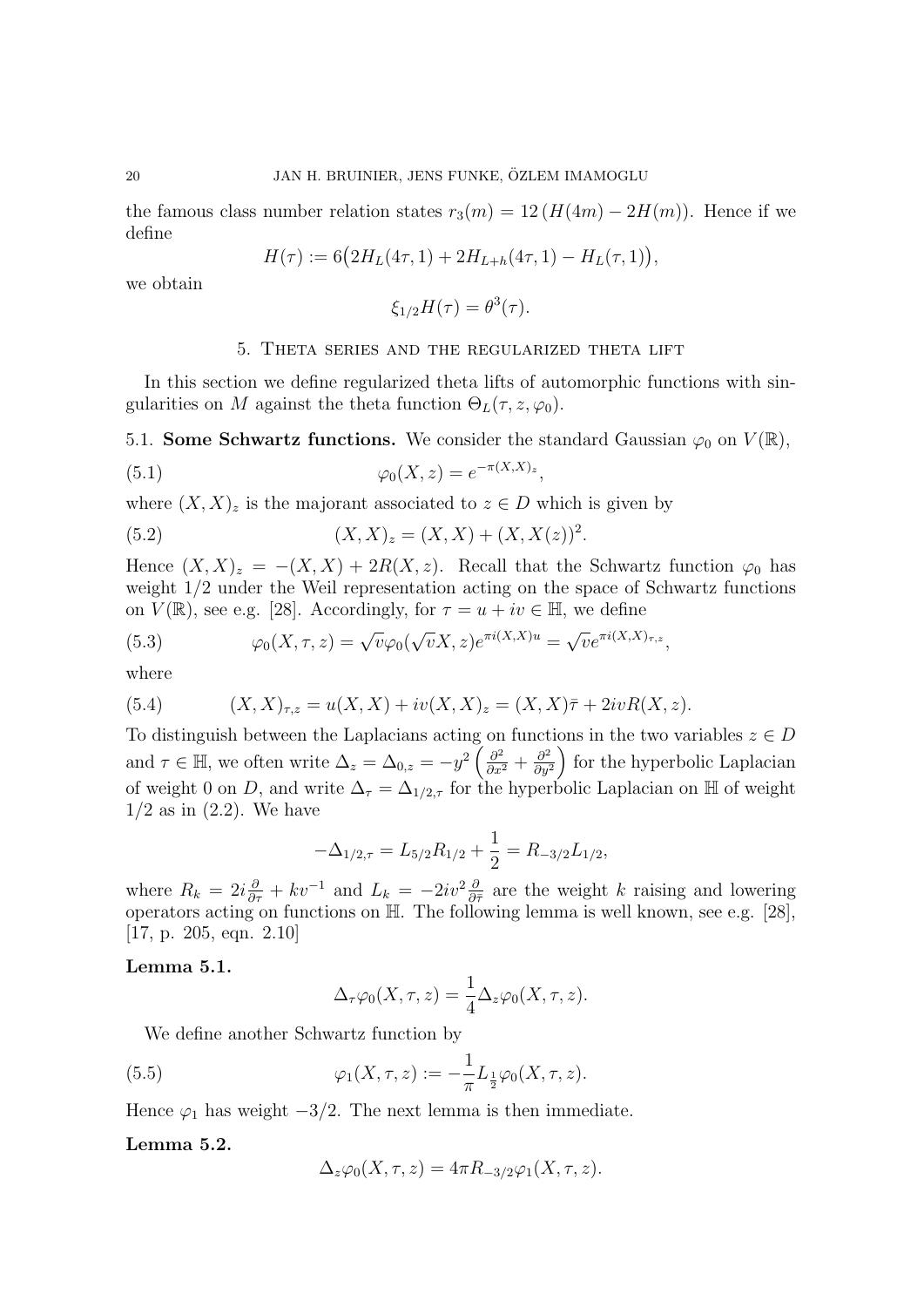**Remark 5.3.** The Schwartz function  $\varphi_1^V = \varphi_1$  associated to the space V of signature (2, 1) is very closely related to the Kudla-Millson Schwartz form  $\varphi_{KM}^{V^-}$  for the space  $V^-$ , which is the vector space V together with the quadratic form  $-Q(X)$  of signature  $(1, 2)$  (see also [7], Section 7). The form  $\varphi_{KM}^{V^-}$  has weight 3/2 and

$$
\varphi_{KM}^{V^-}(X,\tau,z) = v^{-3/2} \overline{\varphi_1(X,\tau,z)} d\mu(z).
$$

Here  $d\mu(z) = \frac{dx\,dy}{y^2}$  is the invariant volume form on D. Moreover, we see that

$$
\varphi_{KM}^{V^-}(X,\tau,z) = -\frac{1}{\pi} \xi_{1/2} \varphi_0(X,\tau,z) d\mu(z),
$$

where  $\xi_k f = v^{k-2} \overline{L_k f} = R_{-k} v^k \overline{f}$ .

5.2. Theta series and theta lifts. We let  $\varphi$  be the Schwartz function  $\varphi_0$  or  $\varphi_1$  on  $V(\mathbb{R})$  of weight k (equal to 1/2 or  $-3/2$ ). Then for  $h \in L'/L$ , we define a theta series by

(5.6) 
$$
\theta_h(\tau, z, \varphi) = \sum_{X \in h + L} \varphi(X, \tau, z).
$$

In the variable z it is Γ-invariant and therefore descends to a function on  $M$ . We also define a vector valued theta series by

(5.7) 
$$
\Theta_L(\tau, z, \varphi) = \sum_{h \in L'/L} \theta_h(\tau, z, \varphi) \mathfrak{e}_h.
$$

As a function of  $\tau \in \mathbb{H}$ , we have that  $\Theta_L(\tau, z, \varphi) \in A_{k,L}$ , see e.g. [4].

We let  $f(z)$  be a Γ-invariant function on D. We define the theta lift of f by

(5.8) 
$$
I(\tau, f) = \int_M f(z) \Theta_L(\tau, z, \varphi_0) d\mu(z) = \sum_{h \in L'/L} \left( \int_M f(z) \theta_h(\tau, z, \varphi_0) d\mu(z) \right) \mathfrak{e}_h,
$$

where  $d\mu(z) = \frac{dx\,dy}{y^2}$  is the invariant volume form on D. We also write

(5.9) 
$$
I_h(\tau, f) = \int_M f(z) \theta_h(\tau, z, \varphi_0) d\mu(z)
$$

for the individual components. If  $f$  is of sufficiently rapid decay at the cusps, the theta integral converges and defines a (in general non-holomorphic) modular form on the upper half plane of weight  $1/2$  of type  $\rho_L$ . In fact, for f a Maass cusp form, the lift was considered by Kartok-Sarnak [17]. In the present paper, we are particularly interested in the case when f is not of rapid decay at the cusps. Then the theta integral typically does not converge and needs to be regularized. We will carry this out in the remainder of this section. In Sections 7 and 8 will show that  $I(\tau, f)$  for  $f \in H_0^+(\Gamma)$  will give the generating series for the traces given in Section 4.

5.3. The growth of the theta kernel. The growth of the theta functions  $\Theta_L(\tau, z, \varphi)$ near the cusps of M is given as follows.

Proposition 5.4. As  $y \to \infty$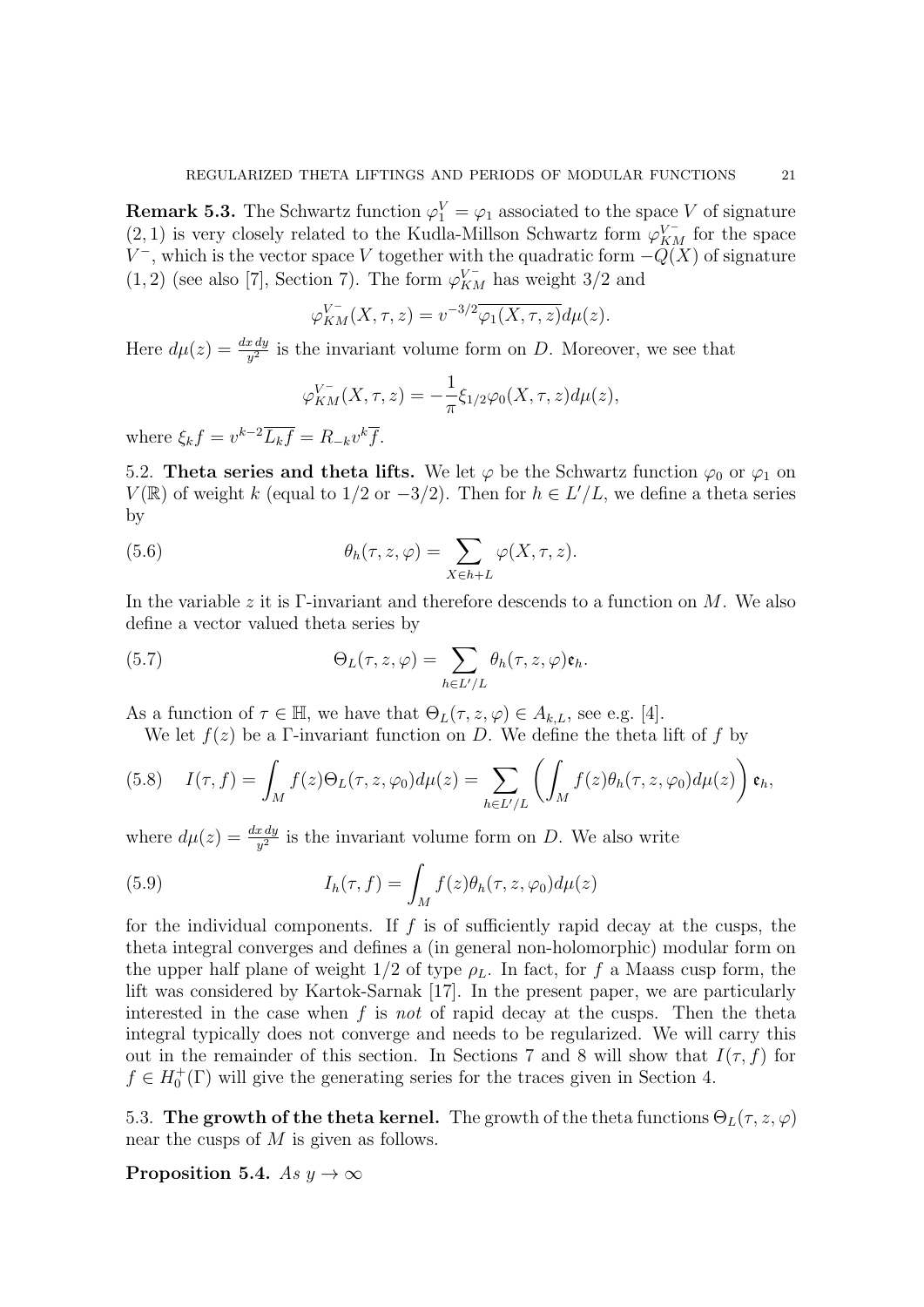(i)

$$
\Theta_L(\tau, \sigma_\ell z, \varphi_0) = y \frac{1}{\sqrt{N} \beta_\ell} \tilde{\Theta}_{K_\ell}(\tau) + O(e^{-Cy^2}).
$$

In particular, if  $\ell^{\perp} \cap (L + h) = \emptyset$ , then  $\theta_h(\tau, \sigma_\ell z, \varphi_0) = O(e^{-C y^2})$ .  $(ii)$ 

$$
\Theta_L(\tau, \sigma_\ell z, \varphi_1) = O(e^{-Cy^2}).
$$

 $(iii)$ 

$$
\Theta_L(\tau, \sigma_\ell z, \Delta_z \varphi_0) = O(e^{-Cy^2}).
$$

In particular,  $\theta_h(\tau, z, \varphi_1)$  and  $\theta_h(\tau, z, \Delta_z \varphi_0)$  are 'square exponentially' decreasing at all cusps of M.

*Proof.* This follows from a very special case of [4, Theorem 5.2]. For  $\varphi_0$  also see [5, Theorem 2.4, and for  $\varphi_1$  in view of Remark 5.3 see the proof of Proposition 4.1 in [13] and [7, Proposition 4.1]. For convenience we sketch the proof.

i) Since  $\Theta_L(\tau, \sigma_\ell z, \varphi) = \Theta_{\sigma_\ell^{-1} L}(\tau, z, \varphi)$ , it is enough to consider the cusp  $\infty = \ell_0$ . A primitive norm 0 vector of  $\sigma_{\ell}^{-1}L$  in  $\ell_0$  is given by  $B_{\ell} := \left(\begin{smallmatrix} 0 & \beta_{\ell} \\ 0 & 0 \end{smallmatrix}\right)$ . We may now apply [4, Theorem 5.2] for the lattice  $\sigma_{\ell}^{-1}L$ , the Schwartz function  $\varphi_0$ , and the primitive norm 0 vector  $B_{\ell}$  to obtain the assertion.

ii) Since  $\varphi_1 = -\frac{1}{\pi}$  $\frac{1}{\pi}L_{1/2}\varphi_0$  and since  $\tilde{\Theta}_{K_{\ell}}(\tau)$  is holomorphic, we obtain (ii) by applying the lowering operator  $L_{1/2}$  to (i).

iii) This follows from (ii) by applying the raising operator  $R_{-3/2}$  to  $\Theta_L(\tau, z, \varphi_1)$ . □

5.4. Regularization using truncated fundamental domains. Following an idea of Borcherds [4] and Harvey–Moore [16], we regularize the theta integral by integrating over a truncated fundamental domain and then taking a limit.

If  $h(s)$  is a meromorphic function in a neighborhood of  $s_0 \in \mathbb{C}$ , we denote by  $CT_{s=s_0}[h(s)]$  the constant term in the Laurent expansion of h at  $s=s_0$ . Let  $\mathcal{F}$  =  ${z \in \mathbb{H}; |x| \leq 1/2 \text{ and } |z| \geq 1}$  be the standard fundamental domain for the action of  $\Gamma(1) = SL_2(\mathbb{Z})$  on the upper half plane. For a positive integer a we put

$$
\mathcal{F}^a := \bigcup_{j=0}^{a-1} \begin{pmatrix} 1 & j \\ 0 & 1 \end{pmatrix} \mathcal{F}.
$$

As before, let  $\Gamma \subset \Gamma(1)$  be a congruence subgroup. Recall that for  $\ell \in Iso(V)$  we choose  $\sigma_\ell \in \Gamma(1)$  such that  $\sigma_\ell \ell_0 = \ell$ , and  $\alpha_\ell$  denotes the width of the cusp  $\ell$ , see Section 3.1.

Lemma 5.5. We have the disjoint left coset decomposition

$$
\bar{\Gamma}(1) = \bigcup_{\ell \in \Gamma \backslash \text{Iso}(V)} \bigcup_{j \in \mathbb{Z}/\alpha_{\ell} \mathbb{Z}} \bar{\Gamma} \sigma_{\ell} \begin{pmatrix} 1 & j \\ 0 & 1 \end{pmatrix}.
$$

Consequently, a fundamental domain or the action of  $\Gamma$  on  $D$  is given by

(5.10) 
$$
\mathcal{F}(\Gamma) = \bigcup_{\ell \in \Gamma \backslash \text{Iso}(V)} \sigma_{\ell} \mathcal{F}^{\alpha_{\ell}}.
$$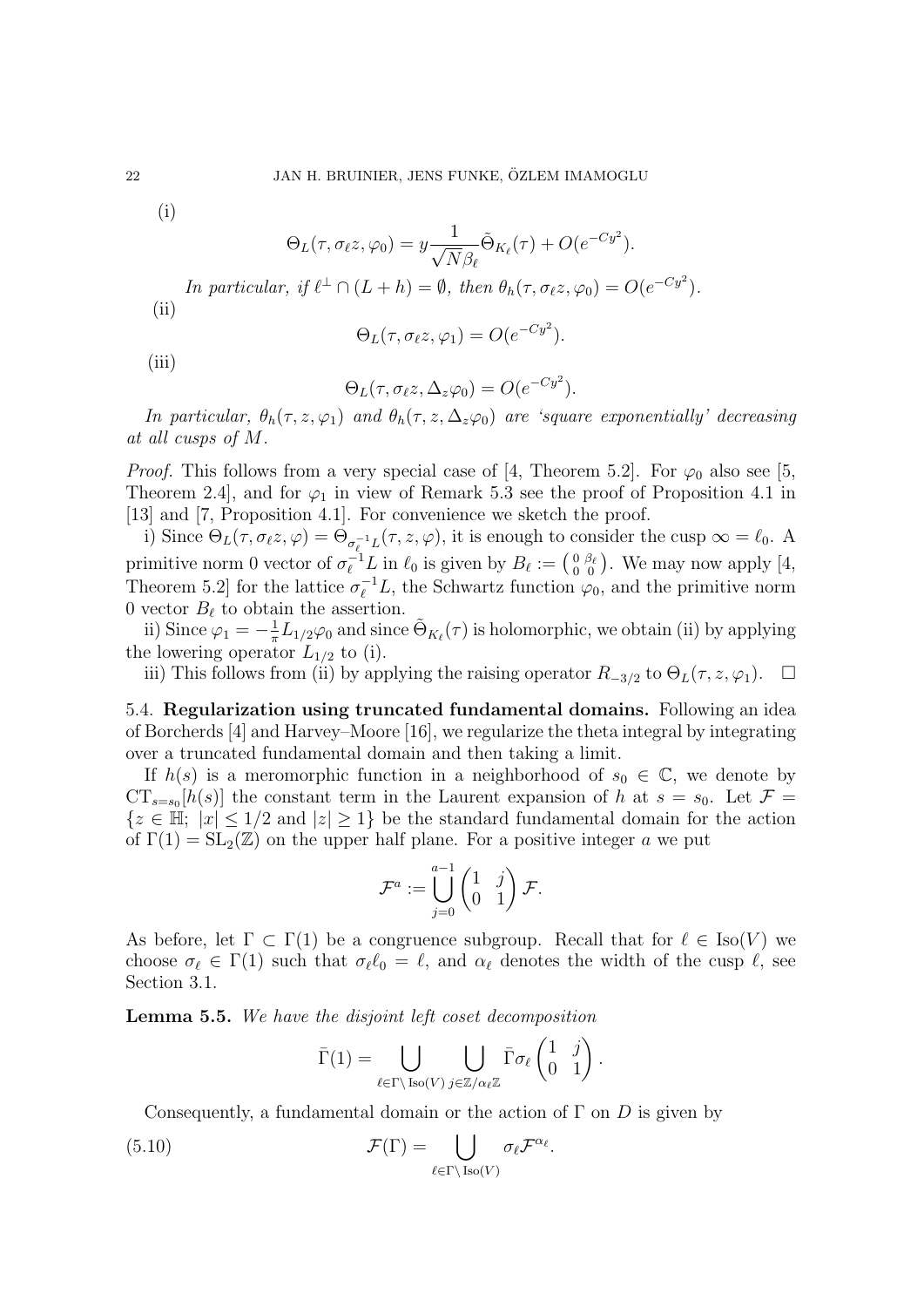Moreover, if f is of rapid decay, the theta integral  $(5.8)$  is given by

(5.11) 
$$
I(\tau, f) = \sum_{\ell \in \Gamma \backslash \text{Iso}(V)} \int_{\mathcal{F}^{\alpha_{\ell}}} f(\sigma_{\ell}z) \Theta_L(\tau, \sigma_{\ell}z, \varphi_0) d\mu(z).
$$

Now assume that  $f$  is a function on  $M$  which is not necessarily decaying at the cusps. For  $T > 0$ , we truncate  $\mathcal{F}^a$  and put  $\mathcal{F}^a_T := \{ z \in \mathcal{F}^a; y \leq T \}.$ 

**Definition 5.6.** We define the regularized theta lift of  $f$  by

(5.12) 
$$
I^{reg}(\tau, f) = \mathrm{CT}_{s=0} \left[ I^{reg}(\tau, s, f) \right],
$$

where

(5.13) 
$$
I^{reg}(\tau, s, f) = \sum_{\ell \in \Gamma \backslash \text{Iso}(V)} \lim_{T \to \infty} \int_{\mathcal{F}_T^{\alpha_{\ell}}} f(\sigma_{\ell}z) \Theta_L(\tau, \sigma_{\ell}z, \varphi_0) y^{-s} d\mu(z).
$$

Here s is an additional complex variable. If f is rapidly decaying at the cusps, then it is easily seen that the regularized theta lift agrees with the classical lift (5.11). However, as we will now see, the regularized lift makes sense for a much wider class of functions f.

**Proposition 5.7.** Let f be a weak Maass form of weight zero for  $\Gamma$  with eigenvalue  $\lambda = s'(1-s')$ . Denote the constant term of the Fourier expansion of f at the cusp  $\ell$  by  $A_{\ell}y^{s'} + B_{\ell}y^{1-s'}$  with constants  $A_{\ell}, B_{\ell} \in \mathbb{C}$ . Then  $I^{reg}(\tau, s, f)$  converges locally uniformly in s for  $\Re(s) > \max(\Re(s'), 1 - \Re(s'))$  and defines an element of  $A_{1/2,L}$ . It has a meromorphic continuation to the whole s-plane, which is holomorphic in s up to first order poles at  $s = s'$  and  $s = 1 - s'$ . The function

$$
I^{reg}(\tau, s, f) - \frac{1}{\sqrt{N}} \sum_{\ell \in \Gamma \backslash \text{Iso}(V)} \varepsilon_{\ell} \tilde{\Theta}_{K_{\ell}}(\tau) \left( \frac{A_{\ell}}{s - s'} + \frac{B_{\ell}}{s + s' - 1} \right)
$$

has a holomorphic continuation to all  $s \in \mathbb{C}$ . Moreover, the regularized theta lift  $I^{reg}(\tau, f)$  defines an element of  $A_{1/2,L}$ .

*Proof.* It suffices to show that for any  $\ell \in \Gamma \backslash \text{Iso}(V)$ , the integral

(5.14) 
$$
I_{\ell}^{reg}(\tau, s, f) = \lim_{T \to \infty} \int_{\mathcal{F}_T^{\alpha_{\ell}}} f(\sigma_{\ell} z) \Theta_L(\tau, \sigma_{\ell} z, \varphi_0) y^{-s} d\mu(z)
$$

converges for  $\Re(s) > \max(\Re(s'), 1 - \Re(s'))$  and has a meromorphic continuation in s with the appropriate poles and residues. In view of Proposition 5.4, we split up the integral as follows:

$$
I_{\ell}^{reg}(\tau, s, f) = \lim_{T \to \infty} \int_{\mathcal{F}_{T}^{\alpha_{\ell}}} f(\sigma_{\ell}z) \left( \Theta_{L}(\tau, \sigma_{\ell}z, \varphi_{0}) - y \frac{1}{\sqrt{N} \beta_{\ell}} \tilde{\Theta}_{K_{\ell}}(\tau) \right) y^{-s} d\mu(z)
$$

$$
+ \lim_{T \to \infty} \int_{\mathcal{F}_{T}^{\alpha_{\ell}}} f(\sigma_{\ell}z) \frac{1}{\sqrt{N} \beta_{\ell}} \tilde{\Theta}_{K_{\ell}}(\tau) y^{1-s} d\mu(z).
$$

Because of Proposition 5.4, the function in the integral of the first summand is of square exponential decay as  $y \to \infty$ . Therefore the first summand converges for all  $s \in \mathbb{C}$  and defines a holomorphic function of s.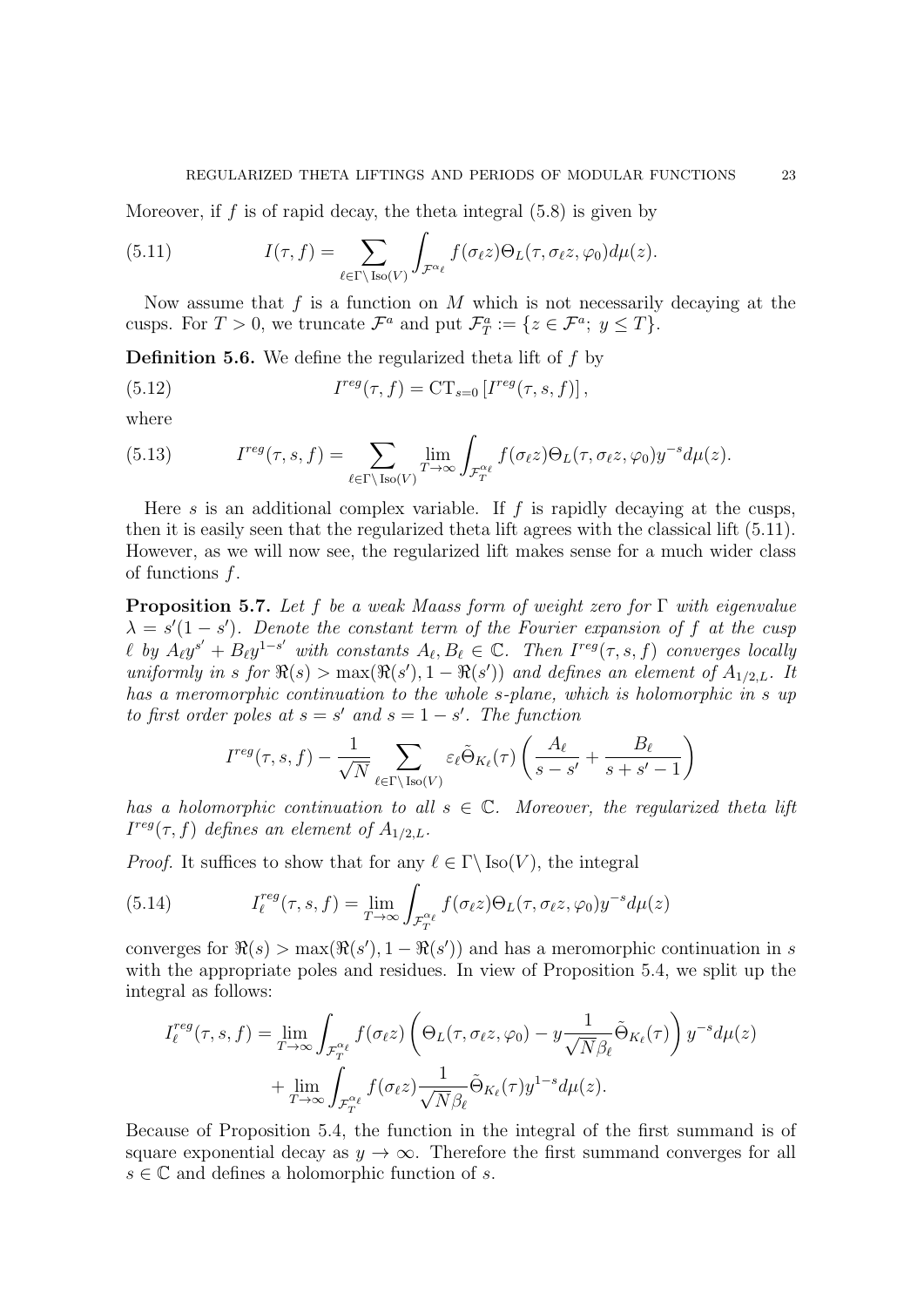For the second summand we split up the integral as

$$
\lim_{T \to \infty} \int_{\mathcal{F}_T^{\alpha_{\ell}}} f(\sigma_{\ell}z) \frac{\tilde{\Theta}_{K_{\ell}}(\tau)}{\sqrt{N} \beta_{\ell}} y^{1-s} d\mu(z) = \frac{1}{\sqrt{N} \beta_{\ell}} \tilde{\Theta}_{K_{\ell}}(\tau) \int_{\mathcal{F}_1^{\alpha_{\ell}}} f(\sigma_{\ell}z) y^{1-s} d\mu(z) + \frac{1}{\sqrt{N} \beta_{\ell}} \tilde{\Theta}_{K_{\ell}}(\tau) \int_{y=1}^{\infty} \int_{x=0}^{\alpha_{\ell}} f(\sigma_{\ell}z) dx \frac{dy}{y^{1+s}}.
$$

The first summand on the right hand side is an integral over a compact domain. It converges for all s and defines a holomorphic function in s. For the second summand on the right hand side we use the Fourier expansion of f at the cusp  $\ell$ ,

$$
f(z) = \sum_{n \in \mathbb{Z}} a_{\ell}(n, y) e(nx/\alpha_{\ell}).
$$

We find that it is given by

(5.15) 
$$
\frac{\alpha_{\ell}}{\sqrt{N}\beta_{\ell}}\tilde{\Theta}_{K_{\ell}}(\tau)\int_{y=1}^{\infty}a_{\ell}(0,y)\,\frac{dy}{y^{1+s}}.
$$

If we write  $a_{\ell}(0, y) = A_{\ell}y^{s'} + B_{\ell}y^{1-s'}$ , we see that the integral exists for  $\Re(s) >$  $\max(\Re(s'), 1 - \Re(s'))$ , and it is equal to

$$
\frac{\alpha_{\ell}}{\sqrt{N}\beta_{\ell}}\tilde{\Theta}_{K_{\ell}}(\tau)\left(\frac{A_{\ell}}{s-s'}+\frac{B_{\ell}}{s+s'-1}\right).
$$

Using  $\varepsilon_{\ell} = \alpha_{\ell}/\beta_{\ell}$  and putting together the contributions of the different cusps  $\ell$ , we obtain the assertion.  $\Box$ 

In the next proposition we give a formula for  $I^{reg}(\tau, f)$  as a limit, not involving the additional parameter s.

**Proposition 5.8.** Let f be a weak Maass form of weight zero for  $\Gamma$  with eigenvalue  $\lambda = s'(1-s')$ . Denote the constant term of the Fourier expansion of f at the cusp  $\ell$ by  $A_\ell y^{s'} + B_\ell y^{1-s'}$  with constants  $A_\ell, B_\ell \in \mathbb{C}$ . If  $s' \neq 0, 1$ , then  $I^{reg}(\tau, f)$  is equal to

$$
\sum_{\ell \in \Gamma \backslash \text{Iso}(V)} \lim_{T \to \infty} \left[ \int_{\mathcal{F}_T^{\alpha_{\ell}}} f(\sigma_{\ell}z) \Theta_L(\tau, \sigma_{\ell}z, \varphi_0) d\mu(z) - \left( A_{\ell} \frac{T^{s'}}{s'} + B_{\ell} \frac{T^{1-s'}}{1-s'} \right) \frac{\varepsilon_{\ell} \tilde{\Theta}_{K_{\ell}}(\tau)}{\sqrt{N}} \right]
$$

.

If  $s' = 0$ , then the same formula holds when  $\frac{T s'}{s'}$  $\frac{f^{s}}{s'}$  is replaced by  $\log(T)$ . If  $s' = 1$ , then the same formula holds when  $\frac{T^{1-s'}}{1-s'}$  $\frac{\Gamma^{1-s}}{1-s'}$  is replaced by  $\log(T)$ .

*Proof.* For a cusp  $\ell$ , we let  $I_{\ell}^{reg}$  $\int_{\ell}^{reg} (\tau, f) = CT_{s=0}[I_{\ell}^{reg}]$  $\int_{\ell}^{reg} (\tau, s, f)$ . Then we have

$$
I^{reg}(\tau, f) = \sum_{\ell \in \Gamma \backslash \text{Iso}(V)} I^{reg}_{\ell}(\tau, f),
$$

and it suffices to show that  $I_{\ell}^{reg}$  $\int_{\ell}^{reg} (\tau, f)$  is given by

$$
\lim_{T \to \infty} \left[ \int_{\mathcal{F}_T^{\alpha_\ell}} f(\sigma_\ell z) \Theta_L(\tau, \sigma_\ell z, \varphi_0) d\mu(z) - \left( A_\ell \frac{T^{s'}}{s'} + B_\ell \frac{T^{1-s'}}{1-s'} \right) \frac{\varepsilon_\ell \tilde{\Theta}_{K_\ell}(\tau)}{\sqrt{N}} \right].
$$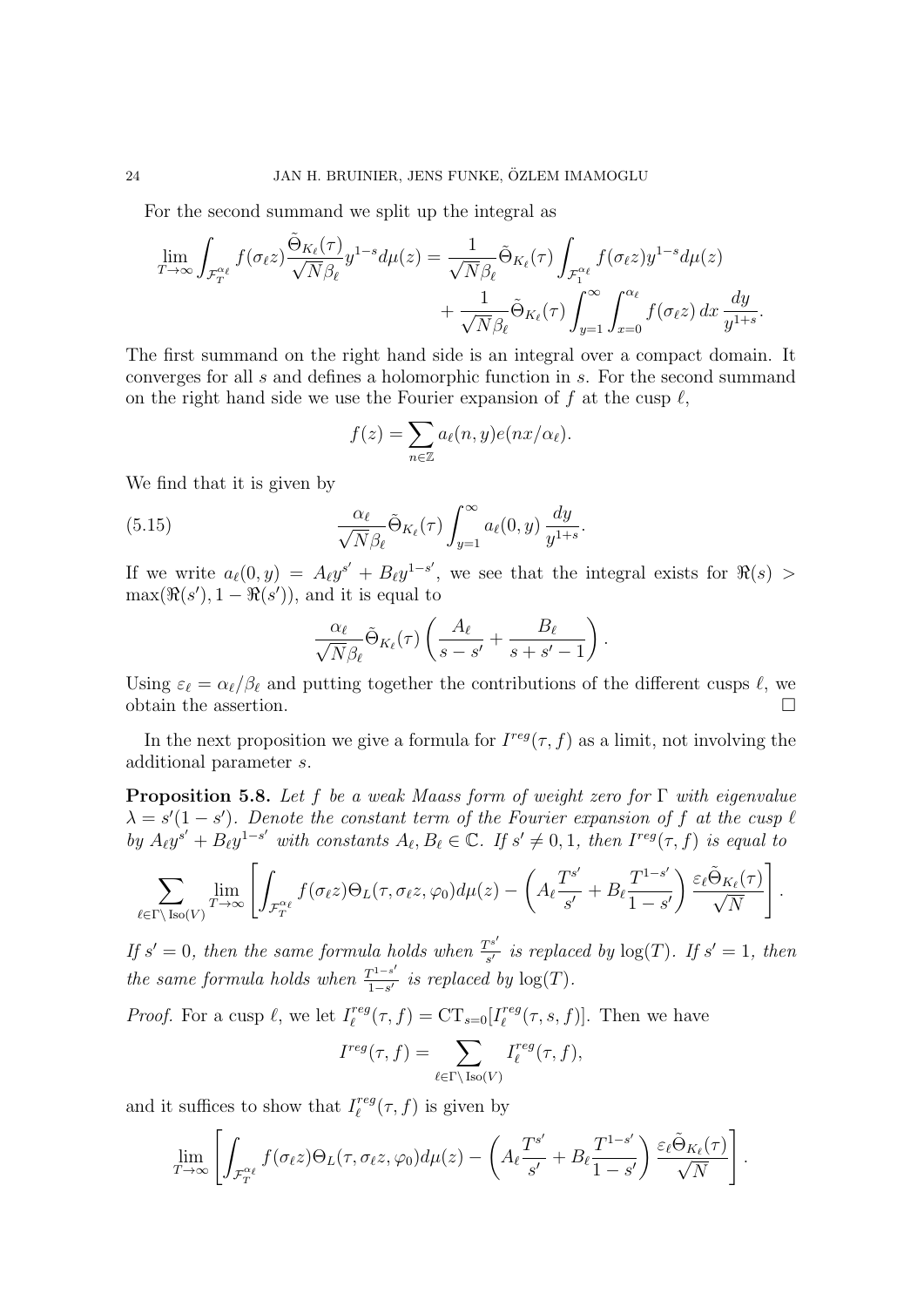The proof of Proposition 5.7 shows that  $I_{\ell}^{reg}$  $\int_{\ell}^{reg} (\tau, f)$  is equal to

$$
\lim_{T \to \infty} \int_{\mathcal{F}_T^{\alpha_{\ell}}} f(\sigma_{\ell}z) \left( \Theta_L(\tau, \sigma_{\ell}z, \varphi_0) - y \frac{1}{\sqrt{N} \beta_{\ell}} \tilde{\Theta}_{K_{\ell}}(\tau) \right) d\mu(z) \n+ \frac{1}{\sqrt{N} \beta_{\ell}} \tilde{\Theta}_{K_{\ell}}(\tau) \int_{\mathcal{F}_1^{\alpha_{\ell}}} f(\sigma_{\ell}z) y d\mu(z) \n+ \frac{\varepsilon_{\ell}}{\sqrt{N}} \tilde{\Theta}_{K_{\ell}}(\tau) \operatorname{CT}_{s=0} \left[ \int_{y=1}^{\infty} (A_{\ell} y^{s'} + B_{\ell} y^{1-s'}) \frac{dy}{y^{1+s}} \right].
$$

Now the simple observation

$$
\int_{\mathcal{F}_T^{\alpha_\ell}} f(\sigma_\ell z) y \, d\mu(z) = \int_{\mathcal{F}_1^{\alpha_\ell}} f(\sigma_\ell z) y \, d\mu(z) + \int_{y=1}^T \int_{x=0}^{\alpha_\ell} f(\sigma_\ell z) y \, d\mu(z)
$$

together with the identity

$$
CT_{s=0} \left[ \int_{y=1}^{\infty} (A_{\ell} y^{s'} + B_{\ell} y^{1-s'}) \frac{dy}{y^{1+s}} \right]
$$
  
=  $\lim_{T \to \infty} \left[ A_{\ell} \left( \int_{1}^{T} y^{s'} \frac{dy}{y} - \frac{T^{s'}}{s'} \right) + B_{\ell} \left( \int_{1}^{T} y^{1-s'} \frac{dy}{y} - \frac{T^{1-s'}}{1-s'} \right) \right]$   
=  $\lim_{T \to \infty} \left[ \int_{y=1}^{T} \int_{x=0}^{\alpha_{\ell}} f(\sigma_{\ell} z) y \, d\mu(z) - \left( A_{\ell} \frac{T^{s'}}{s'} + B_{\ell} \frac{T^{1-s'}}{1-s'} \right) \right]$ 

gives the result when  $s' \neq 0$ . The  $s' = 0$  case follows similary using the identity

$$
CT_{s=0}\left[\int_{y=1}^{\infty} \frac{dy}{y^{1+s}}\right] = \lim_{T \to \infty} \left[\int_{1}^{T} \frac{dy}{y} - \log(T)\right].
$$

5.4.1. The Laplacian. We now consider the action of the hyperbolic Laplacian on the regularized theta lift.

**Theorem 5.9.** Let f be a weak Maass form for  $\Gamma$  with eigenvalue  $\lambda = s'(1-s')$ . Denote the constant term of the Fourier expansion of f at the cusp  $\ell$  by  $A_{\ell}y^{s'} + B_{\ell}y^{1-s'}$ with constants  $A_{\ell}, B_{\ell} \in \mathbb{C}$ . Then

$$
4\Delta_{\tau}I^{reg}(\tau,f) = \begin{cases} \lambda I^{reg}(\tau,f), & \text{if } s' \neq 0,1, \\ -\sum_{\ell \in \Gamma \backslash \text{Iso}(V)} \frac{A_{\ell} \varepsilon_{\ell}}{\sqrt{N}} \tilde{\Theta}_{K_{\ell}}(\tau), & \text{if } s' = 0, \\ -\sum_{\ell \in \Gamma \backslash \text{Iso}(V)} \frac{B_{\ell} \varepsilon_{\ell}}{\sqrt{N}} \tilde{\Theta}_{K_{\ell}}(\tau), & \text{if } s' = 1. \end{cases}
$$

To prove this theorem we need two propositions. We start by noting that in the view of Propsition 5.4, for  $f \in A_0(\Gamma)$  which has at most linear exponential growth at the cusps of  $\Gamma$ , the integral

$$
\int_M f(z)\Theta_L(\tau,z,\Delta_z\varphi_0)\,d\mu(z)
$$

converges.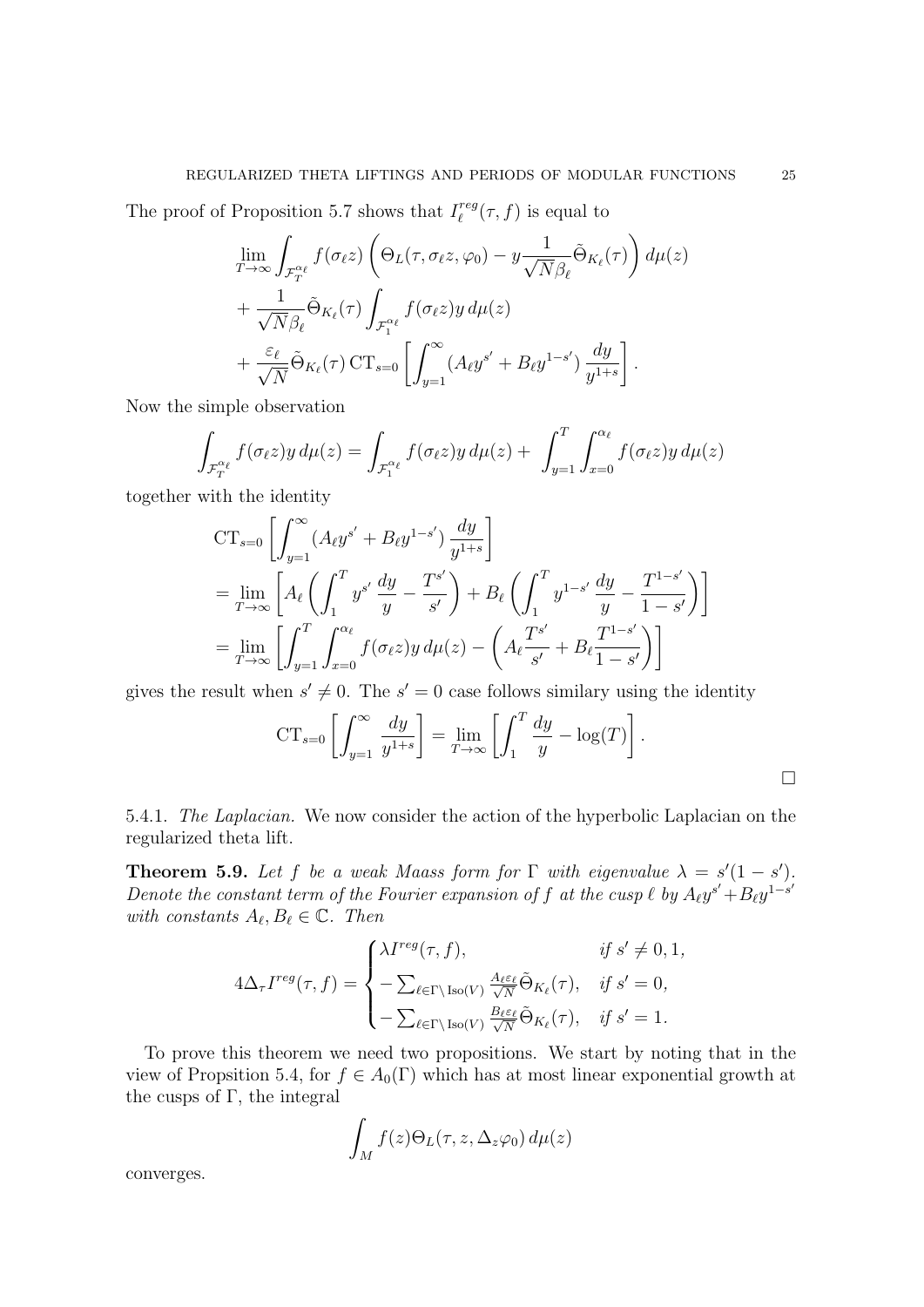**Proposition 5.10.** Let  $f \in A_0(\Gamma)$  and assume that f has at most linear exponential growth at the cusps of  $\Gamma$ . Denote the constant term of the Fourier expansion of f at the cusp  $\ell$  by  $a_{\ell}(0, y)$ . Then

$$
\int_{M} f(z) \Theta_{L}(\tau, z, \Delta_{z} \varphi_{0}) d\mu(z)
$$
\n
$$
= \sum_{\ell \in \Gamma \backslash \text{Iso}(V)} \lim_{T \to \infty} \left[ \int_{\mathcal{F}_{T}^{\alpha_{\ell}}} (\Delta_{z} f)(\sigma_{\ell} z) \Theta_{L}(\tau, \sigma_{\ell} z, \varphi_{0}) d\mu(z) - \frac{\varepsilon_{\ell} \tilde{\Theta}_{K_{\ell}}(\tau)}{\sqrt{N}} \left[ (1 - y \frac{\partial}{\partial y}) a_{\ell}(0, y) \right]_{y=T} \right].
$$

In particular, the limit on the right hand side exists.

Proof. According to (5.10), we have

(5.16)  

$$
\int_M f(z)\Theta_L(\tau, z, \Delta_z \varphi_0) d\mu(z) = \sum_{\ell \in \Gamma \backslash \text{Iso}(V)} \lim_{T \to \infty} \int_{\mathcal{F}_T^{\alpha_{\ell}}} f(\sigma_{\ell}z)\Theta_L(\tau, \sigma_{\ell}z, \Delta_z \varphi_0) d\mu(z).
$$

We use Stokes' theorem to rewrite the integral. For smooth functions  $f$  and  $g$  on  $D$ we have

(5.17) 
$$
-2i(\partial \bar{\partial} f)g = (\Delta f)g d\mu(z) = f(\Delta g) d\mu(z) - 2i d((\bar{\partial} f)g + f(\partial g)).
$$

Consequently,

$$
\int_{\mathcal{F}_T^{\alpha_{\ell}}} f(\sigma_{\ell}z) \Theta_L(\tau, \sigma_{\ell}z, \Delta_z \varphi_0) d\mu(z)
$$
\n
$$
= \int_{\mathcal{F}_T^{\alpha_{\ell}}} (\Delta_z f)(\sigma_{\ell}z) \Theta_L(\tau, \sigma_{\ell}z, \varphi_0) d\mu(z)
$$
\n
$$
+ 2i \int_{\partial \mathcal{F}_T^{\alpha_{\ell}}} \left[ \left( \bar{\partial} f(\sigma_{\ell}z) \right) \Theta_L(\tau, \sigma_{\ell}z, \varphi_0) + f(\sigma_{\ell}z) \left( \partial \Theta_L(\tau, \sigma_{\ell}z, \varphi_0) \right) \right].
$$

Using Propsition 5.4 and inserting the Fourier expansions of  $f$  at the cusps, we find for  $T\to\infty$  that

(5.18) 
$$
\sum_{\ell \in \Gamma \backslash \text{Iso}(V)} \int_{\mathcal{F}_T^{\alpha_{\ell}}} f(\sigma_{\ell}z) \Theta_L(\tau, \sigma_{\ell}z, \Delta_z \varphi_0) d\mu(z)
$$
  
\n
$$
= \sum_{\ell \in \Gamma \backslash \text{Iso}(V)} \int_{\mathcal{F}_T^{\alpha_{\ell}}} (\Delta_z f)(\sigma_{\ell}z) \Theta_L(\tau, \sigma_{\ell}z, \varphi_0) d\mu(z)
$$
  
\n
$$
- 2i \sum_{\ell \in \Gamma \backslash \text{Iso}(V)} \frac{\tilde{\Theta}_{K_{\ell}}(\tau)}{\beta_{\ell} \sqrt{N}} \int_{z=0+iT}^{\alpha_{\ell}+iT} \left( \frac{\partial}{\partial \bar{z}} a_{\ell}(0, y) \right) y + a_{\ell}(0, y) \left( \frac{\partial}{\partial z} y \right) dx + O(\frac{1}{T}).
$$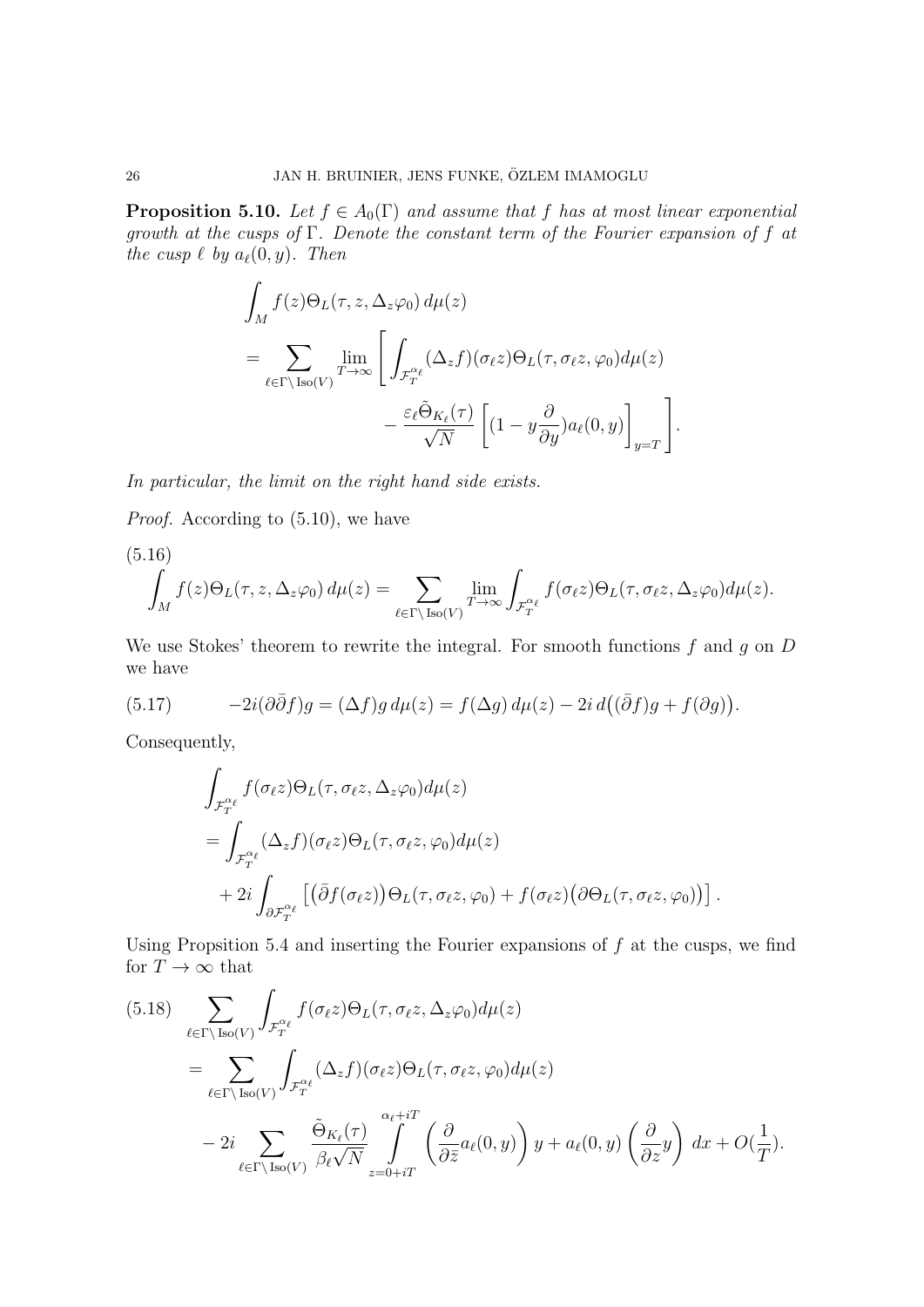The second term on the right hand side is equal to

$$
-\sum_{\ell}\frac{\varepsilon_\ell\tilde{\Theta}_{K_\ell}(\tau)}{\sqrt{N}}\left[(1-y\frac{\partial}{\partial y})a_\ell(0,y)\right]_{y=T}.
$$

Inserting this into (5.18) and then into (5.16), we obtain the assertion.  $\Box$ 

**Proposition 5.11.** Let f be a weak Maass form of weight zero for  $\Gamma$  with eigenvalue  $\lambda = s'(1-s')$ . Denote the constant term of the Fourier expansion of f at the cusp  $\ell$ by  $a_{\ell}(0, y) = A_{\ell}y^{s'} + B_{\ell}y^{1-s'}$  with constants  $A_{\ell}, B_{\ell} \in \mathbb{C}$ . If  $s' \neq 0, 1$ , then

$$
I^{reg}(\tau, \Delta_z f) = \int_M f(z) \Theta_L(\tau, z, \Delta_z \varphi_0) d\mu(z).
$$

If  $s' = 0$ , then

$$
0 = I^{reg}(\tau, \Delta_z f) = \int_M f(z) \Theta_L(\tau, z, \Delta_z \varphi_0) d\mu(z) + \sum_{\ell \in \Gamma \backslash \text{Iso}(V)} \frac{A_{\ell} \varepsilon_{\ell}}{\sqrt{N}} \tilde{\Theta}_{K_{\ell}}(\tau).
$$

If  $s' = 1$ , then

$$
0 = I^{reg}(\tau, \Delta_z f) = \int_M f(z) \Theta_L(\tau, z, \Delta_z \varphi_0) d\mu(z) + \sum_{\ell \in \Gamma \backslash \text{Iso}(V)} \frac{B_{\ell} \varepsilon_{\ell}}{\sqrt{N}} \tilde{\Theta}_{K_{\ell}}(\tau).
$$

Proof. We use Proposition 5.10 for

$$
\int_M f(z)\Theta_L(\tau,z,\Delta_z\varphi_0)\,d\mu(z)
$$

together with the fact that

$$
\left[ (1 - y \frac{\partial}{\partial y}) a_{\ell}(0, y) \right]_{y=T} = (1 - s') A_{\ell} T^{s'} + s' B_{\ell} T^{1 - s'}.
$$

Comparing this with the formula for  $I^{reg}(\tau, \Delta_z f)$  of Proposition 5.8, we obtain the  $\overline{\phantom{a}}$  assertion.

Proof of Theorem 5.9. According to Proposition 5.8 and Lemma 5.1 we have

$$
4\Delta_{\tau}I^{reg}(\tau,f) = 4 \sum_{\ell \in \Gamma \backslash \text{Iso}(V)} \lim_{T \to \infty} \int_{\mathcal{F}_T^{\alpha_{\ell}}} f(\sigma_{\ell}z) \Delta_{\tau} \Theta_L(\tau, \sigma_{\ell}z, \varphi_0) d\mu(z)
$$

$$
= \int_M f(z) \Theta_L(\tau, z, \Delta_z \varphi_0).
$$

Now the assertion of the theorem follows from Proposition 5.11.  $\Box$ 

5.5. Regularization using differential operators. Proposition 5.11 also leads to a different way of defining the regularized integral for weak Maass forms with nonzero eigenvalue. This regularization uses differential operators, in fact, the Laplace operator  $\Delta_z$  on M. It is in the spirit of the regularized Siegel-Weil formula of Kudla-Rallis via regularized theta lifts [22]. For a related treatment, see Matthes [24].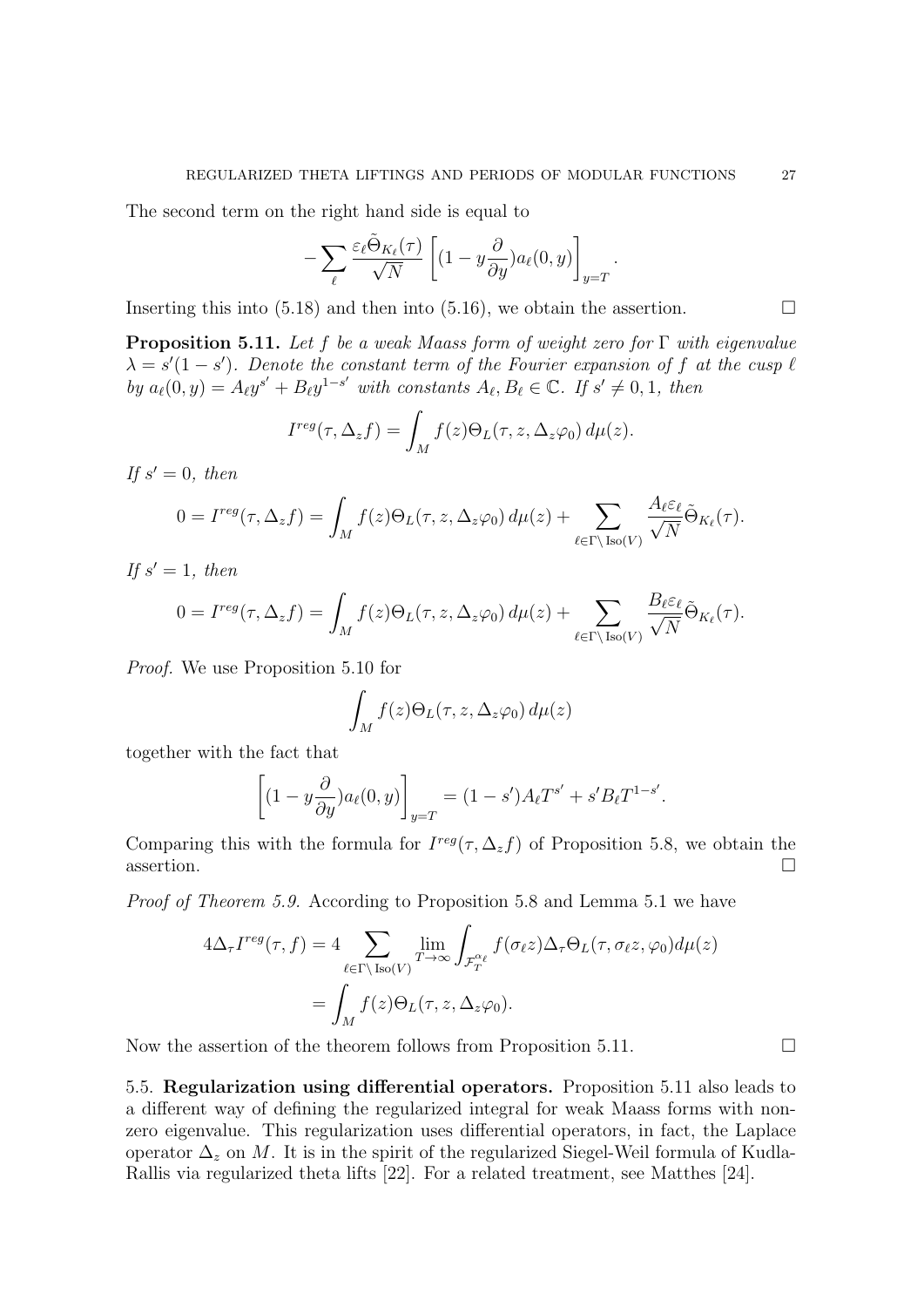**Proposition 5.12.** Let f be a weak Maass form for  $\Gamma$  with eigenvalue  $\lambda \neq 0$ . Then

$$
I^{reg}(\tau, f) = \frac{1}{\lambda} \int_M f(z) \Theta_L(\tau, z, \Delta_z \varphi_0).
$$

The integral on the right hand side converges absolutely.

Proof. According to Proposition 5.11, we have

$$
I^{reg}(\tau, f) = \frac{1}{\lambda} I^{reg}(\tau, \Delta_z f)
$$
  
= 
$$
\frac{1}{\lambda} \int_M f(z) \Theta_L(\tau, z, \Delta_z \varphi_0).
$$

By Proposition 5.4, the integral converges. This proves the proposition.  $\Box$ 

The next lemma is a direct consequence of Proposition 5.12 and

$$
\Delta_z \varphi_0(X, \tau, z) = 4\pi R_{-3/2} \varphi_1(X, \tau, z).
$$

**Lemma 5.13.** If f is a weak Maass form for  $\Gamma$  with eigenvalue  $\lambda \neq 0$ , then

$$
I^{reg}(\tau, f) = \frac{4\pi}{\lambda} R_{-3/2} \left( \int_M f(z) \Theta_L(\tau, z, \varphi_1) d\mu(z) \right).
$$

5.5.1. Eigenvalue zero. We now explain how the regularization by means of differential operators described in Proposition 5.12 can be extended to the case when the eigenvalue is 0. The idea is to use a 'spectral deformation' of  $f$  into a family of eigenfunctions.

**Proposition 5.14.** Let  $f \in H_0(\Gamma)$  be a harmonic weak Maass form. There exists an open neighborhood  $U \subset \mathbb{C}$  of 1 and a holomorphic family of functions  $(f_s)_{s\in U}$  on D such that  $f_s(z)$  is a weak Maass form of weight 0 for  $\Gamma$  with eigenvalue  $s(1-s)$ , and  $f_1 = f$ .

Proof. This result can be proved using Poincaré and Eisenstein series for Γ. See for example [12, Section 3], [15, pp. 660], or [5, Proposition 1.12].

Let  $f \in H_0(\Gamma)$  and  $(f_s)_{s \in U}$  be as in Proposition 5.14. Denote the constant term of the Fourier expansion of  $f_s$  at the cusp  $\ell$  by  $a_{\ell}(0, y, s) = A_{\ell}(s)y^{s} + B_{\ell}(s)y^{1-s}$ with holomorphic functions  $A_{\ell}(s), B_{\ell}(s)$ . In view of Proposition 5.12, we have for  $s \in U \setminus \{1\}$  that

$$
I^{reg}(\tau, f_s) = \frac{1}{s(1-s)} \int_M f_s(z) \Theta_L(\tau, z, \Delta_z \varphi_0) d\mu(z).
$$

The right hand side defines a meromorphic function for all  $s \in U$ . In view of Proposition 5.11, it has a first order pole at  $s = 1$  with residue

(5.19) 
$$
\sum_{\ell \in \Gamma \backslash \text{Iso}(V)} \frac{B_{\ell}(1)\varepsilon_{\ell}}{\sqrt{N}} \tilde{\Theta}_{K_{\ell}}(\tau).
$$

We can define a regularized theta integral by putting

(5.20) 
$$
J^{reg}(\tau, f) := \mathrm{CT}_{s=1} \left[ \frac{1}{s(1-s)} \int_M f_s(z) \Theta_L(\tau, z, \Delta_z \varphi_0) d\mu(z) \right].
$$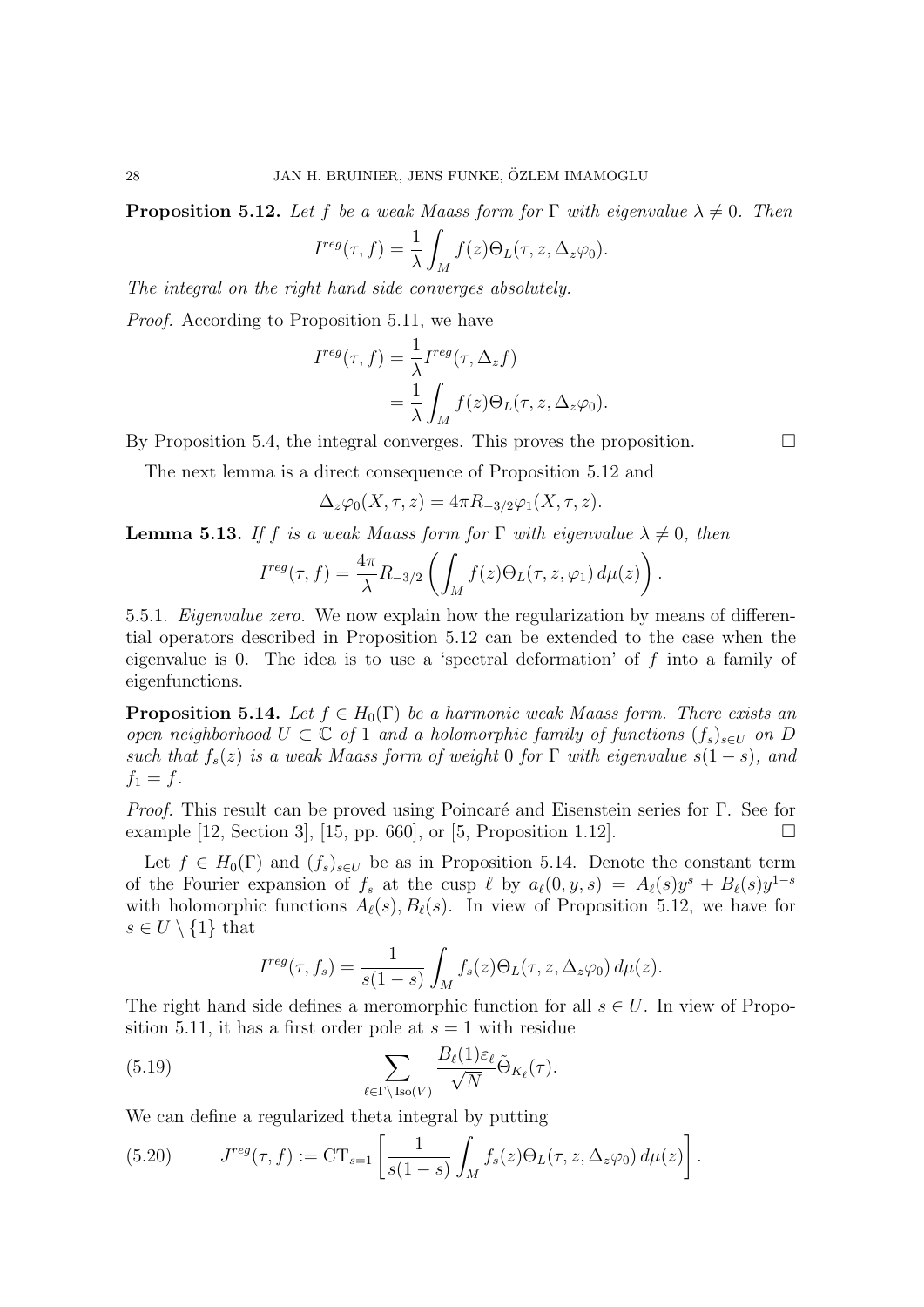We now compare this with the regularized theta integral of Definition 5.6.

**Proposition 5.15.** Let  $f \in H_0(\Gamma)$  and  $(f_s)_{s \in U}$  be as in Proposition 5.14. Denote the constant term of the Fourier expansion of  $f_s$  at the cusp  $\ell$  by  $a_{\ell}(0, y, s) = A_{\ell}(s)y^s +$  $B_{\ell}(s)y^{1-s}$  with holomorphic functions  $A_{\ell}(s), B_{\ell}(s)$ . Then we have

$$
J^{reg}(\tau, f) = I^{reg}(\tau, f) + \sum_{\ell \in \Gamma \backslash \text{Iso}(V)} \frac{B'_{\ell}(1)\varepsilon_{\ell}}{\sqrt{N}} \tilde{\Theta}_{K_{\ell}}(\tau).
$$

*Proof.* We put the Laurent expansion  $f_s(z) = f(z) + f'_1(z)(s-1) + O((s-1)^2)$  of  $f_s$  at s = 1 into the definition of  $J^{reg}(\tau, f)$ . Here  $f'_{1}(z)$  means the value of  $f'_{s}(z) = \frac{\partial}{\partial s} f_{s}(z)$ at  $s = 1$ . Noticing that  $CT_{s=1} \left[ \frac{1}{s(1-s)} \right]$  $\frac{1}{s(1-s)}$  = 1, we obtain that

(5.21) 
$$
J^{reg}(\tau, f) = \int_M f(z) \Theta_L(\tau, z, \Delta_z \varphi_0) d\mu(z) - \int_M f'_1(z) \Theta_L(\tau, z, \Delta_z \varphi_0) d\mu(z).
$$

According to Proposition 5.11, the first term on the right hand side is equal to

$$
-\sum_{\ell \in \Gamma \backslash \text{Iso}(V)} \frac{B_{\ell}(1)\varepsilon_{\ell}}{\sqrt{N}} \tilde{\Theta}_{K_{\ell}}(\tau).
$$

We compute the second term on the right hand side of (5.21) by means of Proposition 5.10. We have

$$
\left[ (1 - y \frac{\partial}{\partial y}) a_{\ell}(0, y, s) \right]_{y=T} = (1 - s) A_{\ell}(s) T^s + s B_{\ell}(s) T^{1-s}.
$$

Consequently, for the derivative with respect to s at  $s = 1$  we find

$$
\[(1 - y\frac{\partial}{\partial y})a'_{\ell}(0, y, 1)\]_{y=T} = -A_{\ell}(1)T + B_{\ell}(1) + B'_{\ell}(1) - B_{\ell}(1)\log(T).
$$

If we call this quantity  $C_{\ell}(T)$ , we obtain

$$
\int_M f'_1(z)\Theta_L(\tau, z, \Delta_z \varphi_0) d\mu(z)
$$
\n
$$
= \sum_{\ell \in \Gamma \backslash \operatorname{Iso}(V)} \lim_{T \to \infty} \left[ \int_{\mathcal{F}_T^{\alpha_{\ell}}} (\Delta_z f'_1)(\sigma_{\ell} z) \Theta_L(\tau, \sigma_{\ell} z, \varphi_0) d\mu(z) - \frac{\varepsilon_{\ell} \tilde{\Theta}_{K_{\ell}}(\tau)}{\sqrt{N}} C_{\ell}(T) \right].
$$

Since  $\Delta f_s = s(1-s)f_s$ , we have  $\Delta f'_1 = -f$ . By means of Proposition 5.8, we get

$$
\int_M f_1'(z)\Theta_L(\tau,z,\Delta_z\varphi_0)\,d\mu(z)=-I^{reg}(\tau,f)-\sum_{\ell\in\Gamma\backslash\operatorname{Iso}(V)}\left(B_{\ell}(1)+B'_{\ell}(1)\right)\frac{\varepsilon_{\ell}\tilde{\Theta}_{K_{\ell}}(\tau)}{\sqrt{N}}.
$$

Inserting this into  $(5.21)$ , we obtain the assertion.

In particular, we see that the regularized theta integral  $J^{reg}(\tau, f)$  depends on the choice of the spectral deformation  $f_s$ . However, the dependency is mild, since only the derivatives of the constant terms in the Fourier expansions at  $s = 1$  enter.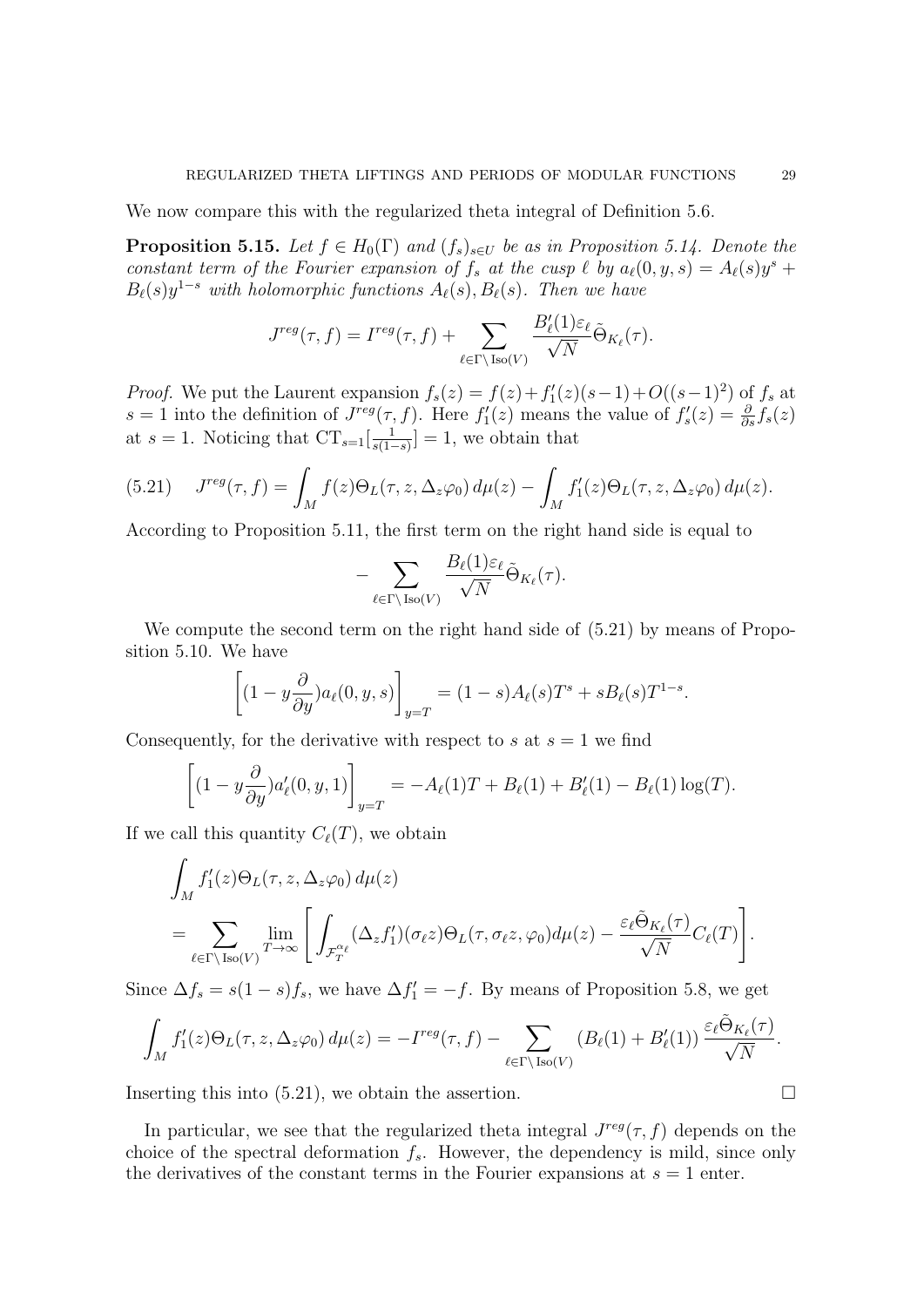### 6. THE LIFT OF POINCARÉ SERIES AND THE REGULARIZED LIFT OF  $j_m$

6.1. Scalar valued Poincaré series of weight 0. Here we construct scalar valued Poincaré series of weight 0 for the group  $\Gamma \subset G(\mathbb{Q})$ . We will show in Section 6.3 that the theta lifts of these series are given by linear combinations of vector valued Poincaré series constructed in Section 6.2. For simplicity we assume here that  $\Gamma = \Gamma_0(N)$ , since this is the only case which we will need later for the comparison of our results with [9]. We let  $\Gamma_{\infty} = \langle \begin{pmatrix} 1 & 1 \\ 0 & 1 \end{pmatrix} \rangle$  be the subgroup of translations.

Let  $I_{\nu}(z)$  be the usual modified Bessel function as in [1, Chapter 9.6]. For  $s \in \mathbb{C}$ ,  $y \in \mathbb{R}_{>0}$  and  $n \in \mathbb{Q}$ , we let

(6.1) 
$$
\mathcal{I}_n(y,s) = \begin{cases} 2\pi |n|^{\frac{1}{2}} y^{\frac{1}{2}} I_{s-\frac{1}{2}}(2\pi |n|y), & \text{if } n \neq 0, \\ y^s, & \text{if } n = 0. \end{cases}
$$

For  $m \in \mathbb{Z}$  we define

(6.2) 
$$
G_m(z,s) = \frac{1}{2} \sum_{\gamma \in \Gamma_{\infty} \backslash \Gamma} \left[ \mathcal{I}_m(y,s) e(mx) \right] |_0 \gamma.
$$

The series converges for  $\Re(s) > 1$  and defines a weak Maass form of weight 0 for  $\Gamma_0(N)$ . It has the eigenvalue  $s(1-s)$  under  $\Delta_0$ . The function  $G_0$  is the usual Eisenstein series while  $G_m$  for  $m \neq 0$  was studied by Neunhöffer [25] and Niebur [26], among others. If  $m \neq 0$ , it follows from its Fourier expansion, Weil's bound and the properties of the I-Bessel function that  $G_m(z, s)$  has a holomorphic continuation to  $\Re(s) > 3/4$ . If  $m < 0$ , then  $G_m(z, 1) \in H_0^+(\Gamma)$ .

6.2. Vector valued Poincaré series of half-integral weight. We recall the definition of vector valued Poincaré series for the Weil representation in a setup which is convenient for the present paper. These series are vector valued analogues of the Poincaré series of weight  $1/2$  considered in [9, Section 2].

Let  $M_{\nu,\mu}(z)$  and  $W_{\nu,\mu}(z)$  be the usual Whittaker functions (see p. 190 of [1]). For  $s \in \mathbb{C}, v \in \mathbb{R}_{>0}$  and  $n \in \mathbb{Q}$ , we let

(6.3) 
$$
\mathcal{M}_n(v,s) = \begin{cases} \Gamma(2s)^{-1} (4\pi |n|v)^{-1/4} M_{\frac{1}{4} \operatorname{sgn} n, s - \frac{1}{2}} (4\pi |n|v), & \text{if } n \neq 0, \\ v^{s - \frac{1}{4}}, & \text{if } n = 0. \end{cases}
$$

For  $h \in L'/L$ , and  $m \in \mathbb{Z} + Q(h)$  we define

(6.4) 
$$
P_{m,h}(\tau,s) = \frac{1}{2} \sum_{\gamma \in \Gamma'_{\infty} \backslash \Gamma'} \left[ \mathcal{M}_m(v,s) e(mu) \mathfrak{e}_h \right] |_{1/2,L} \gamma.
$$

Here  $\Gamma'_{\infty} := \langle T \rangle \subset \tilde{\Gamma}$  with  $T = \left(\begin{pmatrix} 1 & 1 \\ 0 & 1 \end{pmatrix}, 1\right)$ . The series converges for  $\Re(s) > 1$  and defines a weak Maass form of weight  $1/2$  for Γ' with representation  $\rho_L$ . It has the eigenvalue  $(s-\frac{1}{4})$  $\frac{1}{4}$  $(\frac{3}{4} - s)$  under  $\Delta_{1/2}$ . When  $Q(h) \in \mathbb{Z}$  and  $m = 0$ , the function  $P_{0,h}(\tau,s)$  is a vector valued Eisenstein series of weight 1/2.

For L as in Example 2.1 we may apply the map (2.3) to  $P_{m,h}(\tau,s)$  for  $m=\frac{d}{d\tau}$  $\frac{d}{4N}$  and  $d \in \mathbb{Z}$  to obtain the scalar-valued Poincaré series  $P_d^+$  $\partial_d^+(\tau,s)$  considered in [9].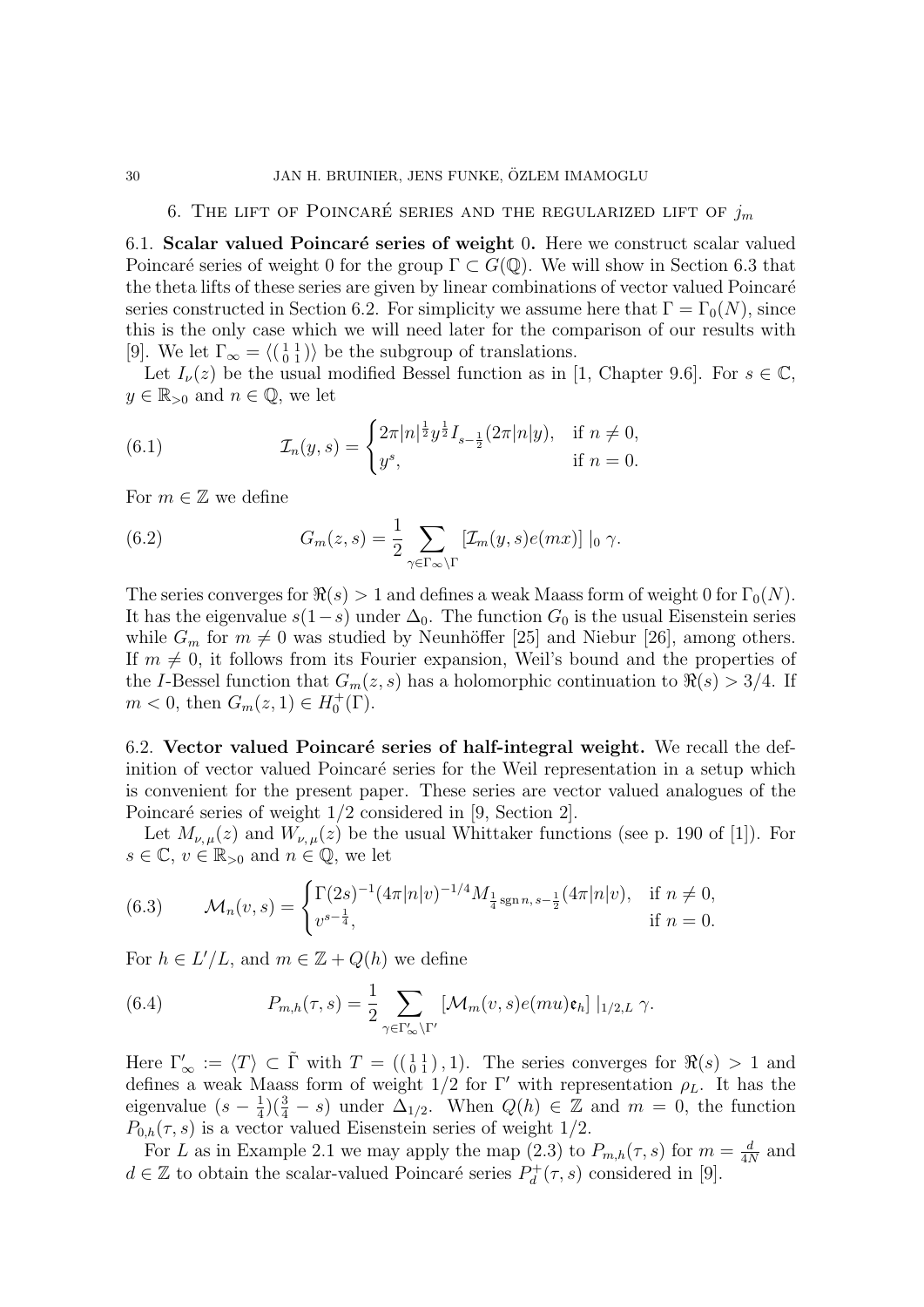6.3. The lift of Poincaré series. We now assume that  $L$  is the lattice defined in Example 2.1. We identify the finite quadratic module  $L'/L$  with  $\mathbb{Z}/2N\mathbb{Z}$  equipped with the quadratic form  $r \mapsto r^2/4N$ . Moreover, we assume that  $\Gamma = \Gamma_0(N)$ . In this section we will explicitly calculate the regularized lift of the Poincaré series  $G_{-m}(z, s)$ defined in Section 6.1 for  $m \geq 0$ .

For the cusp  $\ell_0 = \infty$ , we can realize  $W = V \cap \ell_0^{\perp}/\ell_0$  as  $\mathbb{Q}(\ell_{-1}^{\perp})$ . Hence  $K := K_{\ell_0} =$  $\mathbb{Z}({}^{1}_{-1})$ . Moreover  $L'/L \simeq K'/K$ . For  $\alpha, \beta \in W(\mathbb{R})$  we define the  $\mathbb{C}[K'/K]$ -valued theta series

$$
\Theta_K(\tau,\alpha,\beta)=\sum_{\lambda\in K'}e\big(Q(\lambda+\beta)\tau-(\lambda+\beta/2,\alpha)\big)\mathfrak{e}_{\lambda+K},
$$

and we write  $\theta_{K,h}(\tau,\alpha,\beta)$  for the individual components. Notice that the theta function  $\Theta_K(\tau)$  defined earlier is equal to  $\Theta_K(\tau, 0, 0)$ . The following proposition is a special case of [4, Theorem 5.2].

Proposition 6.1. We have the identity

$$
\Theta_L(\tau, z, \varphi_0) = \sqrt{N} y \Theta_K(\tau, 0, 0)
$$
  
+ 
$$
\frac{\sqrt{N} y}{2} \sum_{n=1}^{\infty} \sum_{\gamma \in \Gamma_{\infty}' \backslash \Gamma'} \left[ \exp\left(-\frac{\pi N n^2 y^2}{v}\right) \Theta_K(\tau, nx, 0) \right] |_{1/2, K} \gamma.
$$

**Theorem 6.2.** Assume that  $\Re(s) > 1$ . If m is a positive integer, then

$$
I^{reg}(\tau, G_{-m}(z, s)) = \sqrt{\pi N} \Gamma(s/2) \sum_{n|m} P_{\frac{m^2}{4Nn^2}, \frac{m}{n}}(\tau, \frac{s}{2} + \frac{1}{4}).
$$

For  $m = 0$ , then

$$
I^{reg}(\tau, G_0(z, s)) = \frac{N^{\frac{1}{2} - \frac{s}{2}}}{2} \zeta^*(s) P_{0,0}(\tau, \frac{s}{2} + \frac{1}{4}).
$$

Here  $\zeta^*(s) = \pi^{-s/2} \Gamma(s/2) \zeta(s)$ , and  $P_{m,h}(\tau, s)$  denotes the  $\mathbb{C}[L'/L]$ -valued weight  $1/2$ Poincaré series defined in Section 6.2.

Proof. According to Proposition 5.12 we have

$$
I^{reg}(\tau, G_{-m}(z, s)) = \frac{1}{s(1-s)} \int_M G_{-m}(z, s) \Theta_L(\tau, z, \Delta_z \varphi_0) d\mu(z).
$$

The theta function on the right hand side is square exponentially decreasing at all cusps. Hence, by the usual unfolding argument, we find that

$$
I^{reg}(\tau, G_{-m}(z, s)) = \frac{1}{s(1-s)} \int_{\Gamma_{\infty} \backslash \mathbb{H}} \mathcal{I}_{-m}(y, s) e(-mx) \Theta_L(\tau, z, \Delta_z \varphi_0) d\mu(z).
$$

By Proposition 6.1, we may replace  $\Theta_L(\tau, z, \Delta_{0,z}\varphi_0)$  by  $\Delta_{0,z}\tilde{\Theta}_L(\tau, z, \varphi_0)$ , where

$$
\tilde{\Theta}_L(\tau, z, \varphi_0) = \frac{\sqrt{N}y}{2} \sum_{n=1}^{\infty} \sum_{\gamma \in \Gamma_{\infty}' \backslash \Gamma'} \left[ \exp\left( -\frac{\pi N n^2 y^2}{v} \right) \Theta_K(\tau, nx, 0) \right] \Big|_{1/2, K} \gamma.
$$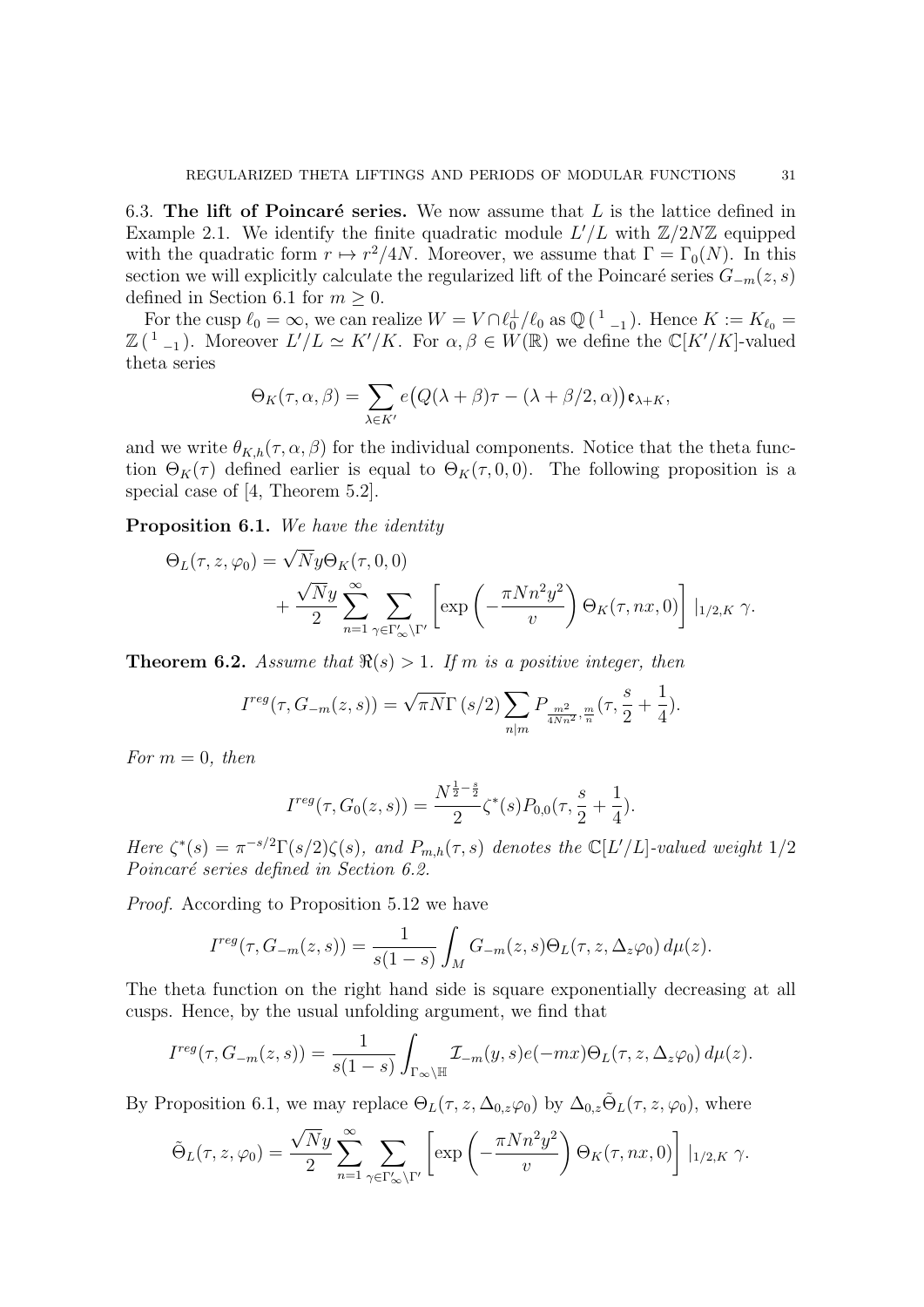The function  $\tilde{\Theta}_L(\tau, z, \varphi_0)$  and its partial derivatives have square exponential decay as  $y \to \infty$ . Therefore, for  $\Re(s)$  large, we may move the Laplace operator to  $\mathcal{I}_{-m}(y, s)e(-mx)$  to obtain

(6.5) 
$$
I^{reg}(\tau, G_{-m}(z, s)) = \frac{1}{s(1-s)} \int_{\Gamma_{\infty} \backslash \mathbb{H}} (\Delta_z \mathcal{I}_{-m}(y, s) e(-mx)) \tilde{\Theta}_L(\tau, z, \varphi_0) d\mu(z)
$$

$$
= \int_{\Gamma_{\infty} \backslash \mathbb{H}} \mathcal{I}_{-m}(y, s) e(-mx) \tilde{\Theta}_L(\tau, z, \varphi_0) d\mu(z)
$$

$$
= \frac{\sqrt{N}}{2} \sum_{n=1}^{\infty} \sum_{\gamma \in \Gamma_{\infty}' \backslash \Gamma'} I(\tau, s, m, n) |_{1/2, K} \gamma,
$$

where

$$
I(\tau, s, m, n) = \int_{y=0}^{\infty} \int_{x=0}^{1} \mathcal{I}_{-m}(y, s) e(-mx) \exp\left(-\frac{\pi N n^2 y^2}{v}\right) \Theta_K(\tau, nx, 0) y \, d\mu(z).
$$

Using the fact that  $K' = \mathbb{Z} \left( \frac{1}{2N} \right)$  $\left( \begin{array}{c} -1/2N \end{array} \right)$  and the identification  $K'/K \cong \mathbb{Z}/2N\mathbb{Z}$ , we have

$$
\Theta_K(\tau, nx, 0) = \sum_{b \in \mathbb{Z}} e\left(\frac{b^2}{4N}\tau - nbx\right) \mathfrak{e}_b.
$$

Inserting this in the formula for  $I(\tau, s, m, n)$ , and by integrating over x, we see that  $I(\tau, s, m, n)$  vanishes when  $n \nmid m$ . If  $n \mid m$ , then only the summand for  $b = -m/n$ occurs, and so

(6.6) 
$$
I(\tau, s, m, n) = \int_0^\infty \mathcal{I}_{-m}(y, s) \exp\left(-\frac{\pi N n^2 y^2}{v}\right) \frac{dy}{y} e\left(\frac{m^2}{4N n^2} \tau\right) \mathfrak{e}_{-m/n}.
$$

We first compute the latter integral for  $m > 0$ . In this case we have

$$
\mathcal{I}_{-m}(y,s) = 2\pi m^{\frac{1}{2}} y^{\frac{1}{2}} I_{s-\frac{1}{2}}(2\pi my).
$$

Inserting this and substituting  $t = y^2$  in the integral, we obtain

$$
\int_0^\infty \mathcal{I}_{-m}(y,s) \exp\left(-\frac{\pi N n^2 y^2}{v}\right) \frac{dy}{y}
$$
  
=  $2\pi \int_0^\infty \sqrt{m y} I_{s-1/2} (2\pi m y) \exp\left(-\frac{\pi N n^2 y^2}{v}\right) \frac{dy}{y}$   
=  $\pi \sqrt{m} \int_0^\infty I_{s-1/2} (2\pi m \sqrt{t}) \exp\left(-\frac{\pi N n^2 t}{v}\right) t^{-3/4} dt$ .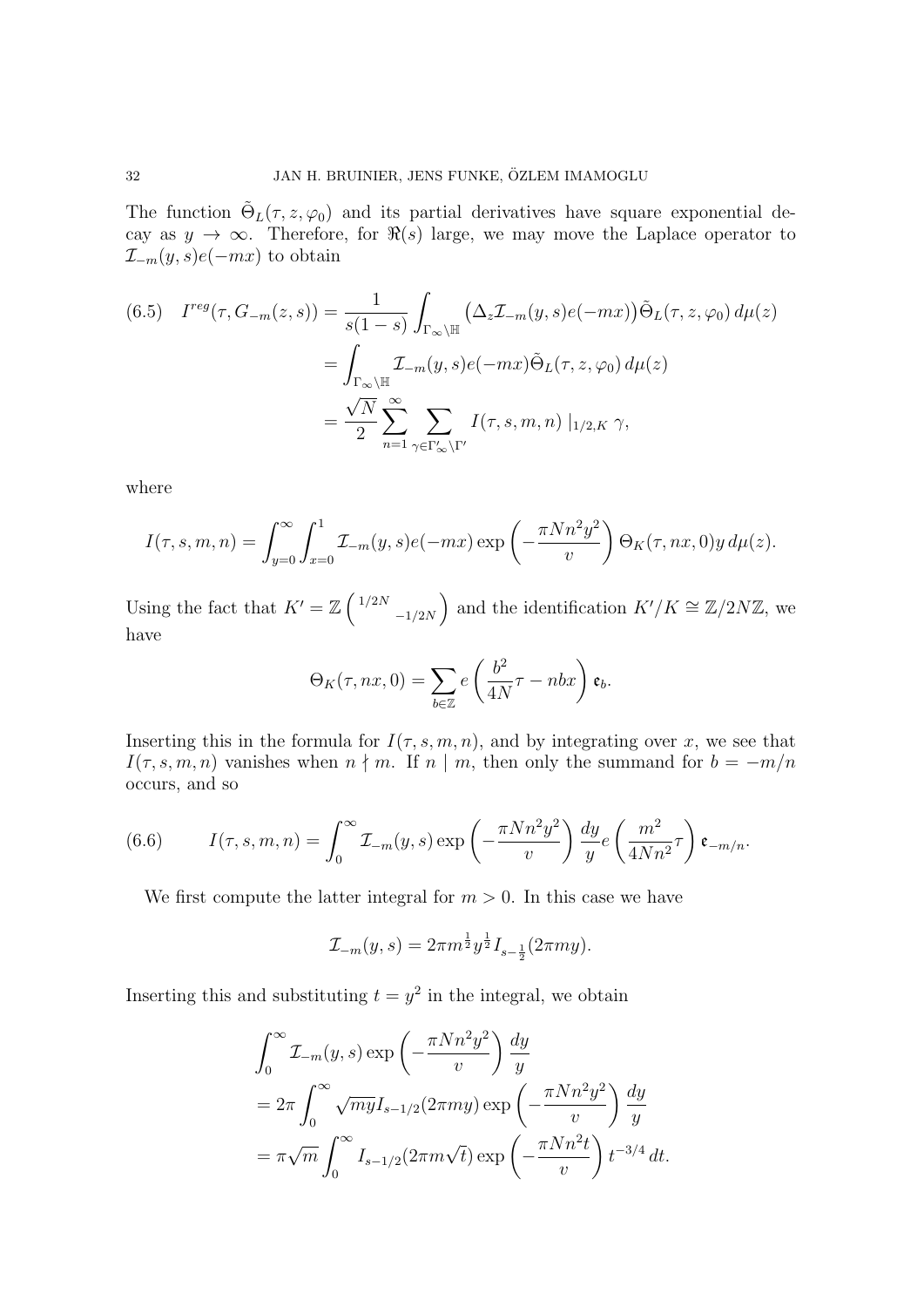The latter integral is a Laplace transform which is computed in [11] (see (20) on p.197). Inserting the evaluation, we obtain

$$
\int_0^{\infty} \mathcal{I}_{-m}(y,s) \exp\left(-\frac{\pi N n^2 y^2}{v}\right) \frac{dy}{y}
$$
  
=  $\frac{\sqrt{\pi} \Gamma(s/2)}{\Gamma(s+1/2)} \left(\frac{N n^2}{\pi m^2 v}\right)^{1/4} M_{1/4,s/2-1/4} \left(\frac{\pi m^2 v}{N n^2}\right) \exp\left(\frac{\pi m^2 v}{2 N n^2}\right)$   
=  $\sqrt{\pi} \Gamma(s/2) \mathcal{M}_{\frac{m^2}{4N n^2}}(v, s/2 + 1/4) \exp\left(\frac{\pi m^2 v}{2 N n^2}\right).$ 

Consequently, we have in the case  $n \mid m$  that

$$
I(\tau, s, m, n) = \sqrt{\pi} \Gamma(s/2) \mathcal{M}_{\frac{m^2}{4Nn^2}}(v, s/2 + 1/4) e\left(\frac{m^2}{4Nn^2}u\right) \mathfrak{e}_{-m/n}.
$$

Substituting this in (6.5), we see that

$$
I^{reg}(\tau, G_{-m}(z, s)) = \sqrt{\pi N} \Gamma(s/2) \sum_{n|m} P_{\frac{m^2}{4Nn^2}, -\frac{m}{n}}(\tau, \frac{s}{2} + \frac{1}{4}).
$$

Since  $P_{m,h}(\tau,s) = P_{m,-h}(\tau,s)$ , this concludes the proof of the theorem for  $m > 0$ .

We now compute integral in (6.6) for  $m = 0$ . In this case we have  $\mathcal{I}_0(y, s) = y^s$ . Inserting this into (6.6), we find

$$
\int_0^\infty \mathcal{I}_0(y,s) \exp\left(-\frac{\pi N n^2 y^2}{v}\right) \frac{dy}{y} = \int_0^\infty \exp\left(-\frac{\pi N n^2 y^2}{v}\right) y^{s-1} dy
$$

$$
= \frac{\Gamma(s/2)}{2} \left(\frac{v}{\pi N n^2}\right)^{s/2}.
$$

Hence, we obtain

$$
I(\tau, s, m, n) = \frac{\Gamma(s/2)}{2} \left(\frac{v}{\pi N n^2}\right)^{s/2} \mathfrak{e}_0.
$$

Substituting into (6.5), we see that

$$
I^{reg}(\tau, G_0(z, s)) = \frac{N^{\frac{1}{2} - \frac{s}{2}}}{4} \pi^{-s/2} \Gamma(s/2) \zeta(s) \sum_{\gamma \in \Gamma'_{\infty} \backslash \Gamma'} v^{s/2} \mathfrak{e}_{0} |_{1/2, K} \gamma
$$
  
= 
$$
\frac{N^{\frac{1}{2} - \frac{s}{2}}}{2} \zeta^{*}(s) P_{0,0}(\tau, \frac{s}{2} + \frac{1}{4}).
$$

This concludes the proof of the theorem for  $m = 0$ .

6.4. The case of level 1. As an application, we consider the case  $N = 1$  where  $\Gamma = SL_2(\mathbb{Z})$ . We compute the lift of the space  $M_0^1(\Gamma) = \mathbb{C}[j]$ . A basis for this space is given by the functions  $j_m$  for  $m \in \mathbb{Z}_{\geq 0}$  whose Fourier expansion starts as

$$
j_m(z) = q^{-m} + O(q).
$$

For instance,  $j_0 = 1$  and  $j_1 = j - 744$ .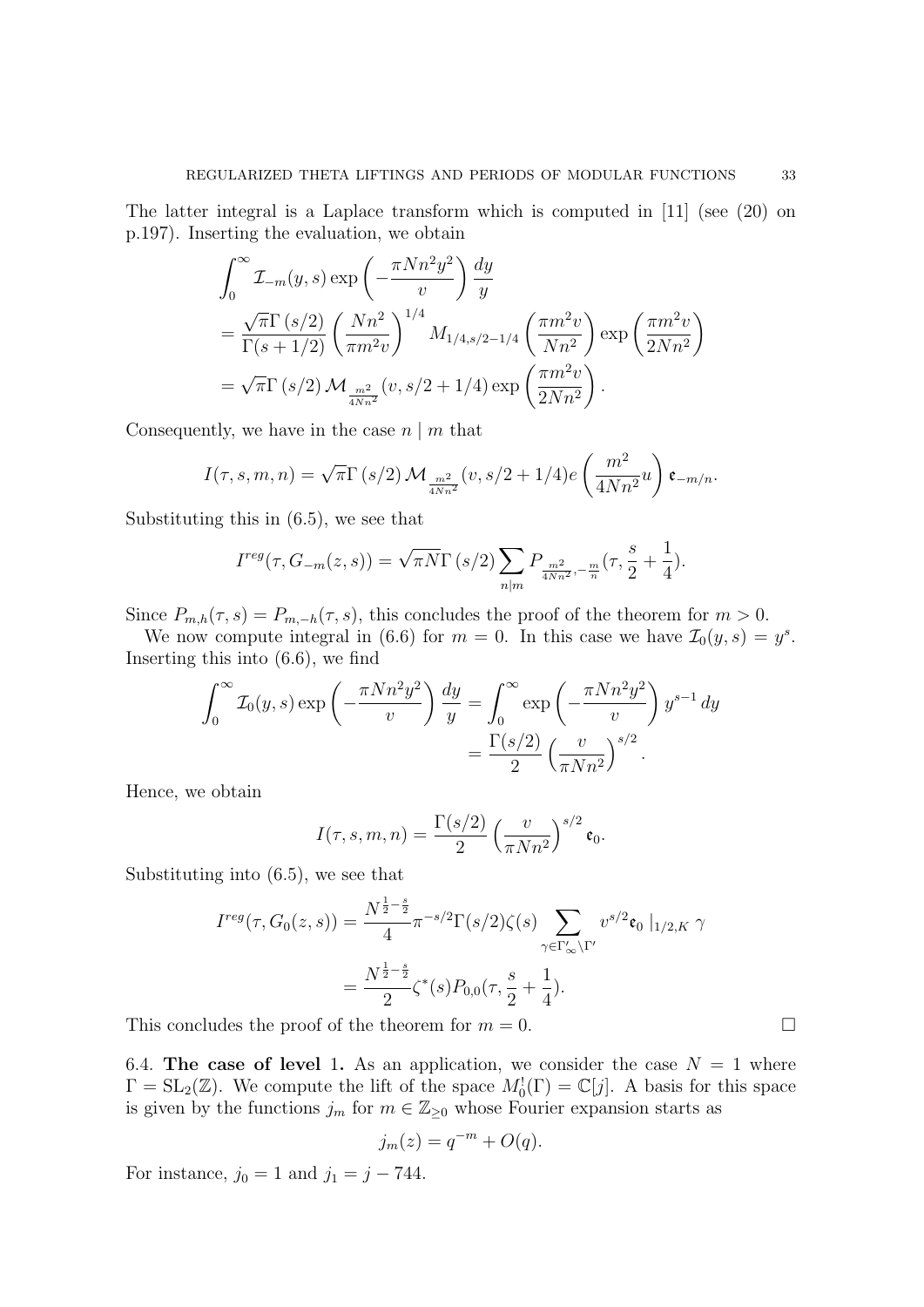We begin by computing the lift of the constant function in terms of Eisenstein series. As a spectral deformation of the constant function  $j_0 = 1$  in the sense of Proposition 5.14 we choose

$$
j_0(z,s) = \frac{\zeta^*(2)}{\zeta^*(2s-1)} G_0(z,s).
$$

It is well known that  $G_0(z, s)$  has a first order pole at  $s = 1$ , which cancels out against the pole of  $\zeta^*(2s-1)$ . We have  $j_0(z,1)=1$ , and the constant term of  $j_0(z,s)$  at the cusp  $\ell_0 = \infty$  is given by  $A_\infty(s)y^s + B_\infty(s)y^{1-s}$  with

$$
A_{\infty}(s) = \frac{\zeta^*(2)}{\zeta^*(2s - 1)} = \frac{\pi}{3}(s - 1) + O((s - 1)^2),
$$
  
\n
$$
B_{\infty}(s) = \frac{\zeta^*(2)}{\zeta^*(2s)} = 1 + \left(\gamma + \log(\pi) - \frac{12\zeta'(2)}{\pi^2}\right)(s - 1) + O((s - 1)^2).
$$

According to Theorem 6.2, for  $\Re(s) > 1$ , the lift of  $j_0(z, s)$  is equal to

(6.7) 
$$
I^{reg}(\tau, j_0(z, s)) = \frac{\pi \zeta^*(s)}{12\zeta^*(2s - 1)} P_{0,0}(\tau, \frac{s}{2} + \frac{1}{4}).
$$

By  $(5.19)$ , the right hand side has a meromorphic continuation to  $\mathbb C$  with a first order pole at  $s = 1$  with residue  $B_{\infty}(1)\Theta_K(\tau) = \Theta_K(\tau)$ . In particular, we see that  $P_{0,0}(\tau,\frac{s}{2}+\frac{1}{4})$  $\frac{1}{4}$ ) has a first order pole at  $s = 1$  with residue  $\frac{6}{\pi} \Theta_K(\tau)$ . We obtain the following corollary to Theorem 6.2.

Corollary 6.3. We have

$$
J^{reg}(\tau, 1) = CT_{s=1} \left[ \frac{\pi \zeta^*(s)}{12\zeta^*(2s-1)} P_{0,0}(\tau, \frac{s}{2} + \frac{1}{4}) \right],
$$
  

$$
I^{reg}(\tau, 1) = J^{reg}(\tau, 1) - B'_{\infty}(1)\Theta_K(\tau).
$$

We now compute the lift of  $j_m$  for  $m > 0$  in terms of Poincaré series. It follows from the Fourier expansion, Weil's bound and the properties of the I-Bessel function that  $G_{-m}(z, s)$  has a holomorphic continuation to  $\Re(s) > 3/4$ . The constant term of the Fourier expansion of  $G_{-m}(z, s)$  is equal to

$$
\frac{4\pi m^{1-s}\sigma_{2s-1}(m)}{(2s-1)\zeta^*(2s)}y^{1-s},
$$

where  $\sigma_{2s-1}(m) = \sum_{d|m} d^{2s-1}$ , see e.g. [26], [12]. We define

(6.8) 
$$
j_m(z,s) := G_{-m}(z,s) - \frac{4\pi m^{1-s} \sigma_{2s-1}(m)}{(2s-1)\zeta^*(2s-1)} G_0(z,s).
$$

This function has an analytic continuation to  $\Re(s) > 3/4$ . The constant term in its Fourier expansion is given by  $A_{\infty}(s)y^{s} + B_{\infty}(s)y^{1-s}$  with

$$
A_{\infty}(s) = -\frac{4\pi m^{1-s} \sigma_{2s-1}(m)}{(2s-1)\zeta^*(2s-1)},
$$
  
\n
$$
B_{\infty}(s) = 0.
$$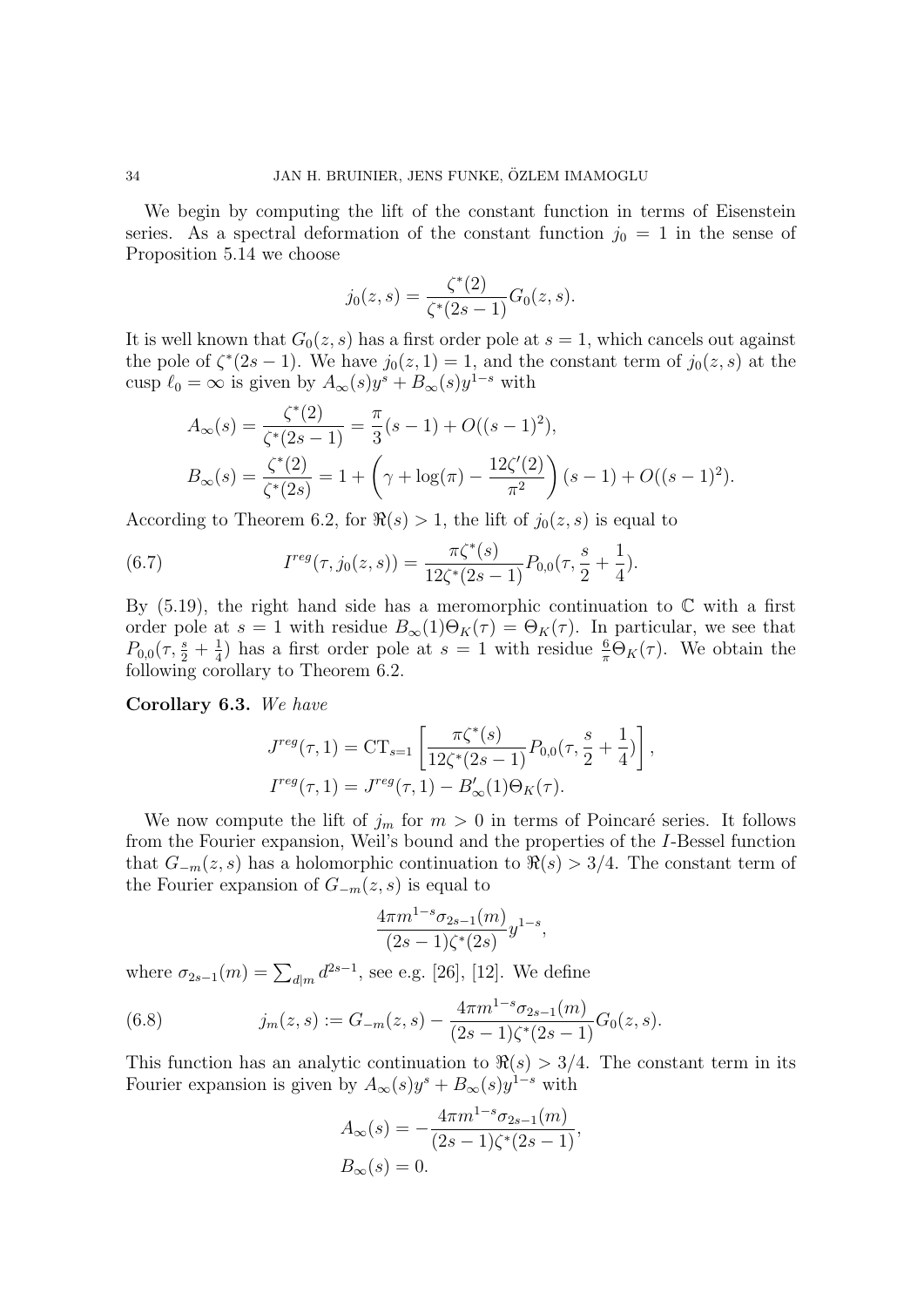Moreover, we have

(6.9) 
$$
j_m(z,1) = j_m(z).
$$

Hence, we may use the functions  $j_m(z, s)$  as spectral deformations of the  $j_m(z)$ . According to Theorem 6.2, for  $\Re(s) > 1$ , the lift of  $j_m(z, s)$  is equal to

$$
I^{reg}(\tau, j_m(\cdot, s)) = \sqrt{\pi} \Gamma\left(\frac{s}{2}\right) \sum_{n|m} P_{\frac{m^2}{4n^2}, \frac{m}{n}}(\tau, \frac{s}{2} + \frac{1}{4}) + A_{\infty}(s) \frac{\zeta^*(s)}{2} P_{0,0}(\tau, \frac{s}{2} + \frac{1}{4}).
$$

By (5.19), the right hand side has a holomorphic continuation to a neighborhood of  $s = 1$ . Its value at  $s = 1$  is equal to the regularized integral  $J^{reg}(\tau, j_m)$ . Since  $B_{\infty}(s) = 0$ , we obtain the following corollary to Proposition 5.15.

**Corollary 6.4.** Assume  $m > 0$ . Then  $I^{reg}(\tau, j_m) = J^{reg}(\tau, j_m)$ .

## 7. A GREEN FUNCTION FOR  $\varphi_0$

In this section, we introduce a Green function  $\eta$  for the Schwartz function  $\varphi_0$ . Its properties will be the key for the proof of the results in Section 4.

7.1. The singular function  $\eta$ . We first recall the definition of Kudla's Green function  $\xi$  for  $\varphi_1$  (see [18, Section 11] and for our setting Remark 5.3). It is defined for non-zero vectors  $X \in V(\mathbb{R})$  and given by

(7.1) 
$$
\xi(X,\tau,z) = v^{3/2} E_1(2\pi v R(X,z)) e(Q(X)\bar{\tau}) \n= v^{3/2} \left( \int_1^\infty e^{-2\pi v R(X,z)t} \frac{dt}{t} \right) e(Q(X)\bar{\tau}).
$$

Here  $E_1(w) = \int_w^{\infty} e^{-t} \frac{dt}{t}$  with  $w \in \mathbb{C} \setminus \mathbb{R}_{\leq 0}$  is the exponential integral as in [1]. Since

(7.2) 
$$
E_1(w) = -\gamma - \log(w) + \int_0^w (1 - e^{-t}) \frac{dt}{t},
$$

(the last function on the right hand is entire and is denoted by  $\text{Ein}(w)$ ) we directly see that  $\xi$  has a logarithmic singularity for  $z = D_X$  when  $R(X, z) = 0$  and is smooth for  $Q(X) \geq 0$ . Outside the singularity one has, see [18],

(7.3) 
$$
dd^c\xi(X,\tau,z)=\varphi_1(X,\tau,z)d\mu(z),
$$

which can be also obtained via Lemma 5.2. Here  $d^c = \frac{1}{4\pi i} (\partial - \bar{\partial})$  so that

$$
dd^c = -\frac{1}{2\pi i}\partial\bar{\partial} = -\frac{1}{4\pi}\Delta_z d\mu(z).
$$

For the relationship between  $\xi$  and  $\varphi_1$  as currents, see (7.8).

We now define for  $X \neq 0$  our Green function  $\eta$  by

(7.4) 
$$
\eta(X,\tau,z) = \pi \left( \int_v^{\infty} E_1(2\pi R(X,z)t) e^{2\pi(X,X)t} \frac{dt}{\sqrt{t}} \right) e(Q(X)\tau).
$$

We often drop the dependence on  $\tau$  in the notation. We easily calculate

(7.5) 
$$
\partial_z \eta(X, z) = -\pi \operatorname{sgn}(X, X(z)) \frac{(X, X'(z))}{R(X, z)} \operatorname{erfc} \left( \sqrt{\pi v} |(X, X(z)|) e(Q(X)\tau) dz \right)
$$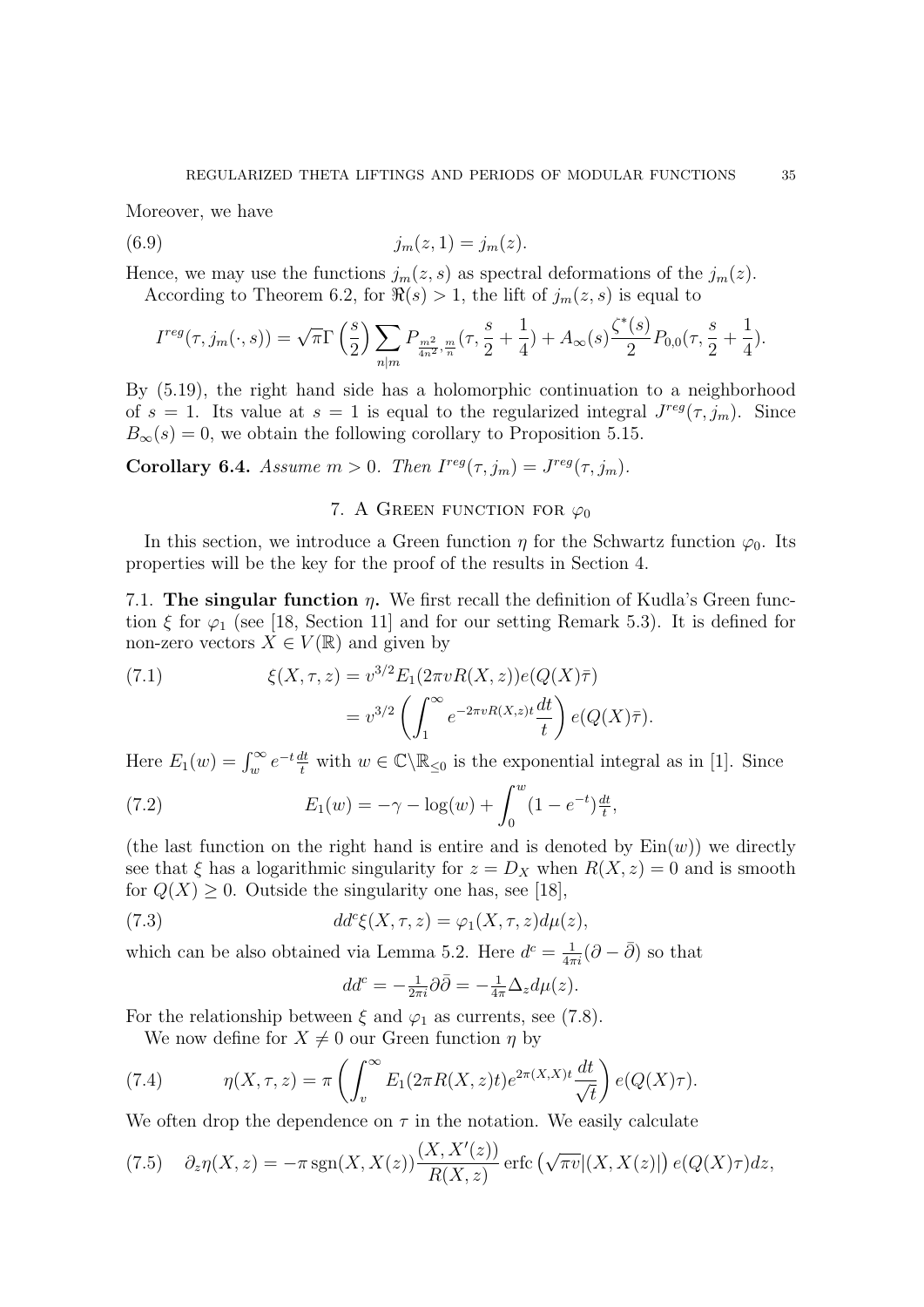where  $X'(z) = \frac{\partial}{\partial z}X(z)$  and  $\text{erfc}(t) = 1 - \text{erf}(t) = \frac{2}{\sqrt{3}}$  $\frac{2}{\pi} \int_t^{\infty} e^{-r^2} dr$  is the complimentary error function. Note that

$$
X'(z) = \frac{i}{2y}X(z) + \frac{1}{\sqrt{N}y} \begin{pmatrix} -\frac{1}{2} & \overline{z} \\ 0 & \frac{1}{2} \end{pmatrix}.
$$

For  $Q(X) \neq 0$ , we now analyze the singularities of  $\eta$  in more detail.

**Lemma 7.1.** (i) Let  $X \in V(\mathbb{R})$  such that  $Q(X) = m < 0$ . Then  $\eta$  has a logarithmic singularity at  $z = z<sub>X</sub>$ . More precisely,

$$
\tilde{\eta}(X, z) := \eta(X, z) + \pi \frac{\operatorname{erfc}(2\sqrt{\pi |m|v})}{\sqrt{|m|}} e(m\tau) \log|z - z_X|^2
$$

is a smooth function in a neighborhood of  $z_X$ . Furthermore,  $\eta(X)$  and its derivatives  $\partial \eta(X)$ ,  $\bar{\partial} \eta(X)$  are square exponential decreasing (in the coordinates  $x, y \text{ of } z$  at the boundary of D.

(ii) Let  $X \in V(\mathbb{R})$  such that  $Q(X) = m > 0$ . Then  $\eta(X, z)$  is differentiable, but not  $C^1$ . The 1-form  $\partial \eta(X, z)$  is discontinuous at the cycle  $c_X = \{z \in$  $D; (X, X(z)) = 0$ , and outside the cycle  $c_X$  we have

$$
\partial \eta(X, z) = \frac{\pi i}{2} \text{sgn}(X, X(z)) \operatorname{erfc} \left( \sqrt{\pi v} |(X, X(z))| \right) e(m\tau) dz_X.
$$

Furthermore, assume that  $\overline{\Gamma}_X$  is infinitely cyclic. Then  $\eta(X)$  and its derivatives  $\partial \eta(X)$ ,  $\bar{\partial} \eta(X)$  are square exponential decreasing (in the coordinates x, y) at the boundary of the 'tube'  $\Gamma_X \backslash D$ .

*Proof.* For (i), we have  $m < 0$ . Via (7.2) we therefore immediately see that

$$
\eta(X, z) + \pi \log R(X, z) \left( \int_v^{\infty} e^{-4\pi |m| t} \frac{dt}{\sqrt{t}} \right) e(m\tau)
$$

is smooth. By (3.6) the singularity of  $\eta(X, z)$  at  $z = z_X$  is hence given by

$$
-\pi \left( \int_v^{\infty} e^{-4\pi |m|t} \frac{dt}{\sqrt{t}} \right) e(m\tau) \log |z - z_X|^2 = -\pi \frac{\text{erfc}(2\sqrt{\pi |m|v})}{\sqrt{|m|}} e(m\tau) \log |z - z_X|^2.
$$

Since  $E_1(w) \leq e^{-w}/w$ , we have

$$
|\eta(X)| \le \pi \left( \int_v^\infty \frac{e^{-\pi(X,X(z))^2}}{R(X,z)} t^{-3/2} dt \right) e(m\tau).
$$

Now the growth behavior follows from  $(X, X(z))^2 = \frac{N}{n^2}$  $\frac{N}{y^2}(x_3|z|^2 - 2x_1Re(z) - x_2)^2$  for  $X = \begin{pmatrix} x_1 & x_2 \ x_3 & -x_2 \end{pmatrix}$ . Note that since  $Q(X) < 0$  we must have  $x_3 \neq 0$ .

By the G-equivariance properties of  $\eta$ ,  $X(z)$ , and  $dz<sub>X</sub>$ , it suffices to show (ii) for  $X =$ ±  $\frac{Dy \text{ the}}{\sqrt{m/N}}$  $\left(\frac{1}{\sqrt{m/N}}\right)$ . Then we have  $(X, X(z)) = \pm 2x$ √  $\overline{m}/y, R(X, z) = 2m|z|^2/y^2,$  $(X, \partial X(z)) = i\sqrt{m}\bar{z}/y^2 dz$ , and  $dz_X = \pm dz/\sqrt{m}z$ . Hence by (7.5) we obtain √

(7.6) 
$$
\partial \eta(X) = -\operatorname{sgn}(x) \frac{\pi i}{2\sqrt{m}} \operatorname{erfc} \left( 2\sqrt{\pi v m} \frac{|x|}{y} \right) e(m\tau) \frac{dz}{z},
$$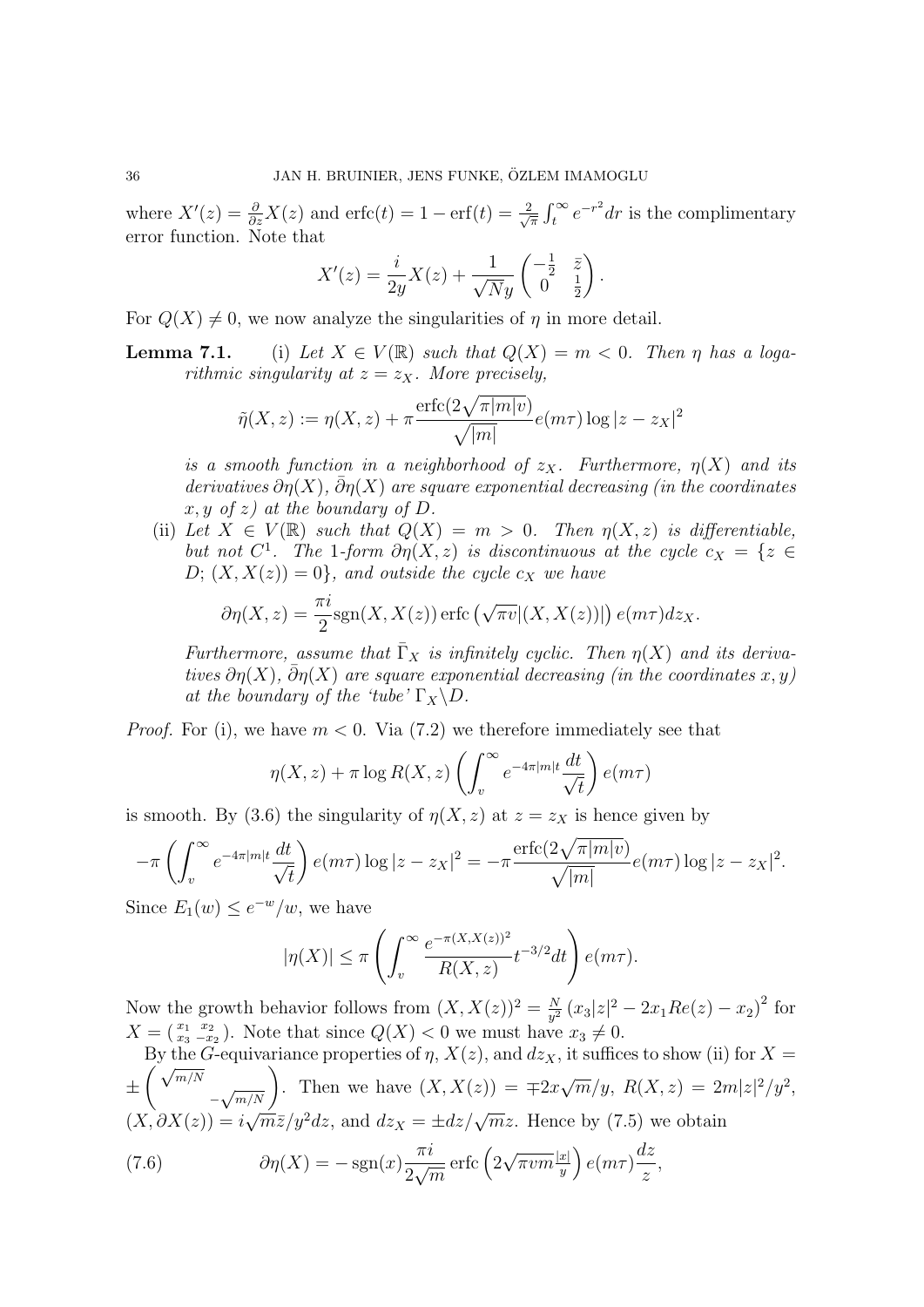which is the asserted equality for this X. For this X, we have  $\bar{\Gamma}_X = \langle \begin{pmatrix} r & 0 \\ 0 & r^{-1} \end{pmatrix} \rangle$  with some  $r > 1$ . Hence  $c_X$  is the imaginary axis and a fundamental domain for  $\Gamma_X \backslash D$  is given by the annulus  $\{z \in D; 1 \leq |z| < r\}$ . Then (7.6) implies the very rapid decay in  $\Gamma_X \backslash D$ .

We now state the analog to  $(7.3)$ .

Proposition 7.2. Outside the singularities,

$$
dd^c \eta(X, \tau, z) = \varphi_0(X, \tau, z) d\mu(z).
$$

Proof. Using (7.3) we compute

$$
dd^{c}\eta(X,\tau,z) = \pi \left( \int_{v}^{\infty} dd^{c}E_{1}(2\pi R(X,z)t)e^{2\pi(X,X)t} \frac{dt}{\sqrt{t}} \right) e^{\pi i(X,X)\tau}
$$
  
\n
$$
= \pi \left( \int_{v}^{\infty} t^{-3/2} \varphi_{1}(X, u+it, z)e^{-\pi i(X,X)(u+it)} \frac{dt}{\sqrt{t}} \right) e^{\pi i(X,X)\tau} d\mu(z)
$$
  
\n
$$
= - \left( \int_{v}^{\infty} t^{-2} \left( L_{\frac{1}{2}}\varphi_{0}(X, u+it, z) \right) e^{-\pi i(X,X)(u+it)} dt \right) e^{\pi i(X,X)\tau} d\mu(z)
$$
  
\n
$$
= - \left( \int_{v}^{\infty} \frac{\partial}{\partial t} \left[ \sqrt{t}e^{-\pi(X,X(z))^{2}t} \right] dt \right) e^{\pi i(X,X)\tau} d\mu(z)
$$
  
\n
$$
= \varphi_{0}(X, \tau, z) d\mu(z).
$$

Here we used  $\varphi_0(X, u + it, z) = \sqrt{t}e^{-\pi(X, X(z))^2 t}e^{\pi i(X, X)(u+it)}$ .

The next lemma gives the relationship to Kudla's Green function.

**Lemma 7.3.** Outside the singularity  $D_X$ ,

$$
L_{\frac{1}{2}}\eta(X,\tau,z) = -\pi\xi(X,\tau,z).
$$

Proof. We compute

$$
L_{\frac{1}{2}}\eta(X,\tau,z) = -2\pi i v^2 \frac{\partial}{\partial \overline{\tau}} \left( \int_v^{\infty} E_1(2\pi R(X,z)t) e^{2\pi(X,X)t} \frac{dt}{\sqrt{t}} \right) e(Q(X)\tau)
$$
  
=  $\pi v^2 \left( \frac{\partial}{\partial v} \int_v^{\infty} E_1(2\pi R(X,z)t) e^{2\pi(X,X)t} \frac{dt}{\sqrt{t}} \right) e(Q(X)\tau)$   
=  $-\pi \xi(X,\tau,z),$ 

as claimed.  $\Box$ 

To summarize, we have the following diagram:

(7.7) 
$$
\eta(X,\tau,z) \longmapsto \frac{-\frac{1}{\pi}L_{1/2}}{\sqrt{\det{\frac{1}{\pi}L_{1/2}}}} \xi(X,\tau,z) \frac{\tau}{\sqrt{\det{\frac{1}{\pi}L_{1/2}}}} \xi(X,\tau,z) d\mu(z).
$$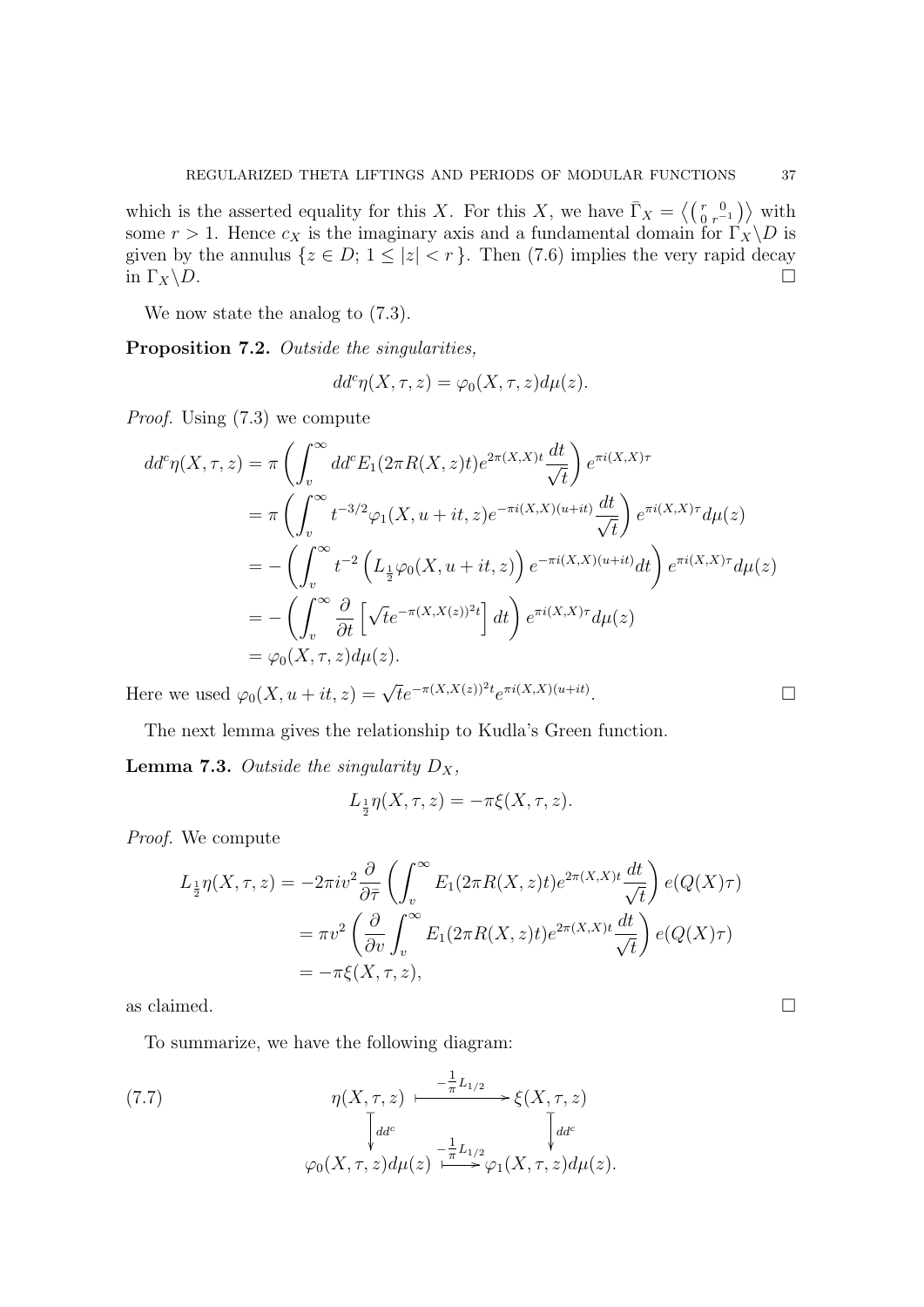7.2. Current equations. We now consider  $\eta$  as a current. The current equations we obtain for  $\eta$  can be viewed as a refinement of Kudla's current equation for  $\xi$ , see [18], Proposition 11.1, namely, for  $X \neq 0$ ,

(7.8) 
$$
dd^{c}[\xi(X,\tau,z)] + v^{3/2}e(m\bar{\tau})\delta_{D_X} = [\varphi_1(X,\tau,z)d\mu(z)],
$$

as currents acting on functions with compact support on D. Here  $D_X = \emptyset$  if  $Q(X) \geq$ 0. We recover (7.8) by applying the lowering operator  $L_{1/2}$  to the current equations for  $\eta$  below.

We first note that by Proposition 7.2 for a  $C^2$ -function f on D we have (7.9)  $2\pi i f(z)\varphi_0(X, z)d\mu(z) = d(f(z)\partial \eta(X, z)) - d(\bar{\partial}f(z)\eta(X, z)) + \partial \bar{\partial}f(z)\eta(X, z),$ away from the singularities of  $n$ .

7.2.1. The elliptic case. Throughout this subsection we assume that  $X \in V$  is a vector of length  $Q(X) = m < 0$ . Then the stabilizer  $\overline{\Gamma}_X$  of X is finite.

**Proposition 7.4.** The function  $\eta(X, \tau, z)$  satisfies the following current equation:

$$
dd^c[\eta(X,\tau)] + \pi \frac{\text{erfc}(2\sqrt{\pi|m|v})}{2\sqrt{|m|}} e(m\tau)\delta_{D_X} = [\varphi_0(X,\tau)d\mu(z)]
$$

as currents on  $C^2$ -functions on D with at most linear exponential growth, that is, for such f,

$$
\int_{D} f(z)\varphi_{0}(X,\tau,z)d\mu(z) = \frac{\pi e^{2\pi m\tau}}{2\sqrt{|m|}} \operatorname{erfc}(2\sqrt{\pi |m|v})f(z_{X})
$$

$$
-\frac{1}{4\pi} \int_{D} (\Delta f(z)) \eta(X,\tau,z)d\mu(z).
$$

Proof. For functions with compact support this can be easily seen using (7.9), Stokes' theorem, and the logarithmic singularity of  $\eta$ . In fact, it is very special case of the Poincaré-Lelong Lemma, see e.g.  $[29]$ , p.41/42. For functions with at most linear exponential growth the same argument goes through since  $\eta(X)$  and its derivatives are square exponentially decreasing.

Corollary 7.5. Let  $f \in H_0^+(\Gamma)$ . Then

$$
\int_M f(z) \sum_{\gamma \in \Gamma_X \backslash \Gamma} \varphi_0(X, \tau, \gamma z) d\mu(z)
$$

converges, and

$$
\int_M f(z) \sum_{\gamma \in \Gamma_X \backslash \Gamma} \varphi_0(X, \tau, \gamma z) d\mu(z) = \frac{1}{|\overline{\Gamma}_X|} \int_D f(z) \varphi_0(X, \tau, z) d\mu(z)
$$

$$
= \frac{\pi e^{2\pi m\tau}}{2\sqrt{|m|}} \operatorname{erfc}(2\sqrt{\pi |m|v}) \frac{1}{|\overline{\Gamma}_X|} f(D_X).
$$

Proof. This is immediate from Proposition 7.4 and the linear exponential growth of weak Maass forms,  $\square$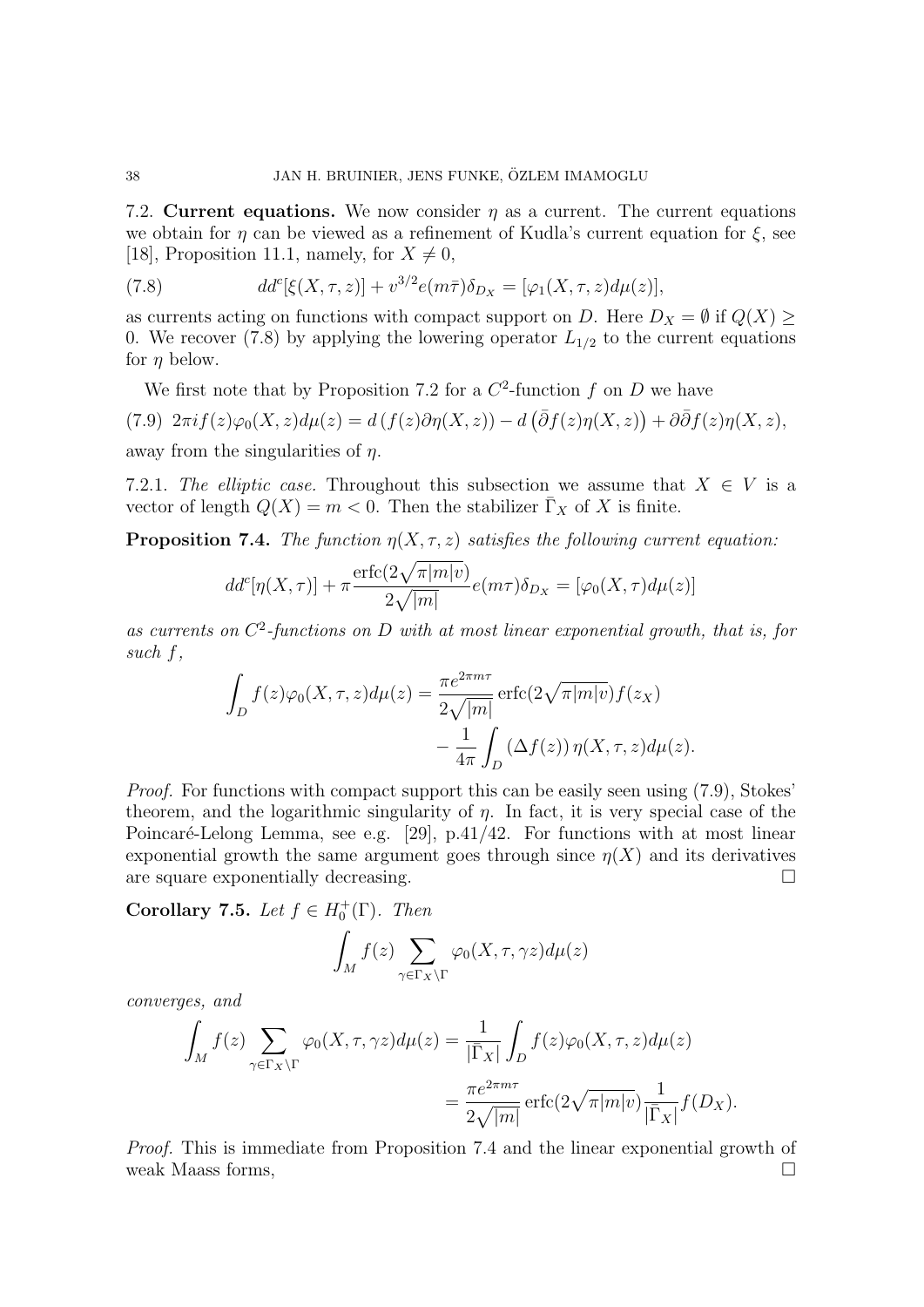7.2.2. The non-split hyperbolic case. Throughout this subsection we assume that  $X \in$ V is a vector of positive length  $Q(X) = m > 0$ . In addition, we assume that the stabilizer  $\Gamma_X$  is infinite cyclic.

**Proposition 7.6.** For X as above, the function  $\eta(X, \tau, z)$  satisfies the following current equation:

$$
dd^{c}[\eta(X,\tau)] + \frac{1}{2}e(m\tau)\delta_{c(X),dz_X} = [\varphi_0(X,\tau)d\mu(z)]
$$

as currents on  $C^2$ -functions on  $\Gamma_X \backslash D$  with at most linear exponential growth. That is, for such f,

$$
\int_{\Gamma_X \backslash D} f(z) \varphi_0(X, \tau, z) d\mu(z) = \frac{1}{2} e(m\tau) \int_{c(X)} f(z) dz_X \n- \frac{1}{4\pi} \int_{\Gamma_X \backslash D} (\Delta f(z)) \eta(X, \tau, z) d\mu(z).
$$

*Proof.* We can assume that  $X = \sqrt{m/N} \begin{pmatrix} 1 & 1 \end{pmatrix}$  so that  $c_X = \{z \in D; (X, X(z)) =$  $-\frac{x}{y}$  $\frac{x}{y} = 0$  is the imaginary axis,  $\overline{\Gamma}_X = \langle (\frac{r}{0} \frac{0}{r-1}) \rangle$ , and  $\Gamma_X \backslash c_X$  inside the annulus  $\Gamma_X \backslash D = \{z \in D; 1 \leq |z| \leq r\}$  is given by  $\{z = iy; 1 \leq y \leq r\}$ . We define an ε-neighborhood for  $c_X$  in  $\Gamma_X \backslash D$  by  $U_\varepsilon(c_X) = \{z \in \Gamma_X \backslash D; |(X, X(z))| = \frac{|x|}{|y|}$  $\frac{x_1}{y} < \varepsilon$ . We have

$$
\int_{\Gamma_X \backslash D} f(z) \varphi_0(X, \tau, z) d\mu(z) = \lim_{\varepsilon \to 0} \int_{\Gamma_X \backslash D - U_{\varepsilon}(c_X)} f(z) \varphi_0(X, \tau, z) d\mu(z).
$$

Using (7.9) we obtain for fixed  $\varepsilon$ 

$$
-\frac{1}{2\pi i}\int_{\partial U_{\varepsilon}(c_X)} f(z)\partial \eta(X,z)+\frac{1}{2\pi i}\int_{\partial U_{\varepsilon}(c_X)} \bar{\partial}f(z)\eta(X,z)+\frac{1}{2\pi i}\int_{\Gamma_X\setminus D-U_{\varepsilon}(c_X)} \partial \bar{\partial}f(z)\eta(X,z).
$$

(Note  $\partial U_{\varepsilon}(c_X) = -\partial (\Gamma_X \backslash D - U_{\varepsilon}(c_X)).$ ) Here we also used the very rapid decay of  $\varphi_0$ ,  $\eta$ , and  $\partial \eta$  at the boundary of the tube  $\Gamma_X \backslash D$ . As  $\varepsilon \to 0$  the last term becomes  $\int_{\Gamma_X \backslash D} (dd^c f(z)) \eta(X, \tau, z) d\mu(z)$ . The second term vanishes since  $\eta$  is continuous. For the first term, we define  $c_{X,\pm\varepsilon} = \{z \in \Gamma_X \backslash D; -(X,X(z)) = \frac{x}{y} = \pm \varepsilon\}.$  Then by (7.6) we obtain

$$
\int_{\partial U_{\varepsilon}(c_X)} f(z) \partial \eta(X, z) = \left[ \int_{c_{X, \varepsilon}} f(z) dz_X + \int_{c_{X, -\varepsilon}} f(z) dz_X \right] \operatorname{erfc} \left( \sqrt{\pi m v \varepsilon} \right) e(m\tau).
$$

Taking the limit completes the proof.

This holds in particular if f is a weak Maass form of weight 0. As an immediate consequence of Proposition 7.6, we obtain the following result.

Corollary 7.7. Let  $f \in H_0^+(\Gamma)$ . Then

$$
\int_M f(z) \sum_{\gamma \in \Gamma_X \backslash \Gamma} \varphi_0(X, \tau, \gamma z) d\mu(z)
$$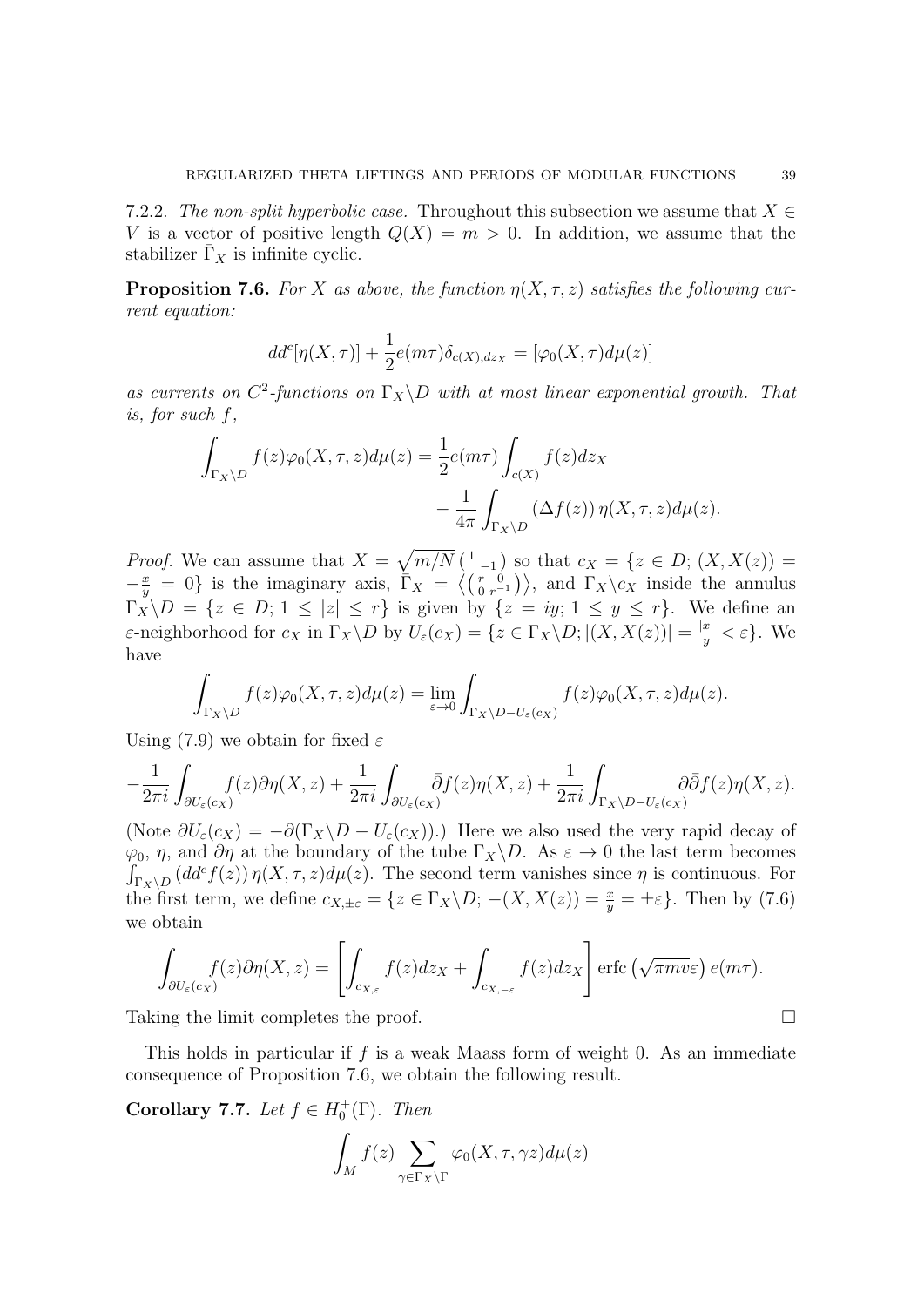converges, and

$$
\int_M f(z) \sum_{\gamma \in \Gamma_X \backslash \Gamma} \varphi_0(X, \tau, \gamma z) d\mu(z) = \int_{\Gamma_X \backslash D} f(z) \varphi_0(X, \tau, z) d\mu(z)
$$

$$
= \frac{1}{2} e(m\tau) \int_{c(X)} f(z) dz_X.
$$

**Remark 7.8** (The split hyperbolic case). Assume that  $X \in V$  is a vector of positive length  $Q(X) = m > 0$  such that the stabilizer  $\overline{\Gamma}_X$  is trivial. Hence  $\Gamma_X \backslash D = D$ . Then Proposition 7.6 carries over to the present situation one assumes that  $f$  is a function of compact support on  $D$ . However, for a function  $f$  not of sufficient decay,

$$
\int_M f(z) \sum_{\gamma \in \bar{\Gamma}} \varphi_0(X, \tau, \gamma z) d\mu(z)
$$

does not converge. In fact, exactly these terms require the theta lift to be regularized.

#### 8. The Fourier expansion of the regularized theta lift

In this section, we give the proofs for the results stated in Section 4. We set

(8.1) 
$$
\theta_{m,h}(\tau,z) = \sum_{X \in L_{m,h}} \varphi_0(X,\tau,z),
$$

which defines a  $\Gamma$ -invariant function on D. We then have

(8.2) 
$$
I_h(\tau, f) = \sum_{m \in \mathbb{Q}} \int_M^{reg} f(z) \theta_{m,h}(\tau, z) d\mu(z),
$$

which is the Fourier expansion of  $I_h(\tau, f)$ . (Since picking out the *m*-th Fourier coefficient is achieved by integrating over a circle, we can interchange the regularized integral with the 'Fourier integral'). More precisely, let  $f \in H_0^+(\Gamma)$  be a harmonic weak Maass form for  $\Gamma$  with constant terms  $a_{\ell}^+$  $\ell$ <sup>+</sup>(0) at the cusp  $\ell$ . Then by Proposition 5.8 the m-th Fourier coefficient of the regularized lift is given by

(8.3) 
$$
\int_{M}^{reg} f(z)\theta_{m,h}(\tau,z)d\mu(z)
$$
  
= 
$$
\lim_{T \to \infty} \left[ \int_{M_T} f(z)\theta_{m,h}(\tau,z)d\mu(z) - \frac{\log(T)}{\sqrt{N}} \sum_{\ell \in \Gamma \backslash \text{Iso}(V)} a_{\ell}^{+}(0)\varepsilon_{\ell}b_{\ell}(m,h) \right].
$$

Here  $M_T$  is the truncated surface  $M_T$  defined in (3.4) and  $b_{\ell}(m, h)$  is the  $(m, h)$ -Fourier coefficient of the unary theta series  $\tilde{\Theta}_{K_{\ell}}(\tau)$  as before. For  $m \neq 0$ , the set  $\Gamma\backslash L_{m,h}$  is finite. Therefore, for these m, we see

$$
(8.4) \int_M^{reg} f(z)\theta_{m,h}(\tau,z)d\mu(z)
$$
  
= 
$$
\lim_{T \to \infty} \left[ \sum_{X \in \Gamma \backslash L_{m,h}} \int_{M_T} f(z) \sum_{\gamma \in \Gamma_X \backslash \Gamma} \varphi_0(X,\tau,\gamma z)d\mu(z) - \frac{\log(T)}{\sqrt{N}} \sum_{\ell \in \Gamma \backslash \text{Iso}(V)} a_{\ell}^+(0)\varepsilon_{\ell}b_{\ell}(m,h) \right].
$$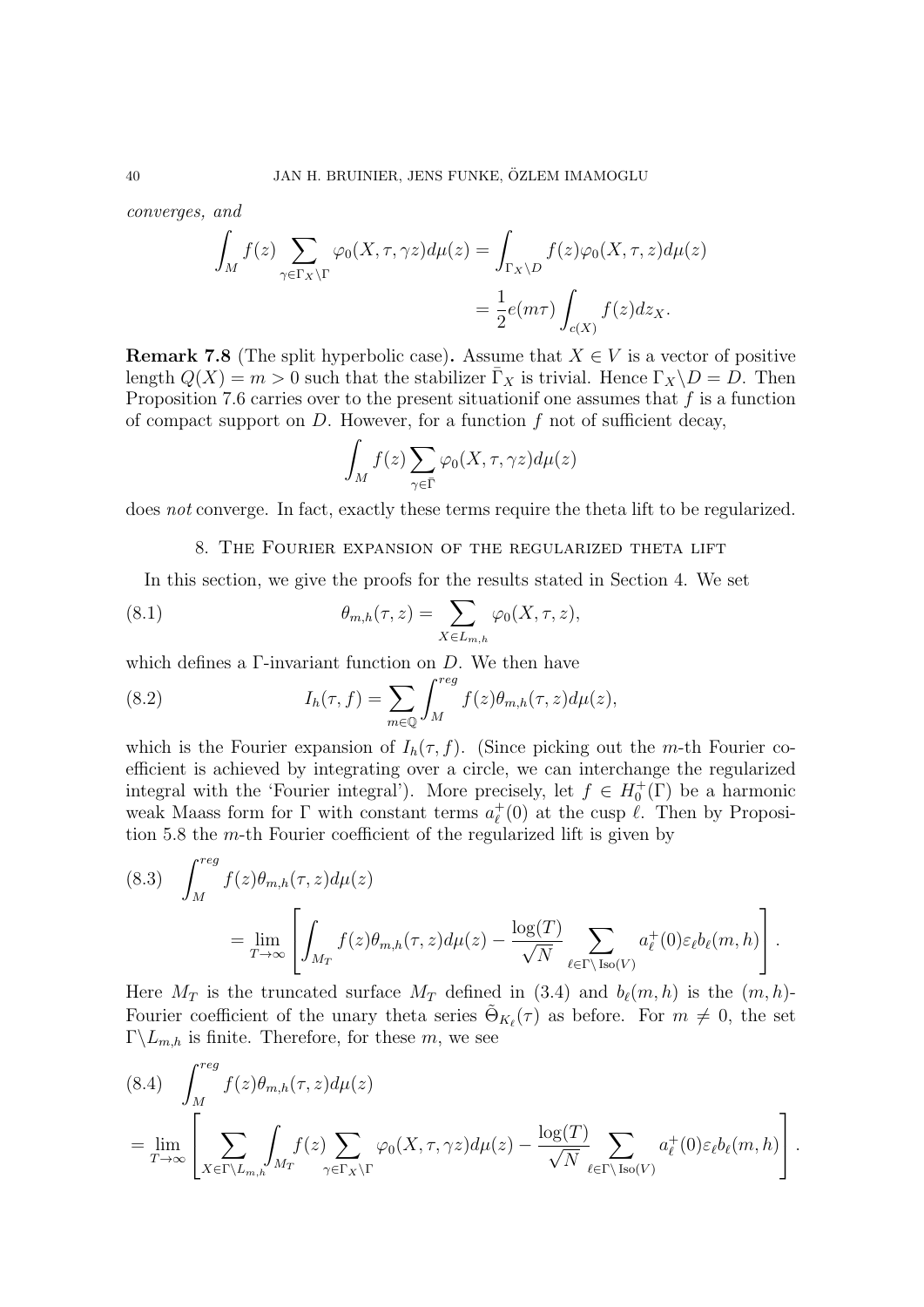For non-zero  $m$  in the elliptic and the split hyperbolic situation we have seen in Section 7.2 that

$$
\int_M \sum_{\gamma \in \Gamma_X \backslash \Gamma} f(z) \varphi_0(X, \tau, \gamma z) d\mu(z)
$$

actually converges, corresponding to the fact that  $b_{\ell}(m, h) = 0$ . Then the current equations in Section 7.2, Corollaries 7.5 and 7.7, give the Fourier coefficients for Theorem 4.1 for those  $m$ . In the next section we will consider the split hyperbolic periods, as well as the 0-th coefficient.

8.1. The split hyperbolic Fourier coefficients. We now consider the case  $m/N$ is a square, when the associated cycles are infinite geodesics. Throughout  $X \in V$ denotes a vector of length  $Q(X) = m$  with  $m/N$  is a square and  $f \in H_0^+(\Gamma)$  is a harmonic weak Maass form.

In view of the characterization of the regularized integral in (8.4), we need to consider the behavior of  $\int_{M_T} \sum_{\gamma \in \bar{\Gamma}} f(z) \varphi_0(X, \tau, \gamma z) d\mu(z)$  as  $T \to \infty$ .

Proposition 8.1. The asymptotic behavior of

$$
\int_{M_T} \sum_{\gamma \in \bar{\Gamma}} f(z) \varphi_0(X, \tau, \gamma z) d\mu(z)
$$

$$
as T \to \infty \text{ is given by}
$$
\n
$$
\frac{1}{2} \left( \int_{c_X}^{reg} f(z) dz_X \right) e(m\tau)
$$
\n
$$
- \frac{1}{2\sqrt{m}} \left[ \left( \log 2\sqrt{\pi v m} + \frac{1}{2} \log 2 + \frac{1}{4}\gamma - \sqrt{\pi} \int_0^{2\sqrt{\pi v m}} e^{w^2} \text{erfc}(w) dw \right) (a_{\ell_X}^+(0) + a_{\ell_{-X}}^+(0))
$$
\n
$$
+ 2\pi \left( \int_0^{\sqrt{v}} e^{4\pi m w^2} dw \right) \left( \sum_{n<0} a_{\ell_X}^+(n) e^{2\pi i Re(c(X))n} + a_{\ell_{-X}}^+(n) e^{2\pi i Re(c(-X))n} \right)
$$
\n
$$
+ (a_{\ell_X}^+(0) + a_{\ell_{-X}}^+(0)) \log(T) \left[ e(m\tau) \right].
$$

Before we prove the proposition, we first show how this implies the formula for this Fourier coefficient given in Theorem 4.1. In view of (8.4) we only need to show

Lemma 8.2.

$$
(8.5) \qquad \frac{1}{2\sqrt{m}} \sum_{X \in \Gamma \backslash L_{m,h}} (a_{\ell_X}^+(0) + a_{\ell_{-X}}^+(0)) = \frac{1}{\sqrt{N}} \sum_{\ell \in \Gamma \backslash \text{Iso}(V)} a_{\ell}^+(0) \varepsilon_{\ell} b_{\ell}(m,h).
$$

*Proof.* We can sort the infinite geodesics by the cusps  $\ell$  to which they go. We define  $\delta_{\ell}(m, h)$  to be 1 if there exists a  $X \in L_{m,h}$  such that  $c_X$  ends at the cusp  $\ell$ , that is, if X is perpendicular to  $\ell$ . By [13], Lemma 3.7, there are either no or  $2\sqrt{m/N}\varepsilon_\ell$  many X in  $\Gamma\backslash L_{m,h}$  such that the corresponding  $c_X$  end in  $\ell$ . Hence the left hand side of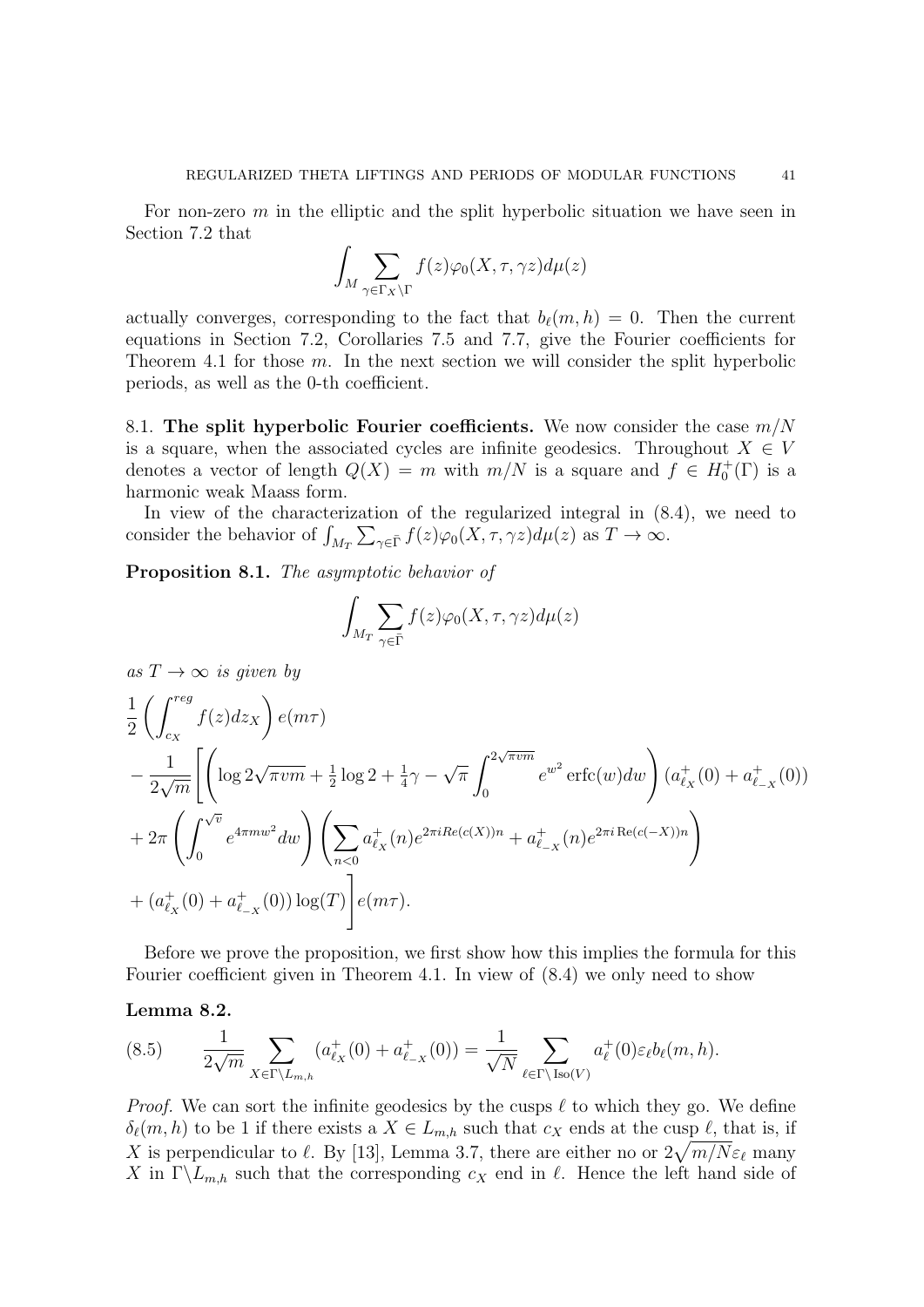(8.5) is equal to

$$
\frac{1}{\sqrt{N}} \sum_{\ell \in \Gamma \backslash \text{Iso}(V)} \varepsilon_{\ell}(\delta_{\ell}(m, h) + \delta_{\ell}(m, -h)) a_{\ell}^{+}(0) = \frac{1}{\sqrt{N}} \sum_{\ell \in \Gamma \backslash \text{Iso}(V)} \varepsilon_{\ell} b_{\ell}(m, h) a_{\ell}^{+}(0).
$$

This proves the lemma.  $\Box$ 

The remainder of the section will be devoted to the proof of Proposition 8.1. We begin with a few lemmas.

**Lemma 8.3.** Let  $f \in H_0^+(\Gamma)$ . Then

$$
\int_{M_T} f(z) \sum_{\gamma \in \bar{\Gamma}} \varphi_0(X, \tau, \gamma z) d\mu(z) = \frac{1}{2} e(m\tau) \int_{c_X^T} f(z) dz_X \n+ \frac{1}{2\pi i} \int_{\partial M_T} f(z) \sum_{\gamma \in \bar{\Gamma}} \partial \eta(X, \tau, \gamma z) \n+ \frac{1}{2\pi i} \int_{\partial M_T} \bar{\partial} f(z) \sum_{\gamma \in \bar{\Gamma}} \eta(X, \tau, \gamma z).
$$

Here  $c_X^T = c_X \cap M_T$ .

Proof. Proceed as in the proof of Proposition 7.6. Since in a truncated fundamental domain for  $\Gamma$ , the only singularities of  $\sum_{\gamma \in \bar{\Gamma}} \partial \eta(X, \tau, \gamma z)$  are along  $c_X^T$ , everything goes through as before except that one obtains in addition the boundary terms above.  $\Box$ 

**Lemma 8.4.** For  $f \in H_0^+(\Gamma)$ , the differential  $\overline{\partial}f(z)$  is rapidly decreasing and hence

$$
\frac{1}{2\pi i} \lim_{T \to \infty} \int_{\partial M_T} \bar{\partial} f(z) \sum_{\gamma \in \bar{\Gamma}} \eta(X, \tau, \gamma z) = 0.
$$

The main task is to consider

(8.6) 
$$
\frac{1}{2\pi i} \int_{\partial M_T} f(z) \sum_{\gamma \in \bar{\Gamma}} \partial \eta(X, \tau, \gamma z).
$$

By arguments exactly analogous to  $[7]$ , Lemma 5.2 (where the integral of f against  $\partial \xi(X)$  is considered), we see that the asymptotic behavior of (8.6) as  $T \to \infty$  is the same as that of

$$
(8.7) \quad \frac{1}{2\pi i} \int_{\partial M_{T,\ell_X}} f(z) \sum_{\gamma \in \bar{\Gamma}_{\ell_X}} \partial \eta(X,\tau,\gamma z) + \frac{1}{2\pi i} \int_{\partial M_{T,\ell_X}} f(z) \sum_{\gamma \in \bar{\Gamma}_{\ell_X}} \partial \eta(X,\tau,\gamma z).
$$

Here  $\partial M_{T,\ell_X}, \partial M_{T,\ell_{-X}}$  are the boundary components of  $M_T$  at the cusps  $\ell_X, \tilde{\ell}_X = \ell_{-X}$ respectively. All other terms are rapidly decaying.

The key is the asymptotic behavior of  $\sum_{\gamma \in \bar{\Gamma}_{\ell_X}} \partial \eta(X, \tau, \gamma z)$ , which is given in the next lemma.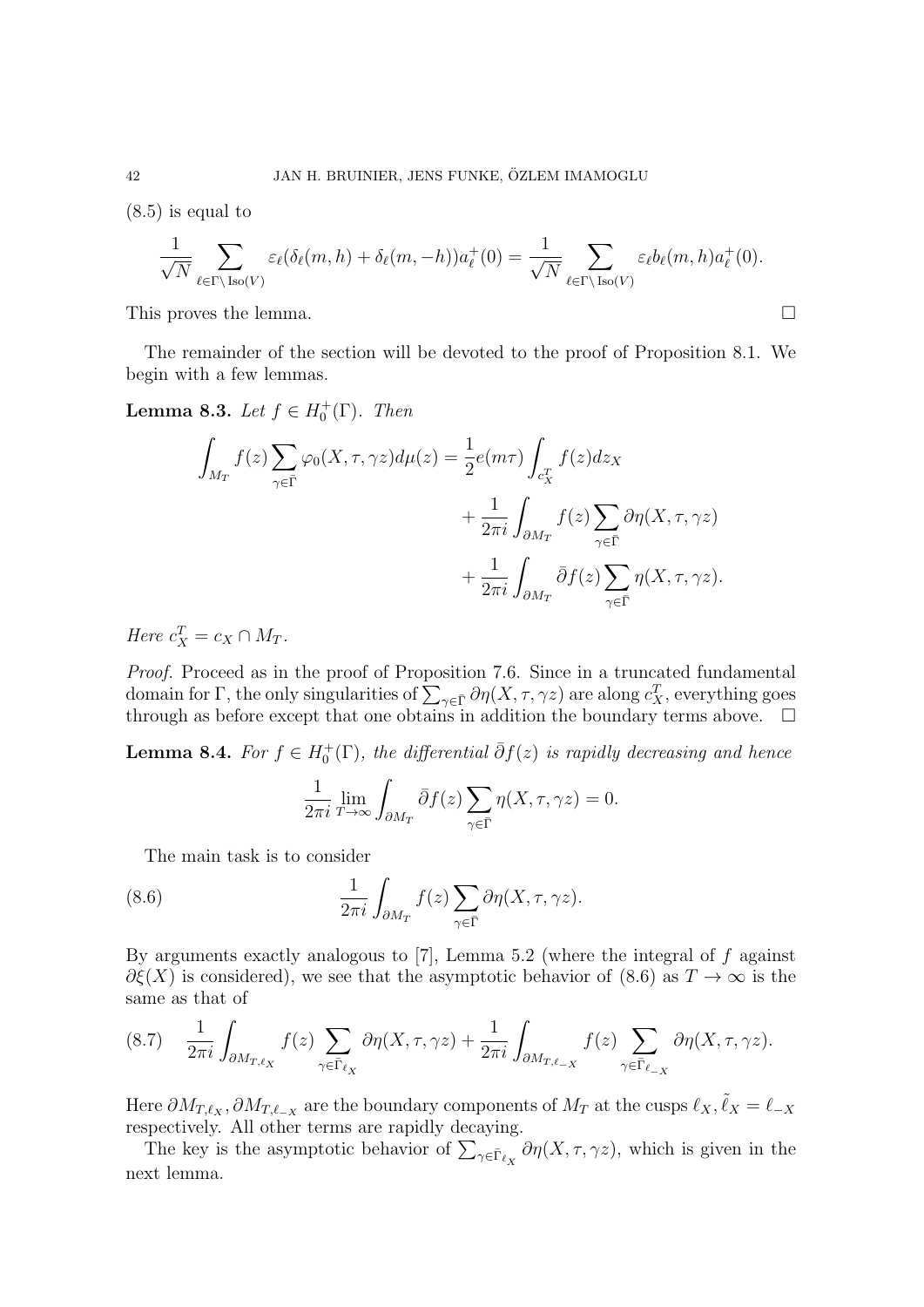**Lemma 8.5.** Let  $r \in \mathbb{Q}$  be the real part of the geodesic  $c(X)$  and write  $\alpha = \alpha_{\ell_X}$  for the width of the cusp  $\ell_X$ . For a nonzero integer n define the function  $g(n, y)$  by

$$
g(n,y) = \int_1^{\infty} e^{4\pi v m/w^2} \left( e^{-C(w)^2} - \frac{2\pi \sqrt{vm}}{w} \operatorname{erfc}(C(w)) \right) \frac{dw}{w},
$$

where  $C(w) = \left(\frac{2\sqrt{\pi v m}}{w} + \frac{\pi n y w}{2\sqrt{\pi v m}}\right)$  $\sqrt{\frac{\pi n yw}{2\sqrt{\pi v m \alpha}}}$ . Then for  $r < \Re(\sigma_{\ell_X} z) \le r + \alpha$ ,

$$
\frac{1}{2\pi i} \sum_{\gamma \in \bar{\Gamma}_{\ell_X}} \partial \eta(X, \tau, \gamma \sigma_{\ell_X} z) e(-m\tau)
$$
\n
$$
= \frac{1}{2\sqrt{m\alpha}} \left[ \sum_{n \neq 0} g(n, y) e(-n(z - r)/\alpha) - \sqrt{\pi} \int_0^{2\sqrt{\pi v m}} e^{w^2} \operatorname{erfc}(w) dw + \log(2\sqrt{\pi v m}/y) + \frac{1}{2} \psi((z - r)/\alpha) + \frac{1}{2} \psi(1 - (z - r)/\alpha) + \log \alpha + \frac{1}{2} \log(2) + \frac{1}{4} \gamma \right] dz.
$$

*Proof.* By applying  $\sigma_{\ell_X}$  we can assume that  $X = \sqrt{m/N} \begin{pmatrix} 1 & -2r \\ 0 & -1 \end{pmatrix}$  so that  $c_X = \{z \in$  $D; \Re(z) = r$  is a vertical geodesic. Hence  $\ell_X$  represents the cusp  $\infty$  and  $\overline{\Gamma}_{\ell_X} =$  $\{(\begin{smallmatrix} 1 & \alpha k \\ 0 & 1 \end{smallmatrix})\colon k \in \mathbb{Z}\}\$  with  $\alpha = \alpha_{\ell_X}$ . Then (see also (7.6))

$$
\frac{1}{2\pi i}\partial\eta(X,z) = -\sqrt{v}\frac{x-r}{y}\frac{1}{z-r}\left(\int_1^\infty e^{-4\pi v m\frac{(x+r)^2}{y^2}w^2}dw\right)e(m\tau)dz.
$$

Replacing z by  $z + r$ , we can assume  $r = 0$ . We set for  $s \in \mathbb{C}$ 

$$
\omega(z,s) = -\sqrt{v} \frac{x}{y} \frac{1}{z} \int_1^\infty e^{-4\pi v m \frac{x^2}{y^2} w^2} w^s dw,
$$

so that

$$
\frac{1}{2\pi i}\partial \eta(X, z) = \omega(z, 0)e(m\tau)dz.
$$

We also define

$$
\Omega(z,s):=\sum_{n\in\mathbb{Z}}\omega(z+\alpha n,s),
$$

so that

$$
\frac{1}{2\pi i} \sum_{\gamma \in \bar{\Gamma}_{\ell_X}} \partial \eta(X, \tau, \gamma z) = \Omega(z, 0) e(m\tau) dz.
$$

Note that  $\Omega(z, s)$  is a holomorphic function in s. For  $\Re(s) > -1$ , we write

$$
\Omega(z,s)
$$

(8.8) 
$$
= -\sqrt{v} \frac{1}{y} \sum_{n \in \mathbb{Z}} \frac{x + \alpha n}{z + \alpha n} \int_0^\infty e^{-4\pi v m \frac{(x + \alpha n)^2}{y^2} w^2} w^s dw
$$

(8.9) 
$$
+ \sqrt{v} \frac{1}{y} \sum_{n \in \mathbb{Z}} \frac{x + \alpha n}{z + \alpha n} \int_0^1 e^{-4\pi v m \frac{(x + \alpha n)^2}{y^2} w^2} w^s dw.
$$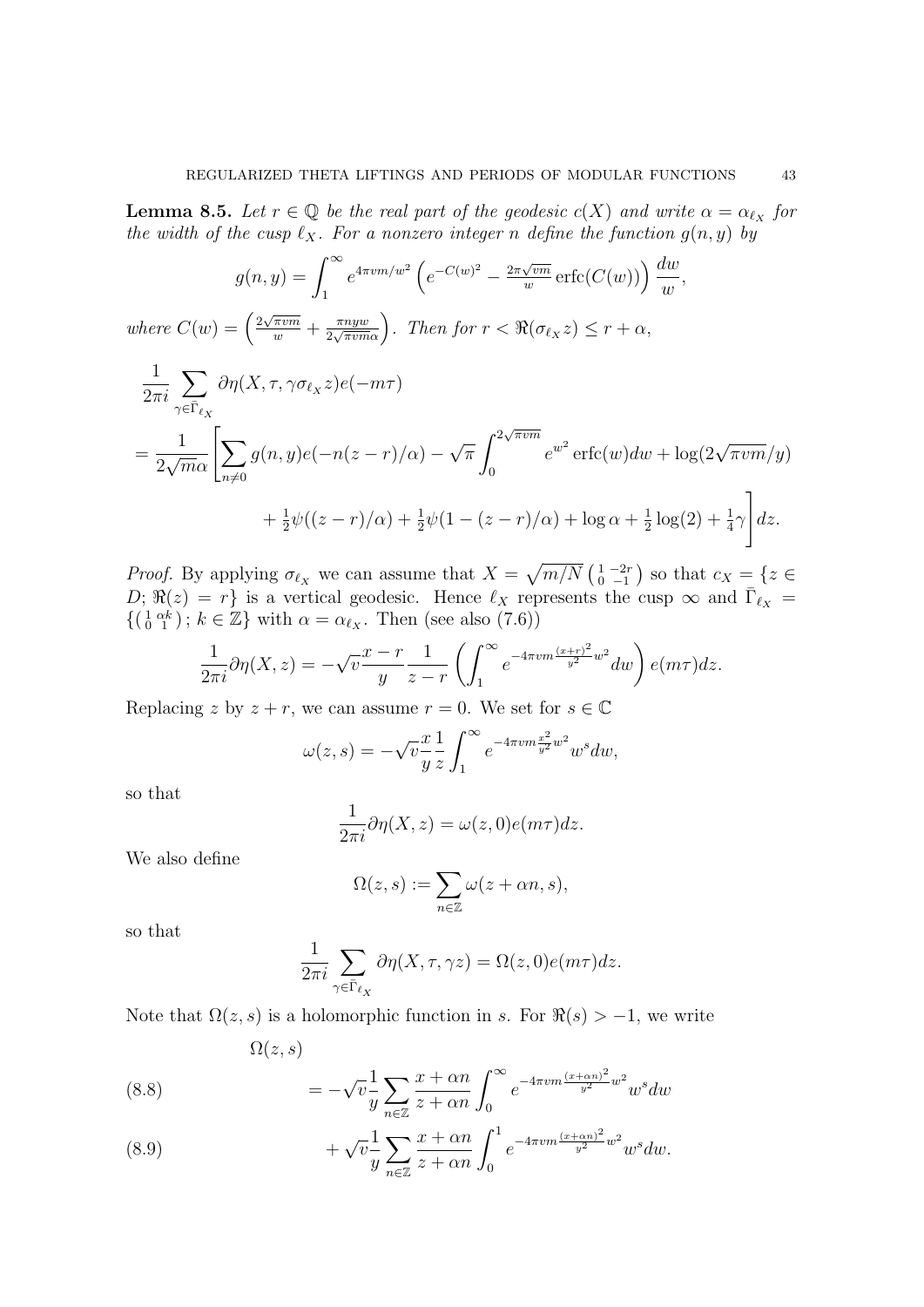For the term (8.8), we compute

$$
(8.10) \qquad -2^{-s-2}v^{-s/2}(\pi m)^{-(s+1)/2}\alpha^{-s-1}y^{s}\Gamma\left(\frac{s+1}{2}\right)\sum_{n\in\mathbb{Z}}\frac{\operatorname{sgn}(x+\alpha n)}{\left(\frac{z}{\alpha}+n\right)|\frac{x}{\alpha}+n|^{s}}.
$$

Since  $0 < x \leq \alpha$ , we see

(8.11)

$$
\sum_{n\in\mathbb{Z}}\frac{\operatorname{sgn}(x+\alpha n)}{(\frac{z}{\alpha}+n)|\frac{x}{\alpha}+n|^{s}} = \sum_{n=0}^{\infty}\frac{1}{(\frac{z}{\alpha}+n)|\frac{x}{\alpha}+n|^{s}} + \sum_{n=0}^{\infty}\frac{1}{(n+(1-\frac{z}{\alpha}))|n+(1-\frac{x}{\alpha})|^{s}}.
$$

Now (using (3.18))

$$
\lim_{s \to 0^+} \sum_{n=0}^{\infty} \frac{1}{(w+n)|w'+n|^s} - \frac{1}{(w'+n)^{s+1}} = \sum_{n=0}^{\infty} \frac{1}{w+n} - \frac{1}{w'+n} = -\psi(w) + \psi(w').
$$

Since the constant term of the Laurent expansion of the Hurwitz zeta-function  $H(w', s)$ at  $s = 1$  is  $-\psi(w')$ , we conclude

$$
\sum_{n=0}^{\infty} \frac{1}{(w+n)|w'+n|^{s}} = \frac{1}{s} - \psi(w) + O(s).
$$

Via (8.10) we therefore easily see

$$
(8.12) \quad -\sqrt{v} \frac{1}{y} \sum_{n \in \mathbb{Z}} \frac{x + \alpha n}{z + \alpha n} \int_0^\infty e^{-4\pi v m \frac{(x + \alpha n)^2}{y^2} w^2} w^s dw
$$

$$
= \frac{1}{2\sqrt{m\alpha}} \left( -\frac{1}{s} + \frac{1}{2} \psi \left( \frac{z}{\alpha} \right) + \frac{1}{2} \psi \left( 1 - \frac{z}{\alpha} \right) - \frac{\Gamma'\left( \frac{1}{2} \right)}{4\sqrt{\pi}} + \log \left( \frac{2\sqrt{\pi v m \alpha}}{y} \right) \right) + O(s).
$$

Note  $\Gamma'(1/2) = \overline{\pi}(2\log(2) + \gamma).$ 

To compute (8.9), we first substitute  $w \to 1/w$  in the integral and obtain

(8.13) 
$$
\sqrt{v} \frac{1}{y} \sum_{n \in \mathbb{Z}} \frac{x + \alpha n}{z + \alpha n} \int_{1}^{\infty} e^{-4\pi v m \frac{(x + \alpha n)^2}{y^2 w^2}} w^{-2-s} dw.
$$

Now we apply Poisson summation. Using [7], Lemma 5.1, we see that (8.13) is equals

$$
\frac{1}{2\sqrt{m}\alpha} \sum_{n \in \mathbb{Z}} g(n, y, s) e(-nz/\alpha)
$$

with

$$
g(n, y, s)
$$
  
=  $\int_{1}^{\infty} e^{4\pi v m/w^2} \left( e^{-\left(\frac{2\sqrt{\pi v m}}{w} + \frac{\pi n y w}{2\sqrt{\pi v m \alpha}}\right)^2} - \frac{2\pi \sqrt{v m}}{w} \operatorname{erfc}\left(\frac{2\sqrt{\pi v m}}{w} + \frac{\pi n y w}{2\sqrt{\pi v m \alpha}}\right) \right) w^{-s} \frac{dw}{w}.$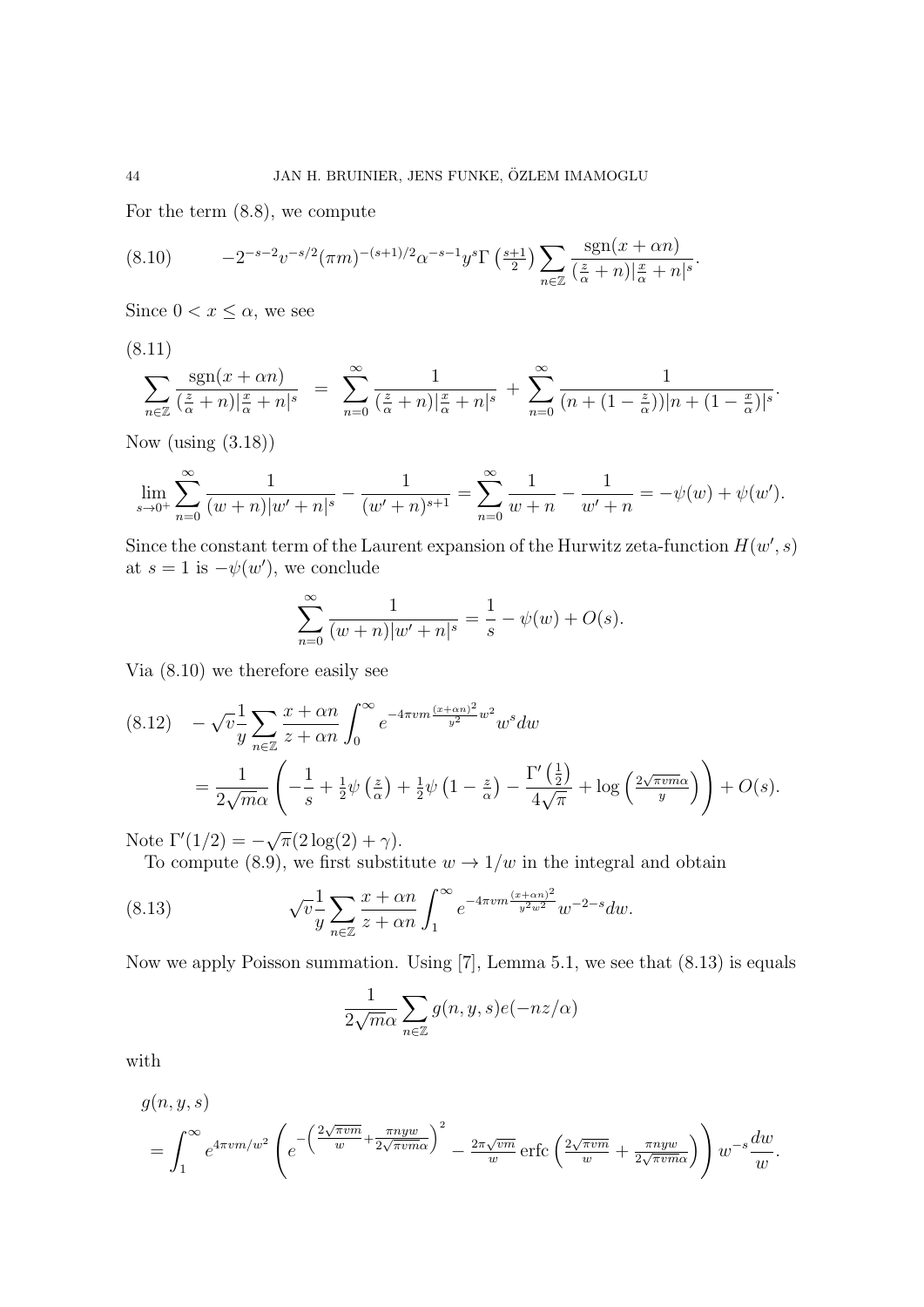For  $n \neq 0$ , the function  $g(n, z, s)$  is holomorphic at  $s = 0$ , while for  $n = 0$  we have

$$
g(0, z, s) = \int_{1}^{\infty} w^{-s-1} dw - 2\pi \sqrt{vm} \int_{1}^{\infty} e^{4\pi v m/w^{2}} \operatorname{erfc}\left(\frac{2\sqrt{\pi vw}}{w}\right) w^{-s-2} dw
$$
  
=  $\frac{1}{s} - \sqrt{\pi} \int_{0}^{2\sqrt{\pi vw}} e^{w^{2}} \operatorname{erfc}(w) dw + O(s).$ 

Combining this with  $(8.12)$  completes the proof of Lemma 8.5.

Lemma 8.5 now immediately gives the next result.

**Lemma 8.6.** Let  $r \in \mathbb{Q}$  be the real part of the geodesic  $c(X)$  and write  $\alpha = \alpha_{\ell_X}$ . Let  $f(\sigma_{\ell_X} z) = \sum_{n \in \mathbb{Z}} a_{\ell_x}^+$  $\int_{\ell_X}^+(n)e^{2\pi i nz/\alpha} + \sum_{n<0} a_{\ell_n}^ \bar{e}_X(n)e^{2\pi in\bar{z}/\alpha}$  be the Fourier expansion of f at the cusp  $\ell_X$ . Then

$$
\frac{1}{2\pi i} \int_{\partial M_{T,\ell_X}} f(z) \sum_{\gamma \in \bar{\Gamma}_{\ell_X}} \partial \eta(X, \tau, \gamma z)
$$
\n
$$
= -\frac{1}{2\sqrt{m}} \sum_{n \neq 0} g(n, T) e(nr/\alpha) \left( a_{\ell_X}^+(n) + a_{\ell_X}^-(n) e^{4\pi ny} \right)
$$
\n
$$
- \frac{1}{4\sqrt{m}\alpha} \int_{z=iT}^{iT+\alpha} \left[ \psi(z/\alpha) + \psi(1-z/\alpha) + 2 \log \alpha \right] f(\sigma_{\ell_X}(z+r)) dz
$$
\n
$$
- \frac{1}{2\sqrt{m}} \left( \frac{1}{2} \log(2) + \frac{1}{4}\gamma + \log(2\sqrt{\pi \nu m}/T) - \sqrt{\pi} \int_0^{2\sqrt{\pi \nu m}} e^{w^2} \text{erfc}(w) dw \right) a_{\ell_X}^+(0).
$$

We consider the first term on the right hand side in Lemma 8.6.

### Lemma 8.7.

$$
-\frac{1}{2\sqrt{m}}\lim_{T\to\infty}\sum_{n\neq 0}g(n,T)e(nr/\alpha)\left(a_{\ell_X}^+(n)+a_{\ell_X}^-(n)e^{4\pi ny}\right)
$$
  
= 
$$
2\pi\left(\int_0^{\sqrt{v}}e^{4\pi n w^2}dw\right)\left(\sum_{n<0}a_{\ell_X}^+(n)e(nr/\alpha)\right).
$$

*Proof.* This follows from  $erfc(t) = O(e^{-t^2})$  as  $t \to \infty$  and  $erfc(t) = 2$  as  $t \to -\infty$ .  $\Box$ 

Summarizing, in view of (8.7), using Lemmas 8.6, 8.7, and Theorem 3.3 we finally obtain the asymptotic behavior of (8.6).

Lemma 8.8. The asymptotic behavior of

$$
\frac{1}{2\sqrt{m}}\int_{c_X^T} f(z)dz_X + \frac{1}{2\pi i}\int_{\partial M_T} f(z)\sum_{\gamma \in \bar{\Gamma}} \partial \eta(X, \tau, \gamma z)e(-m\tau)
$$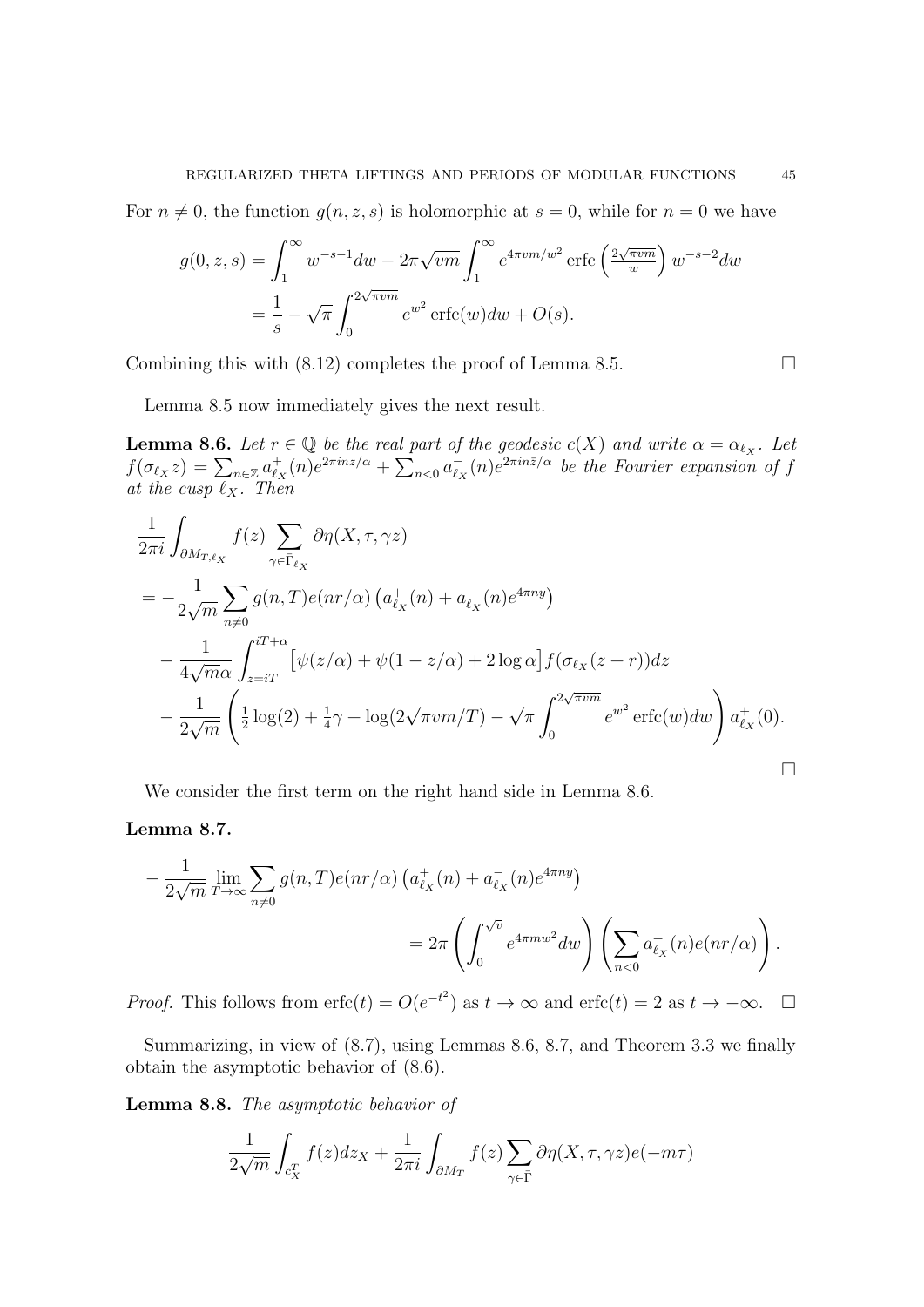as  $T \to \infty$  is given by

$$
\frac{1}{2} \int_{c_X}^{reg} f(z) dz_X
$$
\n
$$
- \frac{1}{2\sqrt{m}} \left( \log \frac{2\sqrt{\pi v m}}{T} + \frac{1}{2} \log 2 + \frac{1}{4}\gamma - \sqrt{\pi} \int_0^{2\sqrt{\pi v m}} e^{w^2} \operatorname{erfc}(w) dw \right) (a_{\ell_X}^+(0) + a_{\ell_X}^+(0))
$$
\n
$$
+ 2\pi \left( \int_0^{\sqrt{v}} e^{4\pi m w^2} dw \right) \left( \sum_{n < 0} a_{\ell_X}^+(n) e(nRe(c(X))/\alpha) + a_{\ell_X}^+(n) e(nRe(c(-X))/\alpha) \right).
$$

Combining Lemma 8.8 with Lemma 8.4 and using Lemma 8.3 completes the proof of Proposition 8.1!

8.2. The parabolic Fourier coefficient. Let  $f \in H_0^+(\Gamma)$ . For  $m = 0$ , note

$$
\int_M^{reg} f(z)\theta_{0,h}(\tau,z)d\mu(z) = \int_M^{reg} f(z)d\mu(z) + \int_M^{reg} \sum_{\substack{X \in L_{0,h} \\ X \neq 0}} f(z)\varphi_0(X,\tau,\gamma z)d\mu(z),
$$

where

$$
\int_{M}^{reg} f(z)d\mu(z) = \lim_{T \to \infty} \int_{M_T} f(z)d\mu(z)
$$

as in [7] and

$$
(8.14) \quad \int_M^{reg} f(z) \sum_{\substack{X \in L_{0,h} \\ X \neq 0}} \varphi_0(X,\tau,\gamma z) d\mu(z)
$$

$$
= \lim_{T \to \infty} \sum_{\ell \in \Gamma \backslash \text{Iso}(V)} \Big[ \int_{M_T} f(z) \sum_{\substack{\gamma \in \Gamma/\Gamma_\ell \\ X \neq 0}} \sum_{\substack{X \in \ell \cap L_{0,h} \\ X \neq 0}} \varphi_0(X,\tau,\gamma z) d\mu(z) - \frac{a_\ell^+(0) \varepsilon_\ell b_\ell(0,h)}{\sqrt{N}} \log T \Big]
$$

by (8.3). Note that  $b_{\ell}(0, h) = 1$  if and only if  $\bar{h} = 0$ . Otherwise  $b_{\ell}(0, h) = 0$ .

For  $Q(X) = 0$ , the function  $\eta(X, z)$  and its derivatives have no singularities in D so that the equation  $dd^c \eta(X, z) = \varphi_0(X, z)$  holds everywhere. The following lemma is therefore immediate.

**Lemma 8.9.** Let  $f \in H_0^+(\Gamma)$ . Fix a cusp  $\ell$ . Then for T sufficiently large we have

$$
\int_{M_T} f(z) \sum_{\gamma \in \Gamma/\Gamma_{\ell}} \sum_{\substack{X \in \ell \cap L_{0,h} \\ x \neq 0}} \varphi_0(X,\tau,\gamma z) d\mu(z) \n= \frac{1}{2\pi i} \Big[ \int_{\partial M_T} f(z) \sum_{\substack{\gamma \in \Gamma/\Gamma_{\ell} \\ X \neq 0}} \sum_{X \in \ell \cap L_{0,h}} \partial \eta(X,\tau,\gamma z) + \int_{\partial M_T} \bar{\partial} f(z) \sum_{\substack{\gamma \in \Gamma/\Gamma_{\ell} \\ X \neq 0}} \sum_{\substack{X \in \ell \cap L_{0,h} \\ X \neq 0}} \eta(X,\tau,\gamma z) \Big].
$$

As before, the second term on the right hand side in Lemma 8.9 vanishes in the limit. In view of (8.14) the following proposition gives the constant coefficient in Theorem 4.1.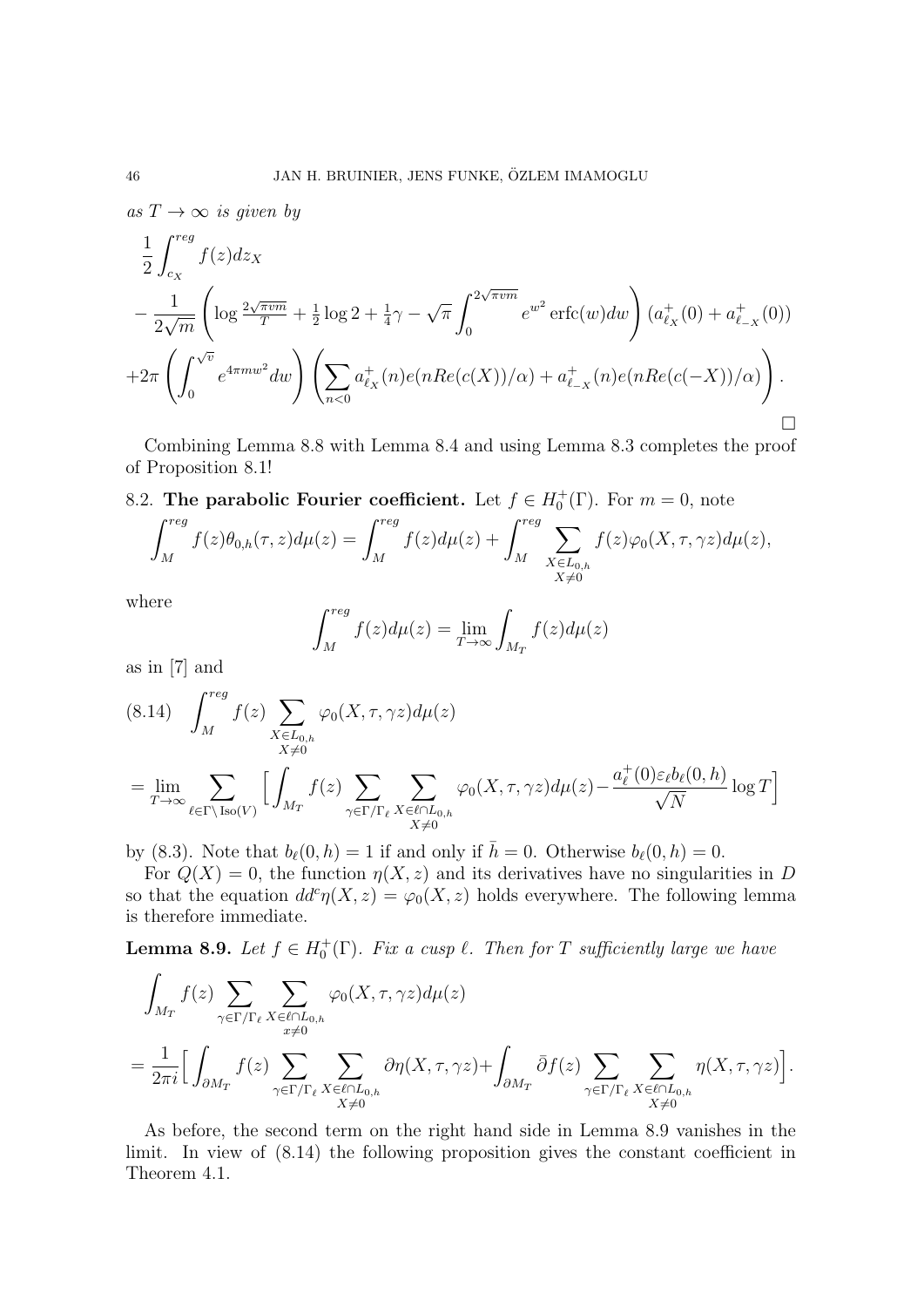**Proposition 8.10.** Write  $\ell \cap (L + h) = \mathbb{Z}\beta_{\ell}u_{\ell} + k_{\ell}u_{\ell}$  for some  $0 \leq k_{\ell} < \beta_{\ell}$ . Then the asymptotic behavior as  $T \to \infty$  of

$$
\frac{1}{2\pi i} \int_{\partial M_T} f(z) \sum_{\gamma \in \Gamma/\Gamma_\ell} \sum_{\substack{X \in \ell \cap L_{0,h} \\ X \neq 0}} \partial \eta(X, \tau, \gamma z)
$$

is given by

$$
-a_{\ell}^+(0)\frac{\varepsilon_{\ell}}{2\sqrt{N}}\left[\log(4\beta_{\ell}^2\pi v)+\gamma+\psi(k_{\ell}/\beta_{\ell})+\psi(1-k_{\ell}/\beta_{\ell})-2\log T\right].
$$

Here we (formally) set  $\psi(0) = -\gamma$ , which is justified since  $-\gamma$  is the constant term of the Laurent expansion of  $\psi$  at 0.

Proof. We have

$$
\sum_{\substack{X \in \ell \cap L_{0,h} \\ X \neq 0}} \partial \eta(X, \tau, z) = \sum_{n=-\infty}^{\infty} \partial \eta(nu_{\ell} + h_{\ell}), z).
$$

Here  $\sum'$  indicates that we omit  $n = 0$  in the sum in the case of the trivial coset. We can assume that  $\ell$  corresponds to the cusp  $\infty$  so that  $u_{\ell} = \begin{pmatrix} 0 & \beta \\ 0 & 0 \end{pmatrix}$  with  $\beta = \beta_{\ell}$  and  $h_{\ell} = \begin{pmatrix} 0 & k \\ 0 & 0 \end{pmatrix}$  for some  $0 \leq k = k_{\ell} < \beta$ . We easily see

$$
\frac{1}{2\pi i}\partial\eta(nX_{\ell}+h_{\ell},z)=-\frac{\sqrt{v}}{2y}\left(\int_{1}^{\infty}e^{-\pi(n\beta+k)^{2}vNt/y^{2}}\frac{dt}{\sqrt{t}}\right)dz.
$$

Hence  $\sum_{\gamma \in \Gamma/\Gamma_\ell} \sum_{X \in \ell \cap L_{0,h}}$  $X\neq0$  $\partial \eta(X, \tau, \gamma z)$  is rapidly decaying at all cusps except  $\infty$ , and for that cusp in the limit all terms in the sum over  $\Gamma/\Gamma_\ell$  vanish except  $\gamma = 1$ . We set (8.15)

$$
\Omega(s) = -\frac{\sqrt{v}}{2y} \sum_{n=-\infty}^{\infty} \int_{1}^{\infty} e^{-\pi (n\beta + k)^2 v N t/y^2} t^s \frac{dt}{\sqrt{t}}
$$
\n
$$
(8.16) = -\frac{\sqrt{v}}{2y} \sum_{n=-\infty}^{\infty} \int_{0}^{\infty} e^{-\pi (n\beta + k)^2 v N t/y^2} t^s \frac{dt}{\sqrt{t}} + \frac{\sqrt{v}}{2y} \sum_{n=-\infty}^{\infty} \int_{0}^{1} e^{-\pi (n\beta + k)^2 v N t/y^2} t^s \frac{dt}{\sqrt{t}}.
$$

For the first term in (8.16), we have

$$
(8.17) \quad -\frac{1}{2\beta\sqrt{\pi N}}(\pi\beta^2 vN/y^2)^{-s}\Gamma(s+1/2)\left(H(2s+1,k/\beta)+H(2s+1,1-k/\beta)\right)
$$
\n
$$
=\frac{1}{2\beta\sqrt{N}}\left[\frac{-1}{s}+\log(\pi\beta^2 vN/y^2)+2\log 2+\gamma+\psi(k/\beta)+\psi(1-k/\beta)\right]+O(s).
$$

Here  $H(s, w) = \sum_{n=0}^{\infty} (n + w)^{-s}$  is the Hurwitz zeta function, where for  $w = 0$  we set  $H(s, w) = \zeta(s)$ . Then  $H(s, w)$  has a simple pole at  $s = 1$  with constant term  $-\psi(w)$ in the Laurent expansion. With our convention for  $\psi(0)$  above, (8.17) also holds for  $k = 0$ .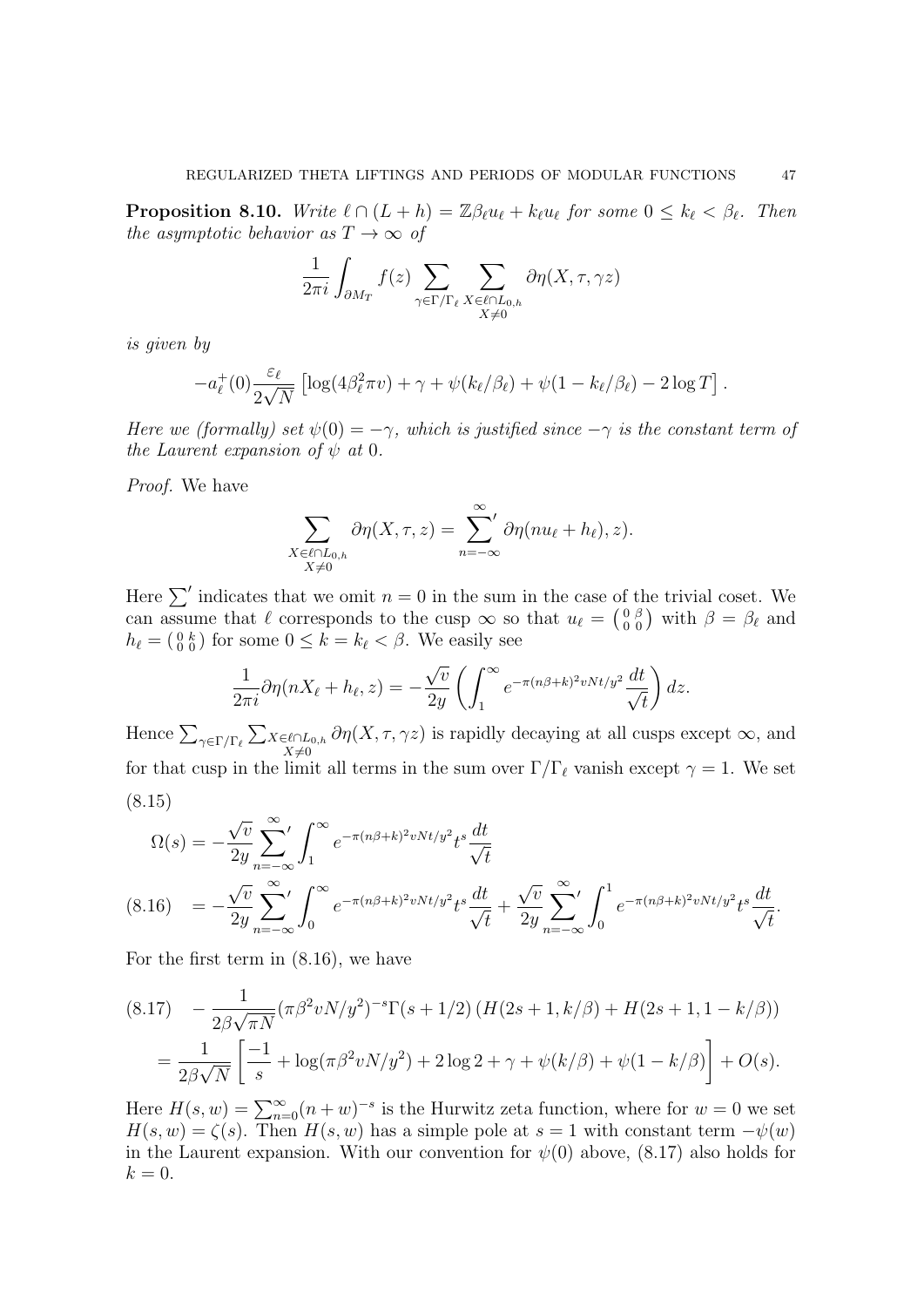For the second term in (8.16), we substitute  $t \to 1/t$  and apply the theta transformation formula to obtain

(8.18) 
$$
\frac{1}{2\beta\sqrt{N}} \int_{1}^{\infty} \sum_{n \in \mathbb{Z}} e^{2\pi i n k/\beta} e^{-\pi y^2 n^2 t/\beta^2 v N} t^{-s} \frac{dt}{t} - \delta_{k,0} \frac{\sqrt{v}}{y} \int_{1}^{\infty} t^{-s-3/2} dt
$$

$$
= \frac{1}{2\beta\sqrt{N}} \frac{1}{s} + g(y) + O(s),
$$

for a function g with  $\lim_{y\to\infty} g(y) = 0$ . Combining (8.17) and (8.18) gives an expression for  $\Omega(0)dz = \frac{1}{2\pi i}\partial \eta(nX_\ell + h_\ell, z)$  which we can easily integrate over  $\partial M_{T,\ell}$  to obtain the lemma.  $\Box$ 

#### **REFERENCES**

- [1] M. Abramowitz and I. Stegun, Pocketbook of Mathematical Functions, Verlag Harri Deutsch (1984).
- [2] K. Bringmann, B. Kane, S. Zwegers, On a completed generating function of locally harmonic Maass forms, preprint (2012).
- [3] K. Bringmann, B. Kane, M. Viazovska, Theta lifts and local Maass forms, preprint (2012).
- [4] R. Borcherds, Automorphic forms with singularities on Grassmannians, Inv. Math. **132** (1998), 491-562.
- [5] J. Bruinier, *Borcherds products on*  $O(2, l)$  and *Chern classes of Heegner divisors*, Springer Lecture Notes in Mathematics 1780, Springer-Verlag (2002).
- [6] J. Bruinier and J. Funke, On two geometric theta lifts, Duke Math. J. 125 (2004), 45-90.
- [7] J. Bruinier and J. Funke, Traces of CM values of modular functions, J. reine angew. Math. 594 (2006), 133.
- [8] W. Duke, *Hyperbolic distribution problems and half integral weight Maass forms*, Inv. Math. 92 (1988), 73-90.
- [9] W. Duke, O. Imamoglu, A. Toth, Cycle integrals of the j-function and mock modular forms, Ann. of Math. 173 (2011), 947-981.
- [10] Eichler and D. Zagier, M. The Theory of Jacobi Forms, Progress in Math. 55, Birkhäuser (1985).
- [11] A. Erdélyi, W. Magnus, F. Oberhettinger and F. G. Tricomi, Tables of Integral Transforms, vol. I, McGraw-Hill (1954).
- [12] J. Fay, Fourier coefficients of the resolvent for a Fuchsian group, J. reine angew. Math. 294 (1977), 143–203.
- [13] J. Funke, *Heegner divisors and nonholomorphic modular forms*, Compositio Math. 133 (2002), 289-321.
- [14] J. Funke and J. Millson, Spectacle cycles with coefficients and modular forms of half-integral weight, in: Arithmetic Geometry and Automorphic forms, Volume in honor of the 60th birthday of Stephen S. Kudla, Advanced Lectures in Mathematics series. International Press and the Higher Education Press of China, (2011), 91-154.
- [15] D.A. Hejhal, The Selberg trace formula for  $PSL(2,R)$ , Vol. I. Lecture Notes in Mathematics, Vol. 548. Springer-Verlag, Berlin-New York, 1976.
- [16] J. Harvey and G. Moore, Algebras, BPS states, and strings, Nuclear Phys. B 463 (1996), no. 2-3, 315–368.
- [17] S. Katok and P. Sarnak, Heegner points, cycles and Maass forms, Israel J. Math. 84 (1993), 193-227.
- [18] S. Kudla, Central derivatives of Eisenstein series and height pairings, Ann. of Math. 146 (1997), 545-646.
- [19] S. Kudla, Special cycles and derivatives of Eisenstein series, in Heegner points and Rankin L-series, 243-270, Math. Sci. Res. Inst. Publ. 49, Cambridge Univ. Press, 2004.